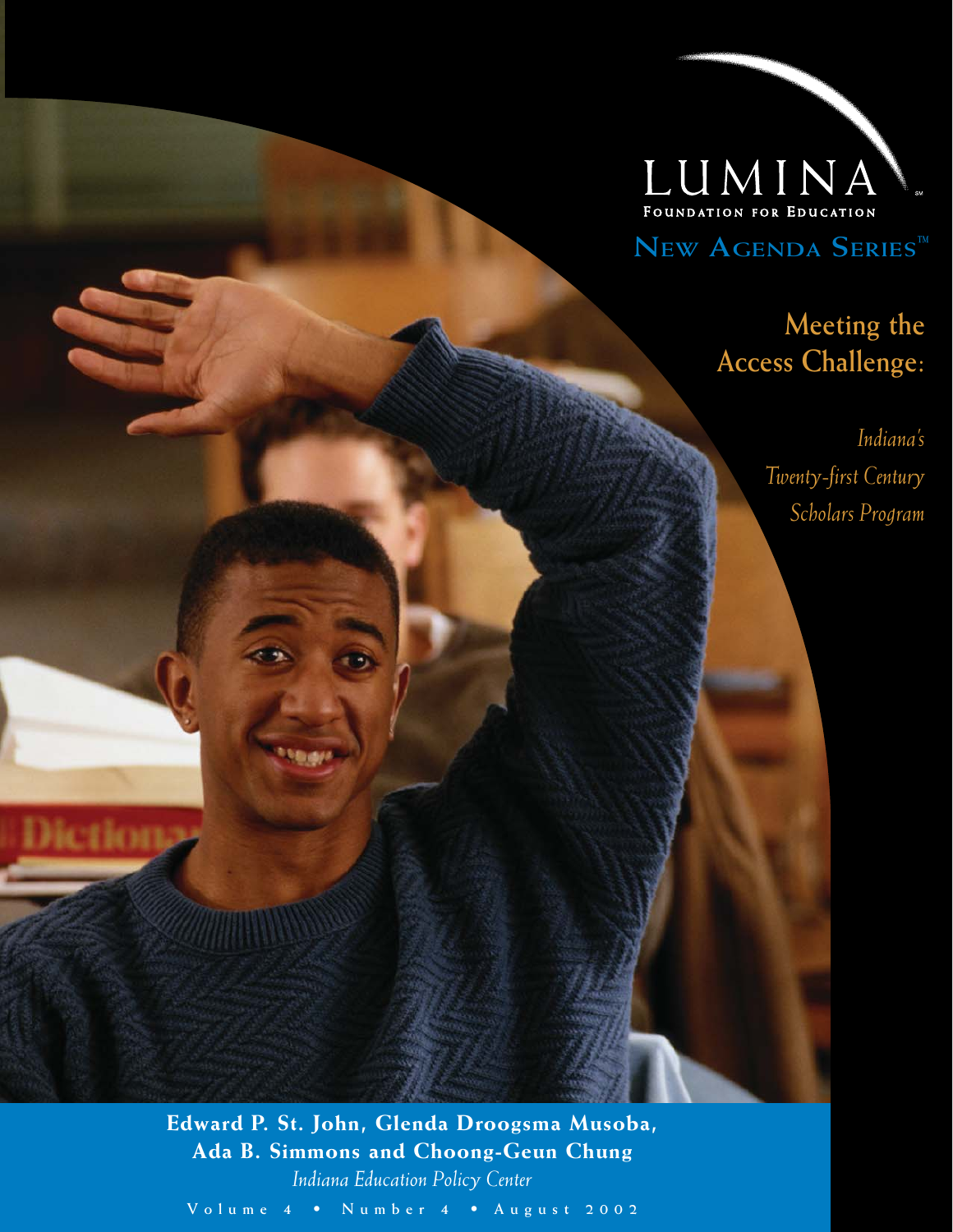### Acknowledgments

Lumina Foundation for Education funded this study, and Derek V. Price and Jerry S. Davis, both of Lumina Foundation, provided guidance and reviews. Several other individuals and agencies have helped the Indiana Education Policy Center acquire information for the study. At the Indiana Commission for Higher Education, Stan Jones, Jeff Weber and Jeff Stanley provided access to the commission's Student Information System, and Jeff Stanley reviewed an early draft of this report. Jack Schmit, Scott Gillie, Hassan Chaharlang and Hong Zhang provided access to Indiana Career and Postsecondary Advancement Center survey information; Scott Gillie and Jack Schmit also reviewed the draft report. Nick Vesper of the State Student Assistance Commission of Indiana provided access to information on student applications for financial assistance and aid awards, and he reviewed a draft of the report. Patricia Moss and Floyd Worley, co-directors of the Twenty-first Century Scholars central office, provided access to local coordinators of GEAR UP regional centers so that we could collect information on the services these centers provide. JoAnne Peng, Associate Professor in Educational Psychology, consulted on statistical methods. Their collective support is sincerely appreciated. The opinions expressed in the paper are those of the authors and do not necessarily represent official policies or positions of Lumina Foundation or the other individuals or agencies that supported the project.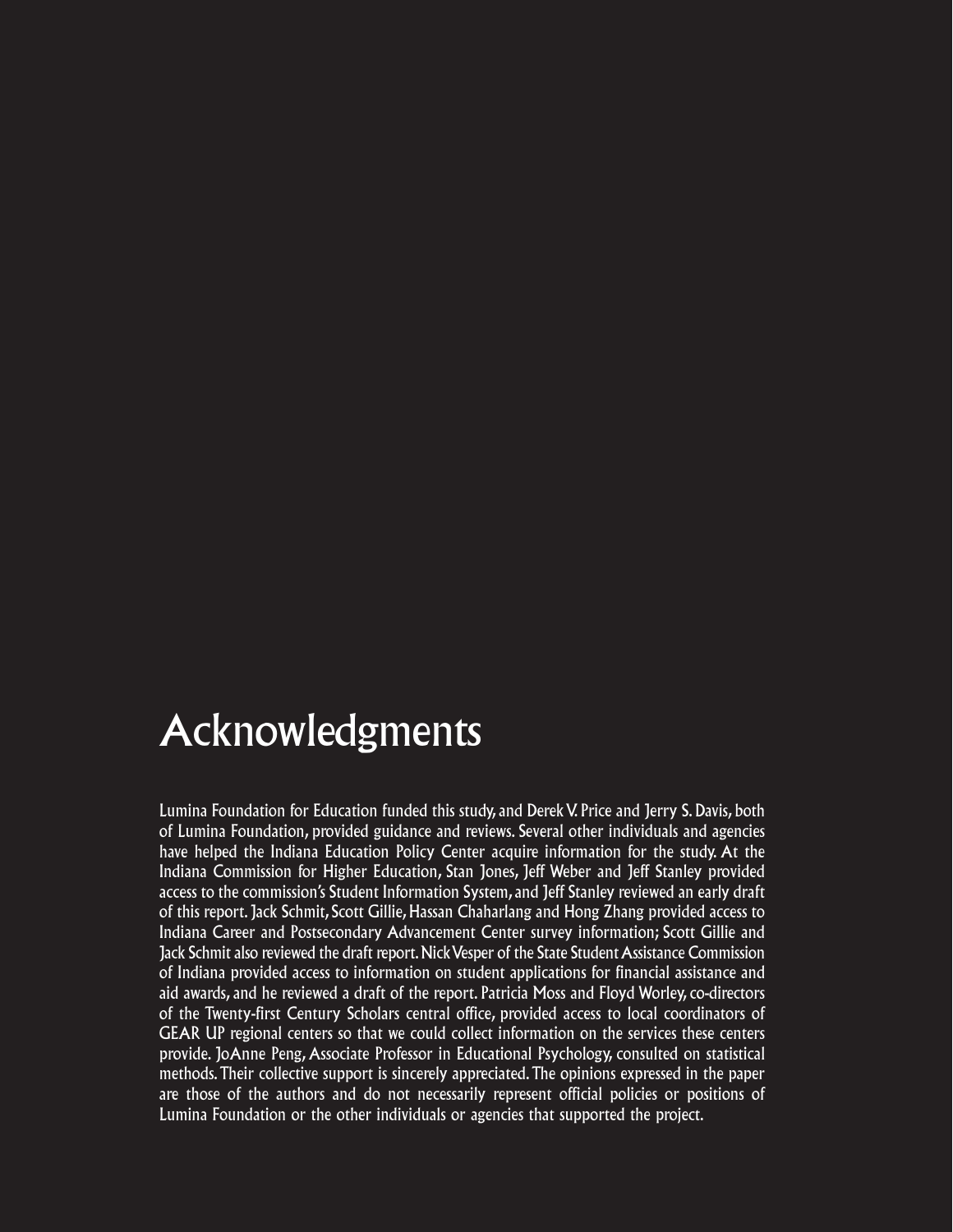

# **Table of contents**

Executive summary 1

○○○○○○○○○○○ ○○○○○○○○○○○○○○○○○○○○○○○○○○○○○○○○○○○○○○○○○○○○○○○○○○○○○

Introduction 3

Twenty-first Century Scholars Program 5

The history of the Scholars Program 6

> Program impact 15

Conclusions and implications 21

> Appendices 23

References 46

Endnotes 49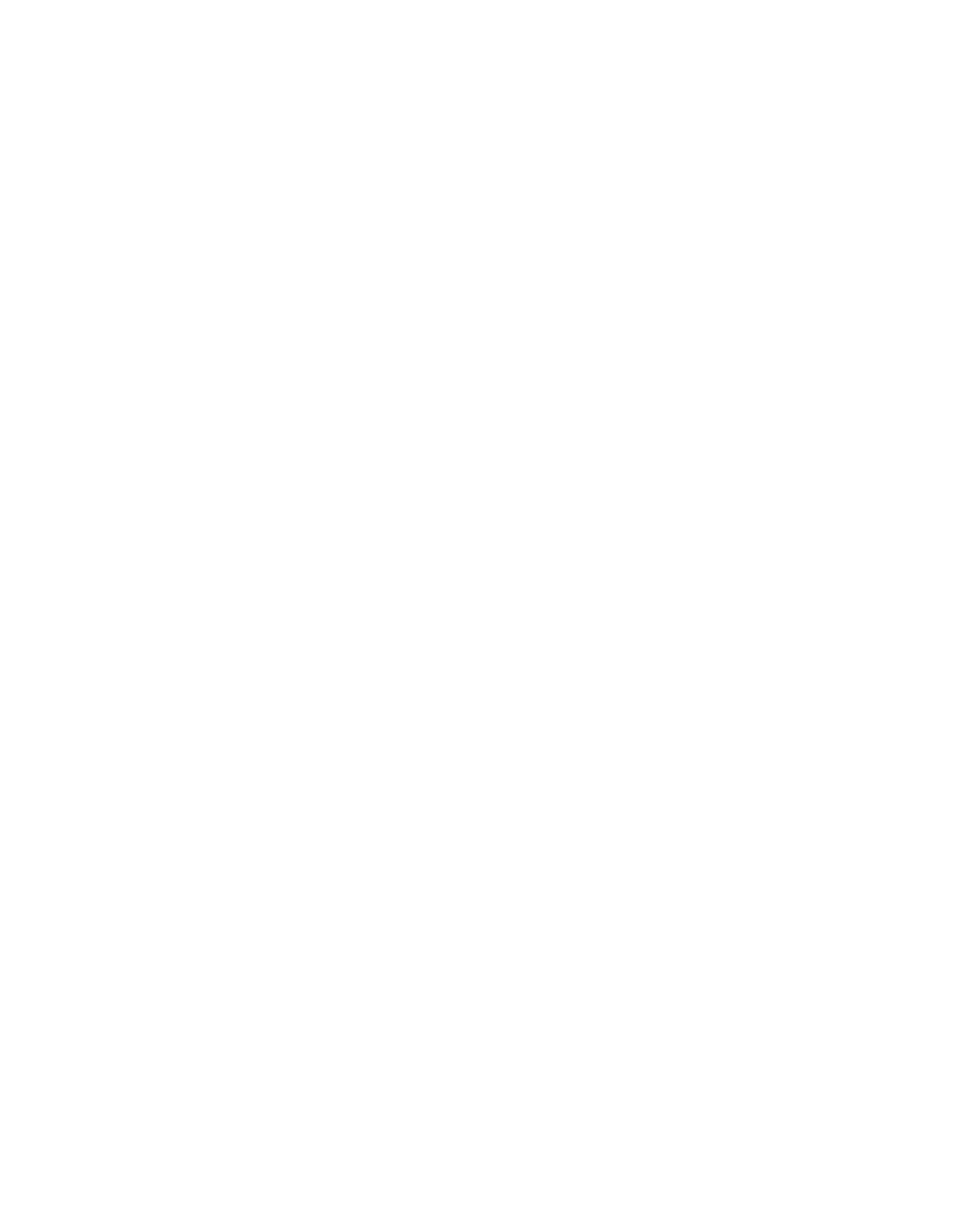

# **Executive summary**

○○○○○○○○○○○ ○○○○○○○○○○○○○○○○○○○○○○○○○○○○○○○○○○○○○○○○○○○○○○○○○○○○○

ndiana's Twenty-first Century Scholars<br>Program asks low-income eighth-grade<br>make a commitment to take the necess<br>steps to prepare for college. In return,<br>State of Indiana provides support to<br>students and their parents to h ndiana's Twenty-first Century Scholars Program asks low-income eighth-graders to make a commitment to take the necessary steps to prepare for college. In return, the State of Indiana provides support to prepare for college. The state also ensures that students in the program receive financial aid sufficient to cover in-state tuition at an Indiana public university or its equivalent at a private college. This report gives an overview of the Scholars Program and analyzes a state database to assess the impact of the program on college enrollment and persistence.

The Twenty-first Century Scholars Program, created through legislation in 1990, provided scholarships to approximately 15,000 students in the high school classes of 1995 through 2000. The Scholars program has two major features:

- It supplements student aid. Students pledge to apply for a state grant when they apply for college in Indiana. The state agrees to supplement the state grant through a Scholars award that will raise the total award to the level of tuition at an Indiana public college.
- It provides support services. Sixteen

regional service centers provide a comprehensive set of services to parents and students, including workshops, mentoring and campus visits.

The college-continuation rate (the percentage of high school graduates who go on to college)

increased substantially in Indiana in the 1990s. In 1986, Indiana ranked 40th among states in college continuation; by 1998, it had improved to 17th. Three main factors have been cited to explain this improvement:

- Changes in high school curriculum.
- Support services provided to high school and middle school students

*The Scholars Program supplements student aid and provides support services to parents and students.*

through, among others, the Indiana Career and Postsecondary Advancement Center.

The Twenty-first Century Scholars Program.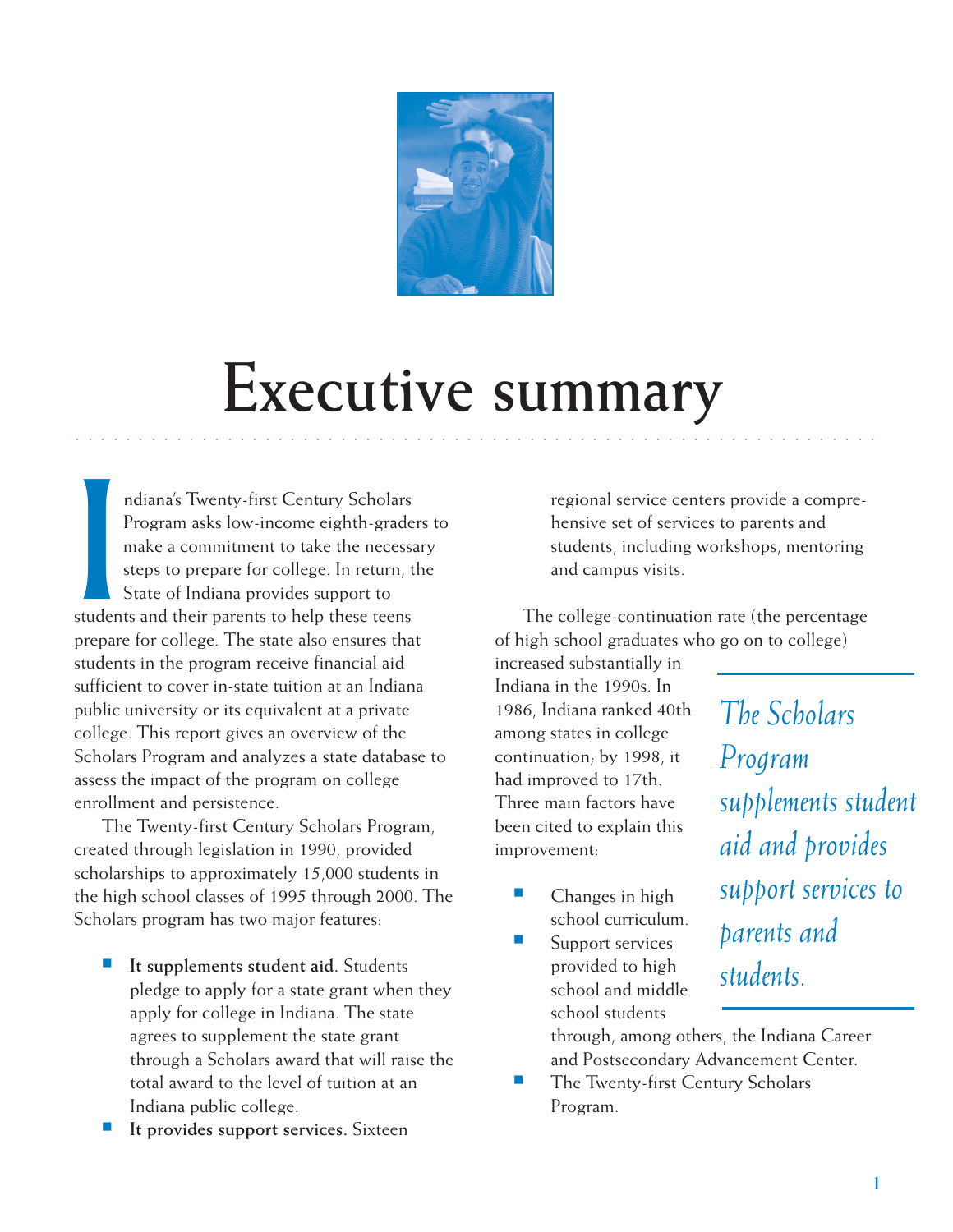This study examines the effects of the Twentyfirst Century Scholars Program on college enrollment and persistence. Specifically, it focuses on the program's impact on students in the high school graduating class of 1999. Key findings include:

- Scholars were more likely than non-Scholars to enroll in Indiana public and private colleges.
- Scholars and non-Scholars who received financial aid were more likely to persist during the freshman year than those who did not receive aid.

Participation in the Scholars Program improved postsecondary opportunity for low-income students. This study confirms that the program played a role in the substantial gain in college access in the 1990s in Indiana. Thus Indiana's Twenty-first Century Scholars Program represents a promising approach to addressing inequalities in educational opportunity.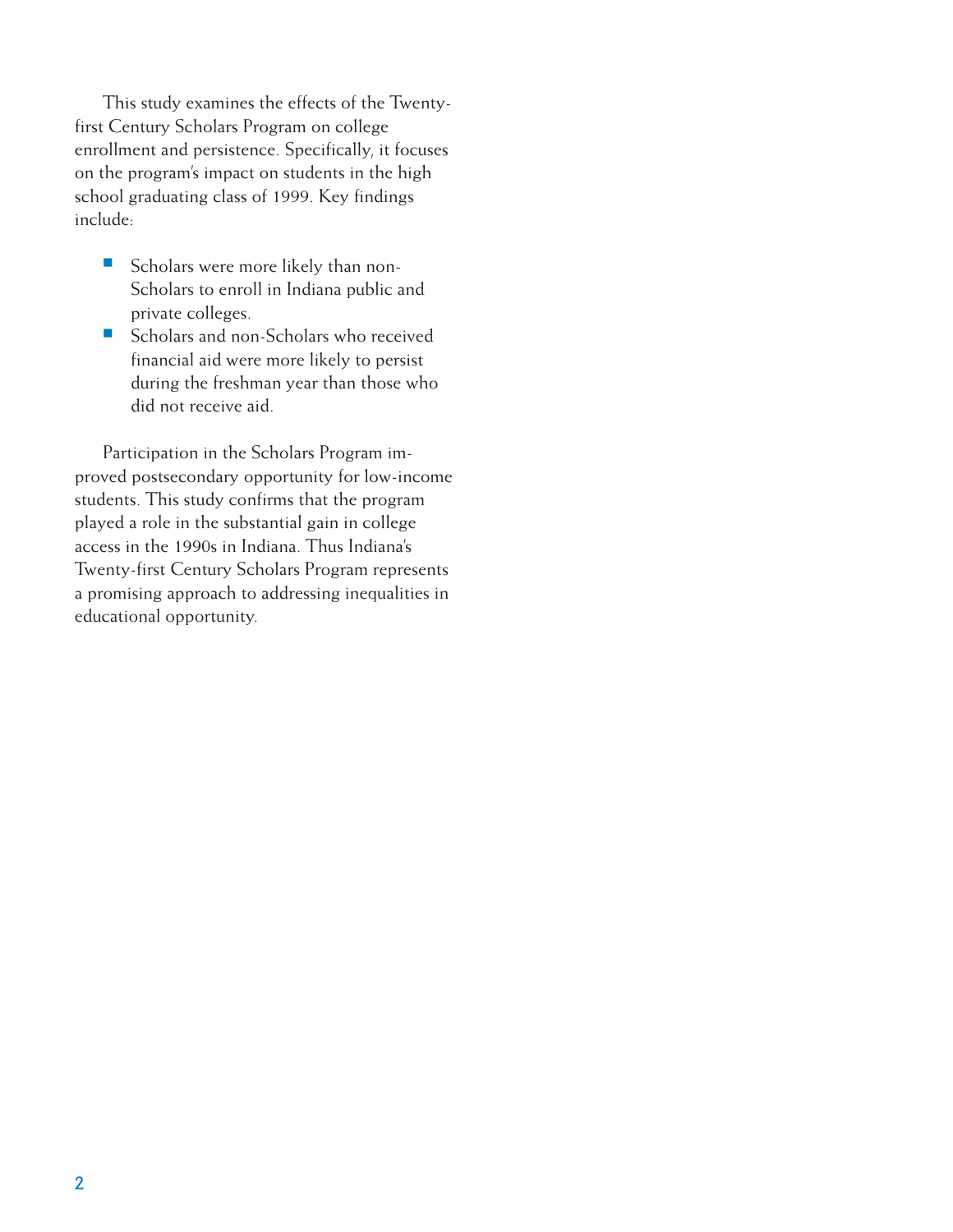

# **Introduction**

○○○○○○○○○○○○ ○○○○○○○○○○○○○○○○○○○○○○○○○○○○○○○○○○○○○○○○○○○○○○○○○○○○

he process of expanding access to higher education, a challenge facing many states, is a complicated proposition. It requires coordination of financing strategies (Hearn and Anderson, 1995; Hearn and Longanecker, 1985) and the improvement of elementary and secondary schools (Finn, 2001). Although need-based grants were widely used as a means of ensuring financial access through the 1970s, federal student aid is no longer adequate to that task (Advisory Committee on Student Financial Assistance, 2002; St. John, 2002, in press). In recent years, some states have developed merit grant programs that provide scholarships to students who meet predefined standards of academic preparation (Heller and Rasmussen, 2002). Although federal need-based grant aid still plays an important role in access for low-income students, current evidence suggests that merit-based grant programs do not adequately serve this population.

While college participation rates have increased during the past two decades, a new disparity in college opportunity has evolved since 1980 (Kane, 2001; St. John, in press). Simply put, low-income students are attending at an increasingly lower rate than are upper-income students. Although family income plays a significant role in education at every level, some analysts say that improving academic preparation is the key to

greater educational opportunity (NCES, 1996, 1997, 2000). Other analysts emphasize that the decline in federal student financial aid explains the

widening "access gap" between low- and upperincome students (Advisory Committee on Student Financial Assistance, 2001). Recent research that considers both academic and financial explanations for unequal college access shows that more than 22 percent of low-income, academically qualified students do not attend, possibly because they cannot afford college, even with student aid (St. John, 2002). The push for higher

*The decline in federal grant aid appears to be the best explanation for the growing gap in collegeparticipation rates.*

educational standards and greater accountability among public schools may help explain the increased college-enrollment rate after 1980. Still, the decline in federal grant aid appears to be the best explanation for the growing gap in collegeparticipation rates across ethnic and income groups (St. John, 2002, in press).

Postsecondary encouragement efforts programs that provide information to middle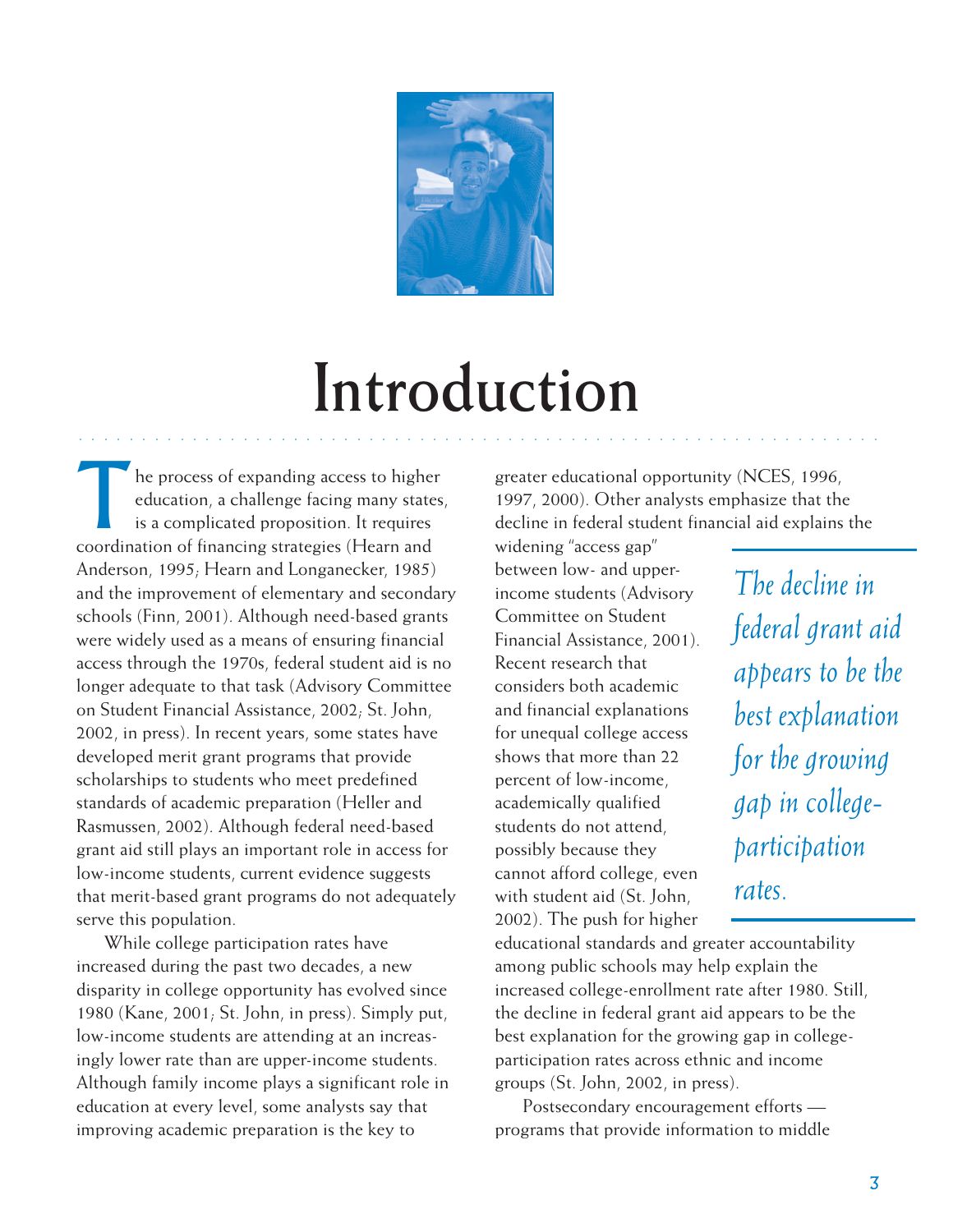school and high school students about the steps they should take to prepare for college — can increase access for students who are able and willing to borrow enough to attend. If such programs are linked to adequate grant aid, they are naturally more effective in improving financial access for academically prepared low-income students. A new federal program — Gaining Early Awareness and Readiness for Undergraduate Programs (GEAR UP) — provides additional resources for encouragement activities to state projects that have a student aid component (such as Indiana's Twenty-first Century Scholars Program). GEAR UP also funds new programs that

*It is generally ineffective to address only academic preparation or financial aid.*

provide both earlyintervention activities and student aid grants. The federal TRIO programs, educational opportunity outreach efforts which include Upward Bound and Talent Search at the pre-collegiate level, represent the largest federal intervention programs; they help even more students find successful pathways to

college. If states complement these initiatives with adequate grant aid, then these or other federal intervention programs can enable states to expand access and narrow the opportunity gap for students who prepare academically for college. In other words, it is generally ineffective to address *only* academic preparation *or* financial aid. To truly improve postsecondary opportunity, officials must follow financial aid policies that ensure financial access for qualified students, *and* they must encourage students in middle and high school to take the steps necessary to prepare for college.

Since 1986, Indiana has developed two programs that provide postsecondary encouragement. The Indiana Career and Postsecondary Advancement Center (ICPAC) supplies information to high school students across Indiana,

encouraging all students to take the steps necessary to prepare for college. In addition, ICPAC provides information about careers and student aid for all middle school and high school students. The Twenty-first Century Scholars Program ensures adequate grant aid and support services to low-income students who take a pledge to prepare for college. The State Student Assistance Commission of Indiana (SSACI) received a five-year, \$25 million federal GEAR UP grant to expand the information, support and referral services provided by regional service centers for the Scholars Program.

This report describes Indiana's Twenty-first Century Scholars Program and summarizes statistical analyses that assess the program's impact. First, the overview of the program documents the extent and range of services it provides. Next, summaries of statistical analyses demonstrate the program's impact on college enrollment and persistence. The data for these statistical analyses came from ICPAC's annual survey of ninth-grade students and from individual records provided by the Indiana Commission for Higher Education (CHE) and the State Student Assistance Commission of Indiana (SSACI). More detailed information about the data sources is provided in Appendix 2 on Page 30.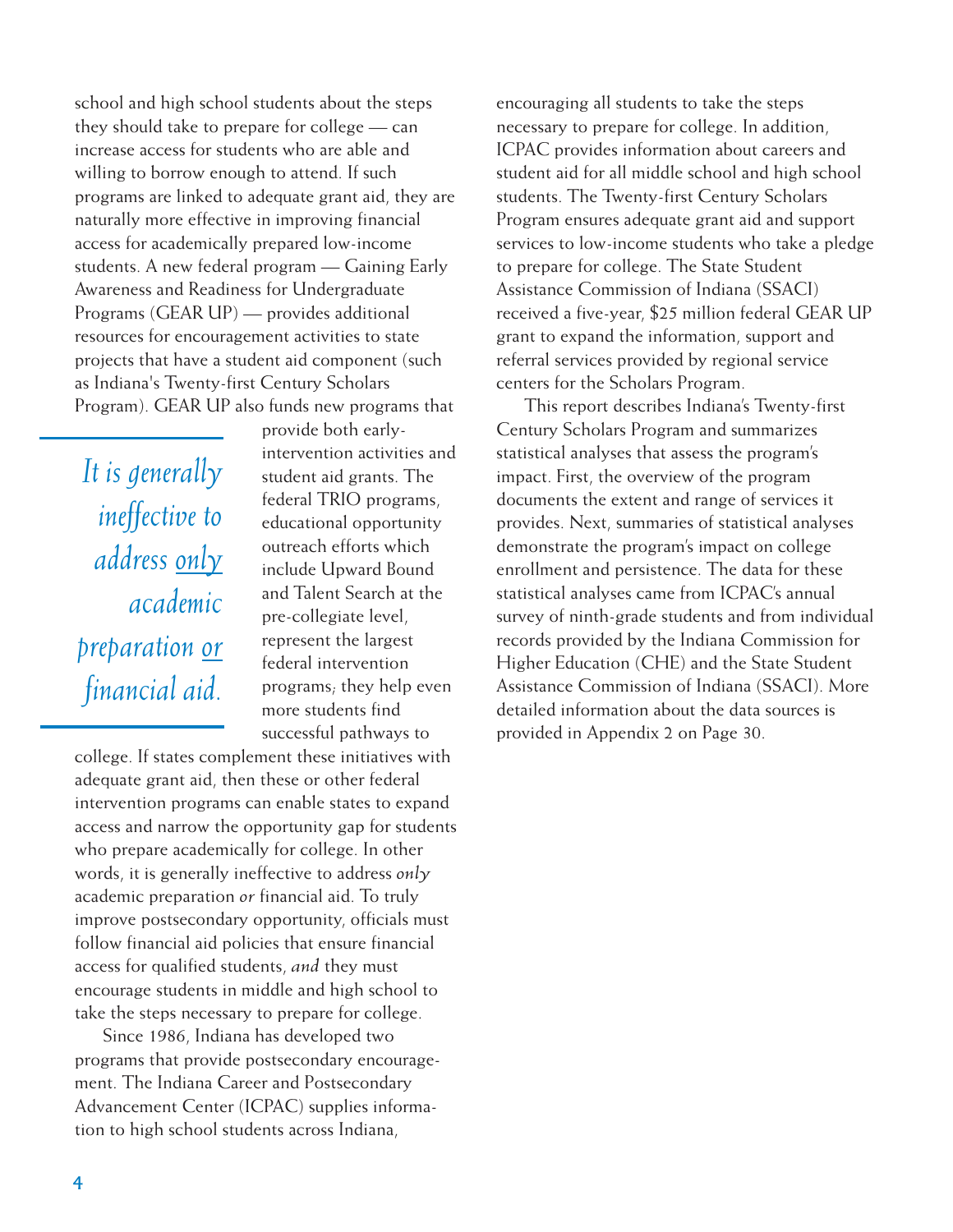

## **Twenty-first Century Scholars Program**

○○○○○○○○○○○○ ○○○○○○○○○○○○○○○○○○○○○○○○○○○○○○○○○○○○○○○○○○○○○○○○○○○○

I ndiana's Twenty-first Century Scholars Program emerged in 1990 as an initiative of Gov. Evan Bayh. (See article on the program's history, Page 6.) The program essentially establishes a contract between middle school students, who promise to take the steps necessary to prepare for college, and the state, which promises to provide scholarships sufficient to cover in-state tuition at an Indiana public college or university or its equivalent at a private college. The scholarships were funded when the first class of students entered college, enabling the Twenty-first Century Scholars Program to become a model program nationally.

Indiana's Twenty-first Century Scholars Program has three main components:

- It fills participants' remaining financial need after state and federal grant aid has been applied, based on full tuition at Indiana public colleges and universities.
- It provides comprehensive support services to participants in middle and high school through regional centers that enable students to make informed educational choices.
- It provides a promise from the State of Indiana to middle school students who graduate with at least a 2.0 grade point

average and meet the program's behavioral requirements. The state guarantees tuition to those students who fulfill their part of the bargain and gain admission to an Indiana institution.

#### Features of the program

The Twenty-first Century Scholars Program asks low-income eighth-graders to pledge to take the steps necessary to prepare for college.<sup>1</sup> The principal eligibility criterion for the program is that a student must qualify for the federal Free and Reduced Lunch program, the primary indicator of poverty in K-12 education. Students pledge to:

- Graduate from an Indiana high school.
- Maintain at least a 2.0 grade point average.
- Apply for admission to an Indiana college.
- Apply for financial aid.
- Refrain from using illegal drugs and alcohol.
- Refrain from committing a crime.
- Enroll full-time at an eligible Indiana college or university within two years of high school graduation.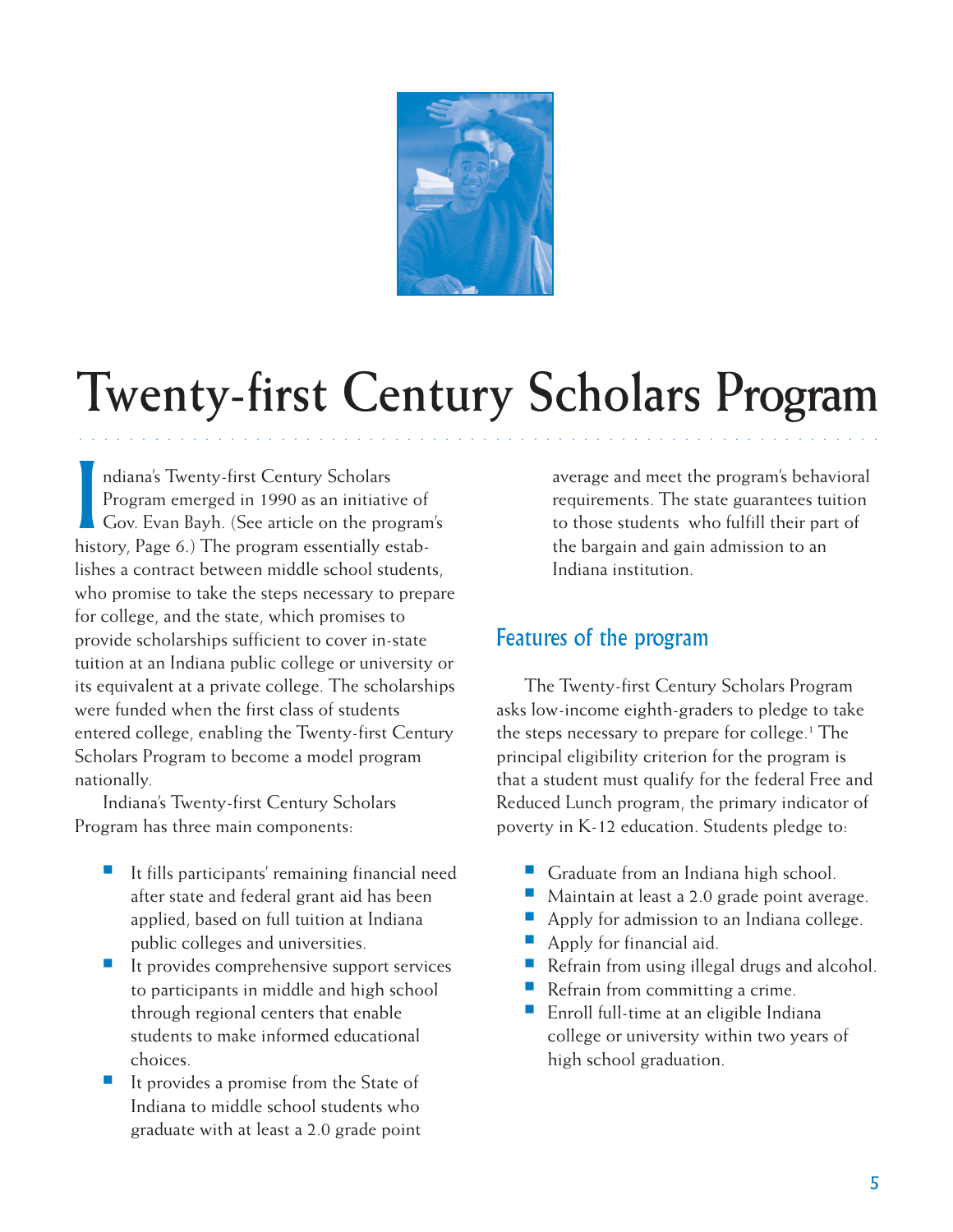### **The history of the Scholars Program**

I n 1990, Indiana Gov. Evan Bayh introduced the idea for the Twenty-first Century Scholars Program in his State of the State address. The idea was inspired by the success of Eugene Lang's I Have a Dream Foundation with students in a low-income New York City school. Indiana Rep. Stan Jones authored the legislation and was a guiding force, and both houses of the General Assembly embraced it.\*

Legislators differed over how to define realistic expectations for students who have not traditionally considered college. Points of debate included the grade point minimum, how to verify adherence to the alcohol and drug standard, and the expected cost of the program. Some feared all students would enroll and estimated the annual cost at \$15 million, but the authors knew that full participation was unlikely among students who have not traditionally attended college. Efforts to keep the program simple succeeded.

Initially the program was an unfunded mandate, and several state agencies collaborated to begin enrolling students and to build a database of Scholars. With initial funds from the budget office, the first photocopied applications were mailed to schools.

In 1991, a grant from Lilly Endowment began funding the component of the program designed to serve parents. In the 1992 budget biennium, the legislature provided funds to pay the director of the student enrollment and support component. Although the parent and student components collaborated closely from the beginning, in 1994 they were merged into one office and were housed at the State Student Assistance Commission of Indiana.

Initially school counselors and other personnel were skeptical about the program. Because funds for the scholarships were not set aside or included in the state budget at the outset of the program, some questioned whether the legislature would come through with the money when the time came; therefore, initial enrollment in the program was low. (This concern was not unfounded; New York's Liberty Scholars Program, for example, was one in which such funds never materialized.) In 1995, when the first Scholars were in their senior year of high school, several students and university personnel spoke before the Ways and Means Committee in support of the program, and the legislature appropriated funds for the scholarships. Enrollment of eighthgraders grew quickly in subsequent years. The first budgeted amount for scholarships was \$2.5 million.

From its beginning, one goal of the Scholars Program was to empower parents to support their children. Initially parents were organized into support groups, and workshops were offered to address parents' expressed needs. Workshops included: how to participate in a parent-teacher conference, how to set up a study environment in the home, etc. Also, the regional staff established relationships with existing local agencies to develop a support network for families.

Stan Jones, Indiana Commissioner for Higher Education, emphasized that it is not just about the money (i.e., financial aid). It is also about raising aspirations, acclimating students to the concept of going to college, and helping them prepare.

<sup>\*</sup> The current Indiana Code for the Scholars Program is Title 20 12 70, which includes later refinements to the initial public law.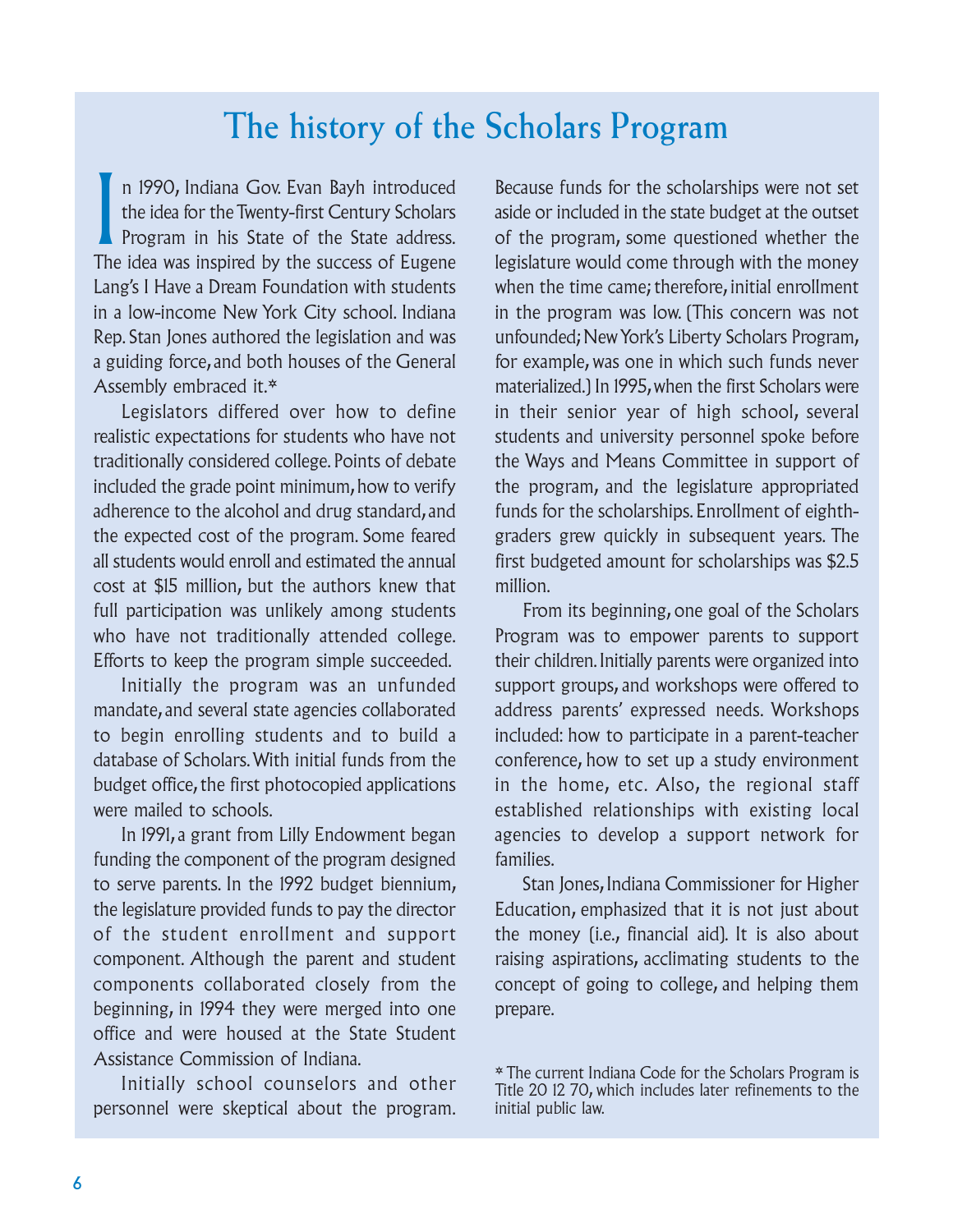The state also makes a pledge to students as part of the contract formed in this program. The state's pledge is to:

- Pay in full the tuition and fees at any public college in Indiana, or contribute a like portion of tuition at an independent college.2
- Provide support services for Scholars, including tutoring, mentoring, college visits and activities for parents.
- Disseminate additional information about higher education and encourage Scholars to pursue a college-preparatory curriculum.

The program encourages postsecondary access to low-income students in several ways. First, the state's pledge to provide grants equaling tuition at public colleges reduces the financial barrier to postsecondary education, especially since these grants are awarded in addition to federal needbased grants. Federal grants continue to play an important role in Indiana, but the awards under the state's student grant programs are independent of federal awards. Studies of the impact of grant aid in the state indicate that state grants were sufficient to improve opportunity to persist across income groups in Indiana (St. John, Hu and Weber, 2000, 2001; St. John, Musoba and Simmons, 2001). The financial guarantee provided by the state as part of the agreement with Twenty-first Century Scholars may be a principal reason for the program's impact, but it is also necessary to assess the impact of other program features on access.

Second, the pledge to offer support services goes substantially beyond providing direct services that help students apply for college. Regional service centers provide tutoring, mentoring, campus visits and other opportunities. An assessment of the impact of the program should consider the extent of services provided.

Third, the state pledges to encourage students to pursue a college-preparatory curriculum. Prior research on Indiana high schools revealed that

many students lacked access to college-preparatory courses (Paul, 1997; Rosenbaum, Miller and Krei, 1997). In Indiana, substantial changes in high school curricula have made the college-preparatory track more generally available.<sup>3</sup>

#### Program scholarship participation

The Twenty-first Century Scholars Program has awarded scholarships to more than 14,494 students<sup>4</sup> during the six years since the first cohort of eligible students finished high school. More students enrolled in eighth grade, but did not affirm their Scholar status in the twelfth. The total number of scholarship recipients is uncertain because there is no record of the number of students in the 1995 cohort who did not enroll in college in state. The number of students with scholarships ranged from 2,327 in the 1997 cohort to 3,248 in the 2000 cohort. About 75 percent of

the students who applied for aid in the twelfth grade (and thereby activated their scholarships between 1996 and 2000) actually enrolled in Indiana two- and fouryear colleges and universities. (Only 3,227 of the 13,070 students in those cohorts did not enroll.) An additional group (about 6 percent) enrolled out of state.5 But these are not typical students; they are

students who take a pledge in eighth grade to prepare for college, induced perhaps by financial promises, but also supported by a high level of service provided on a statewide basis. Overall, 65,599 students were fully enrolled in the program since 1995, with 24,889 affirming their pledge through the 2002-2003 academic year. Besides scholarships, the program involves an extensive series of early-intervention strategies.

*Overall, 65,599 students were fully enrolled in the program since 1995.*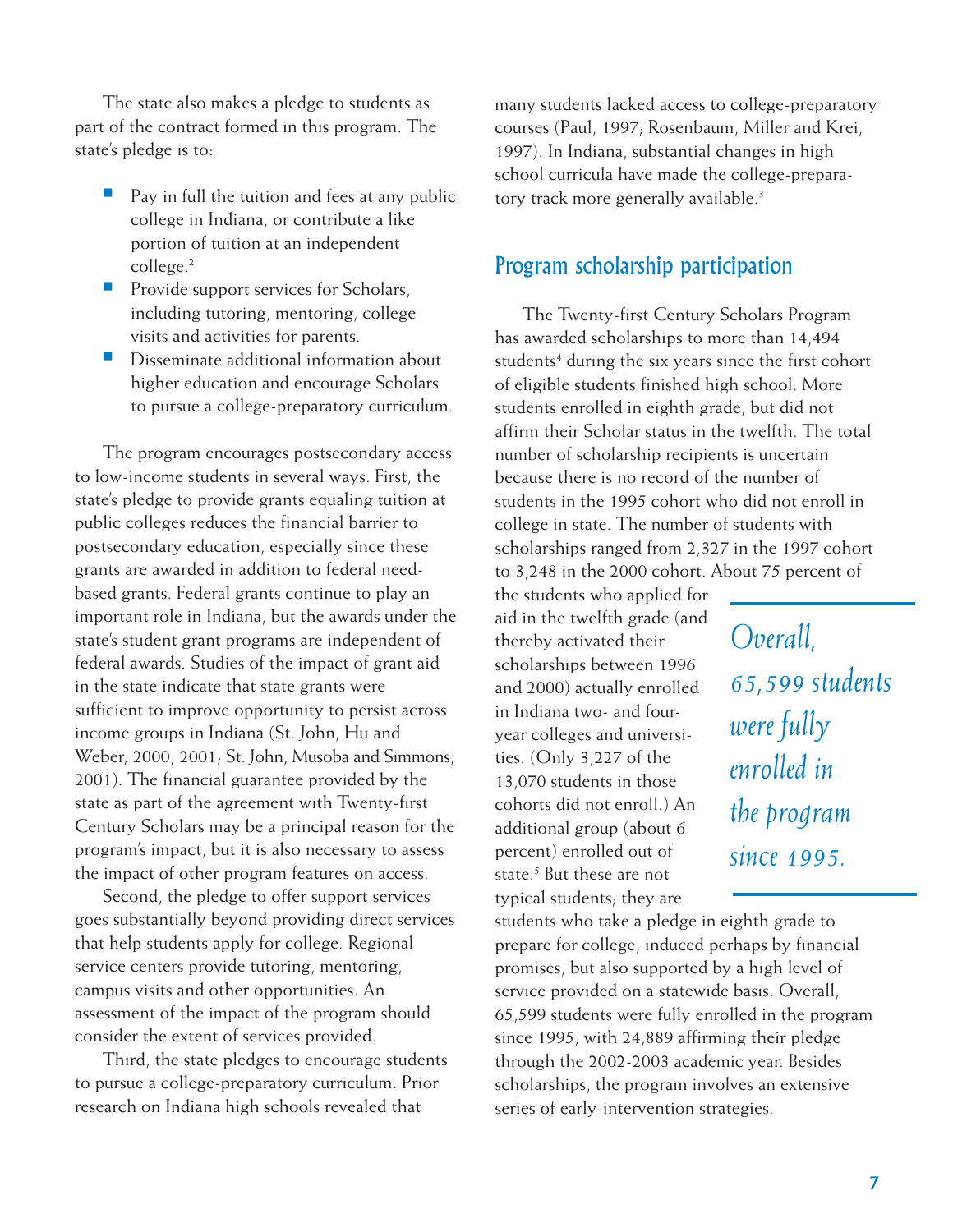The Scholars Program legislation led to enrollment of the first cohort of students in 1990. In 1991, through a grant from Lilly Endowment, the program added a Parents Project in urban sites around the state. In 1992, with state support (funding through the Commission for Higher Education, the State Budget Agency and the State Student Assistance Commission), the Indiana Career and Postsecondary Advancement Center was engaged to manage the program's enrollment, database and mailings.

With the 1992-94 budget, the state expanded the number of support centers to nine. Then in 1994, an AmeriCorps grant provided 22 volunteers, and this increased services provided by regional centers. In 1999, 16 sites were funded through the state's GEAR UP grant, providing support services for all urban and rural areas of the state. The GEAR UP funds almost doubled the availability of services offered through the program. Currently each regional center has between six and 12 staff (volunteer or paid), along with AmeriCorps members, who facilitate the center programming, tutoring, mentoring and other services. Before 1999, AmeriCorps members provided the direct student services such as oneon-one mentoring, but since the GEAR UP grant and subsequent growth, they have a more indirect role, generally recruiting and training mentors and tutors. Since 1999, the minimum goals for services provided by each site include:

- Three campus visits per student by the junior year.
- One campus visit with parents.
- An increase in parent participation of 5 percent each year.
- An increase in the number of colleges participating in campus visits.
- Three collaborative efforts with local community organizations.
- One collaboration with a postsecondary institution and one with a local business.

Currently, each site has a full-time coordinator, parent representative/coordinator, parent support group, AmeriCorps service members (six to 12 per site), and an Indiana workforce-development component. In addition, a Web-based tracking system was implemented in May 2001. In 2001, the regional centers made extensive use of this information-tracking system.<sup>6</sup>

| Cohort* | Years each student has drawn a Twenty-first Century Scholarship |       |               |                |                |    |        |  |  |
|---------|-----------------------------------------------------------------|-------|---------------|----------------|----------------|----|--------|--|--|
|         | $\Omega$                                                        |       | $\mathcal{L}$ | 3              | $\overline{4}$ | 5  | Total  |  |  |
| 1995    | N/A                                                             | 402   | 331           | 208            | 438            | 45 | 1,424  |  |  |
| 1996    | 597                                                             | 669   | 435           | 330            | 486            | 45 | 2,562  |  |  |
| 1997    | 501                                                             | 595   | 424           | 314            | 493            |    | 2,327  |  |  |
| 1998    | 506                                                             | 646   | 557           | 629            | 5              |    | 2,343  |  |  |
| 1999    | 604                                                             | 907   | 1,077         | $\overline{2}$ |                |    | 2,590  |  |  |
| 2000    | 1,019                                                           | 2,187 | 37            | 5              |                |    | 3,248  |  |  |
| TOTAL   | 3,227                                                           | 5,406 | 2,861         | 1,488          | 1,422          | 90 | 14,494 |  |  |

#### Table 1 Number of students served<sup>#</sup> through the Twenty-first Century Scholars Program

# More students enrolled in eighth grade but did not pursue their scholarships in twelfth.

\* Year students graduated from high school.

N/A: Data not available from 1995 for students who did not enroll in higher education. Source: State Student Assistance Commission of Indiana.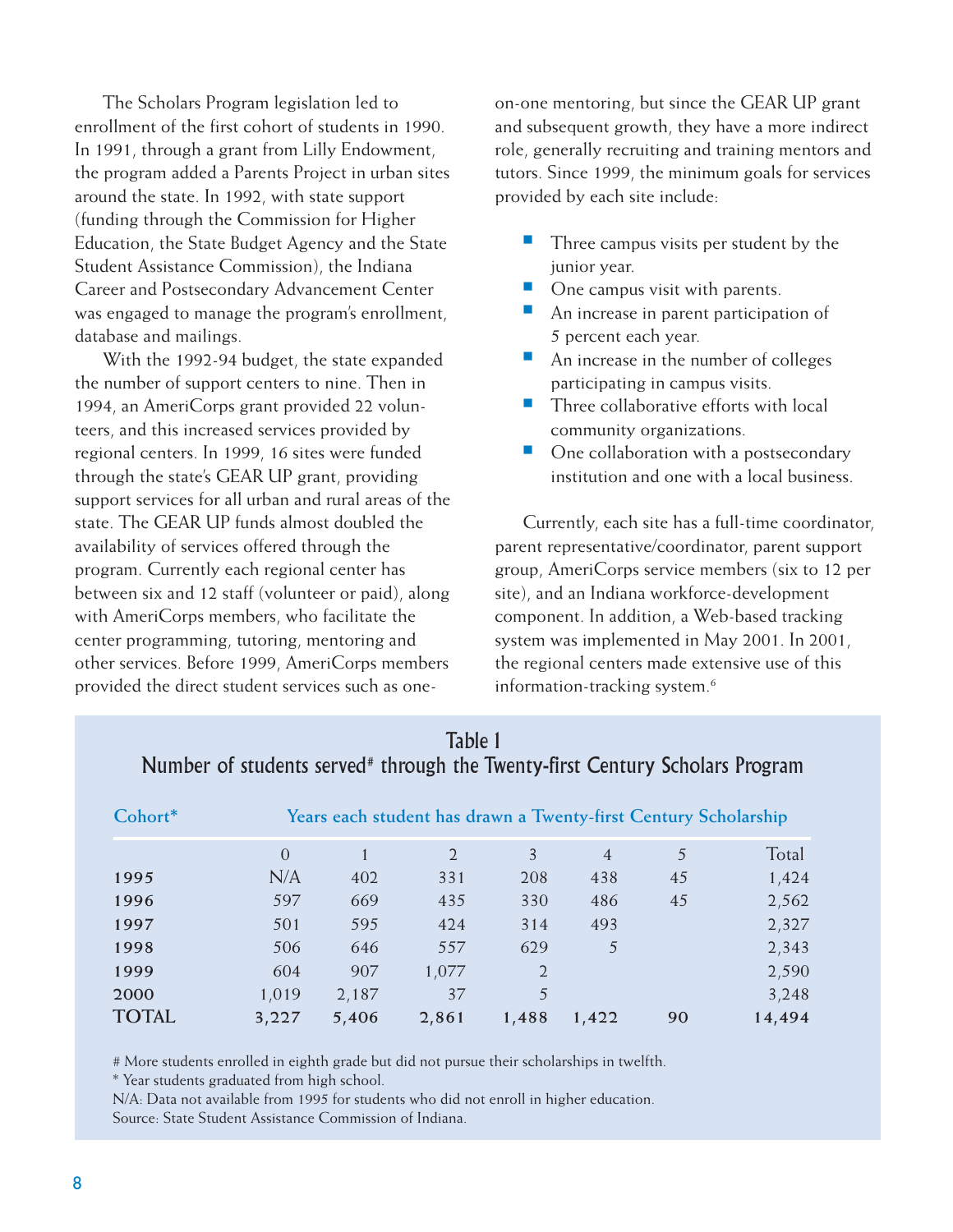#### Table 2

#### Average financial aid package at public colleges for Indiana Twenty-first Century Scholars and non-Scholar aid recipients between 1990 and 2000

|                                         | 1990-<br>1991 | 1996-<br>1997 | 1997-<br>1998 | 1998-<br>1999 | 1999-<br>2000 |
|-----------------------------------------|---------------|---------------|---------------|---------------|---------------|
| Grants $N/A$                            |               |               |               |               |               |
| <b>Twenty-first Century Scholars</b>    | N/A           | \$3,060       | \$3,442       | \$3,667       | \$3,667       |
| Other aid recipients                    | \$1,643       | \$1,832       | \$1,855       | \$2,122       | \$2,188       |
|                                         |               |               |               |               |               |
| Loans                                   |               |               |               |               |               |
| <b>Twenty-first Century Scholars</b>    | N/A           | \$1,528       | \$1,490       | \$1,614       | \$1,253       |
| Other aid recipients                    | \$963         | \$3,178       | \$2,865       | \$2,871       | \$2,452       |
| Work-study                              |               |               |               |               |               |
| <b>Twenty-first Century Scholars</b>    | N/A           | \$107         | \$250         | \$176         | \$140         |
| Other aid recipients                    | \$71          | \$71          | \$70          | \$69          | \$64          |
| <b>Twenty-first Century Scholarship</b> | N/A           | \$1,354       | \$1,222       | \$1,330       | \$1,458       |

Source: Student Information System data from the Indiana Commission for Higher Education. N/A: Grants for the Twenty-first Century Scholars Program were not issued until 1995.

#### The Scholars Program supplements student aid

The Scholars Program provides supplemental grants to low-income students who enroll in college — a substantial sum in addition to the normal state grant. An analysis of trends in aid packages7 (Table 2, above) indicates that Scholars in public colleges received grants that averaged about \$1,400 more than the grants of aid recipients who were not Scholars. The average supplemental award through the Twenty-first Century Scholars Program ranged from \$1,222 in 1997-98 to \$1,458 in 1999-2000.

Twenty-first Century Scholars took on substantially lower debt levels than did other aid recipients, at least in public colleges. On average, Scholars borrowed about \$1,200 less than other aid recipients. Prior research shows that lowincome and minority students typically borrow

more than do middle-income students (Paulsen and St. John, 2002) and are less likely to enroll or persist if debt levels are too high (Kaltenbaugh, St.

John and Starkey, 1999; St. John, 1991). The Twentyfirst Century Scholars Program enables students to minimize debt, which may improve the ability of these students to complete college.

Scholars receive slightly larger work-study awards from their colleges than the average for other aid recipients. This pattern is

consistent with a general institutional practice that reserves work-study funds for students with substantial financial need (Paulsen and St. John, 2002). Therefore, variation in work-study awards probably is unrelated to the Scholars Program.

*The Twenty-first Century Scholars Program enables students to minimize debt.*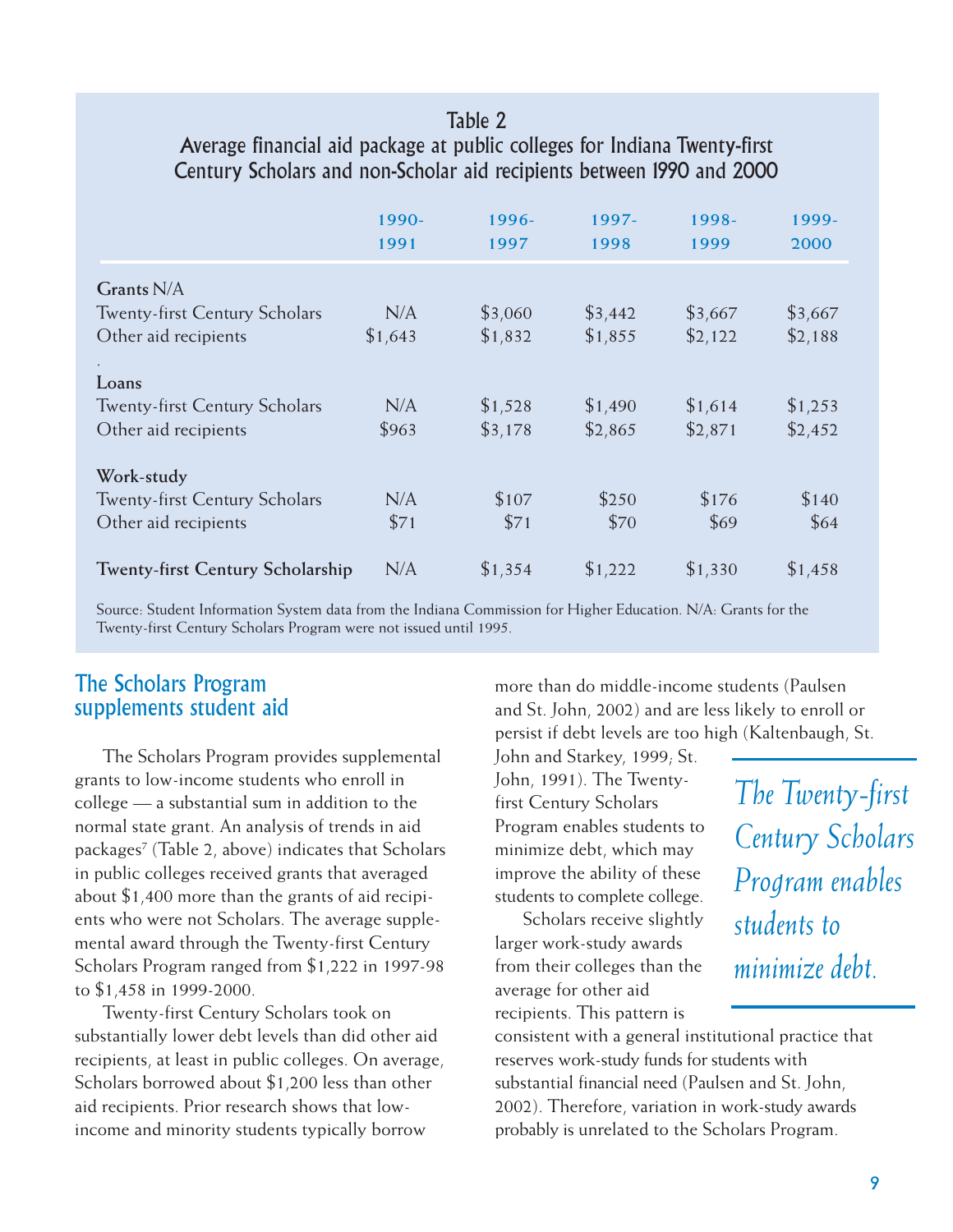The financial aid packages for freshmen in public colleges in 1999 are presented in Table 3 below. Students in the Scholars Program received higher need-based grants from the state and the federal government than did other student aid recipients. Scholars received need-based state grants that averaged \$1,645, compared to average awards of \$639 for other students receiving student aid. In addition, Scholars received average awards of \$1,457 for the Scholars share of their state grant. The total state grant (Scholars award plus need-based grant) averaged \$3,103. Because these students received other need-based grant aid, they received \$1,850 in grants, on average, that could be used for living costs (food, lodging and textbooks).

The Twenty-first Century Scholars Program awarded about \$4.8 million in 1997-98 and about \$8.1 million in 2001-02 (see Table 4, Page 11).

These scholarship awards were in addition to the state's need-based higher education awards. The average award in 1999-2000 was comparable for all students (\$1,497) and the public college students in our sample (\$1,457). In addition to the scholarships, the state spent about \$500,000 on administration at the state level and about \$1.8 million on early-intervention programs in regional offices in 2001-02 (Table 5, Page 11).

#### Support services

The Twenty-first Century Scholars Program provides an extensive array of services to students and parents. Table 6 on Page 12 summarizes a survey of the 16 regional service centers, with 13 centers responding. On average, each of the 13 centers provided mailings to 2,433 students

| Table 3<br>Aid amounts for Twenty-first Century Scholars and other aid recipients<br>in public colleges for the 1999 school year |                          |                                                            |                                     |  |  |  |
|----------------------------------------------------------------------------------------------------------------------------------|--------------------------|------------------------------------------------------------|-------------------------------------|--|--|--|
| Types of aid                                                                                                                     | Mean for all<br>students | Mean for<br><b>Twenty-first</b><br><b>Century Scholars</b> | Mean for<br>other aid<br>recipients |  |  |  |
| <b>Total Grants</b>                                                                                                              | \$1,142                  | \$3,667                                                    | \$2,188                             |  |  |  |
| Loans                                                                                                                            | 1,183                    | 1,252                                                      | 2,452                               |  |  |  |
| Work-Study                                                                                                                       | 35                       | 140                                                        | 64                                  |  |  |  |
| <b>Federal Grants</b>                                                                                                            | 394                      | 1,583                                                      | 732                                 |  |  |  |
| <b>State Grants</b>                                                                                                              | 353                      | 1,645                                                      | 639                                 |  |  |  |
| <b>Twenty-first Century</b><br>Scholarship                                                                                       | 50                       | 1,457                                                      | $\overline{0}$                      |  |  |  |
| <b>Total State Grant Aid</b><br>including Twenty-first<br><b>Century Scholars</b>                                                | 403                      | 3,103                                                      | 639                                 |  |  |  |
| Other Grants                                                                                                                     | 395                      | 438                                                        | 817                                 |  |  |  |
| Tuition                                                                                                                          | 3,307                    | 3,274                                                      | 3,303                               |  |  |  |
| <b>Net Tuition</b><br>(Tuition – Grants)                                                                                         | 2,115                    | $-(1,850)$                                                 | 1,115                               |  |  |  |
| <b>Number of Students</b>                                                                                                        | 25,823                   | 881                                                        | 12,007                              |  |  |  |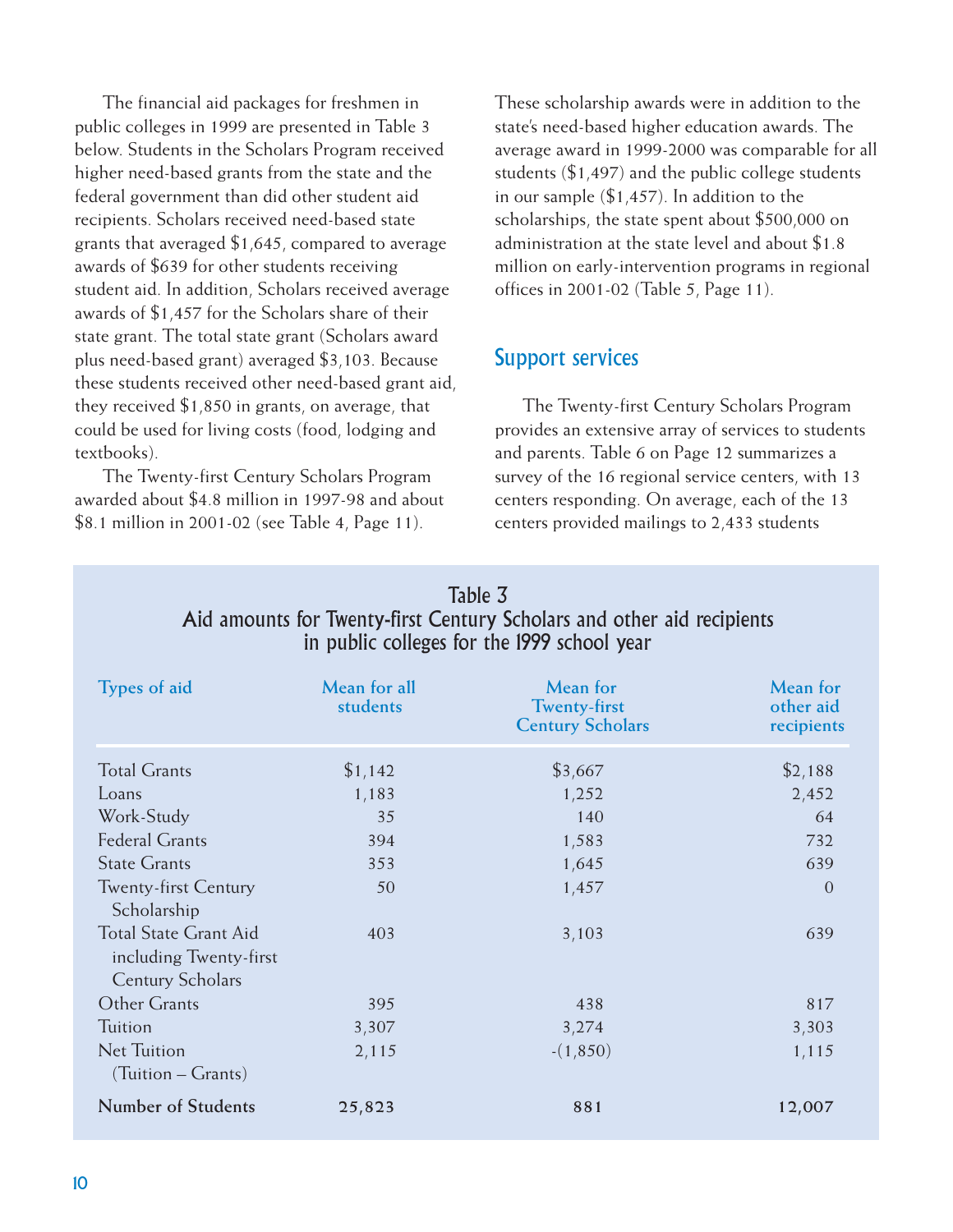(31,627 total) and conducted 2,602 workshop sessions with students (33,823 total). Hundreds of students also participated in campus visits (2,881 reported), tutoring (2,424) and other events. Given the smaller number of enrolled Scholars (compare to Table 1, Page 8), it appears that most Scholars had multiple contacts with the regional support centers.

Thousands of parents were also involved in workshops and support programs. Parent services are designed to enable parents to take an active

role in their children's educational choices and academic preparation. In an effort to empower and inform parents rather than replace them in the college choice process, regional centers offer financial aid workshops, campus tours, parent support groups and other services. These centers provide a comprehensive set of services designed to enable students to prepare for college.

ICPAC also provides information and an extensive set of support services, (Gillie, 2001; Hossler and Schmit, 1995), including:

Table 4 Twenty-first Century Scholarships used by students in public and private colleges (data for 2001-2002 are estimated)

|          | 1997-1998   | 1998-1999   | 1999-2000   | 2000-2001   | 2001-2002   |
|----------|-------------|-------------|-------------|-------------|-------------|
| Students | 3,537       | 4,382       | 4,600       | 5,029       | 5,773       |
| Mean     | \$1,347     | \$1,449     | \$1,497     | \$1,507     | \$1,399     |
| Median   | \$1,114     | \$1,218     | \$1,229     | \$1,194     | \$1,031     |
| Total    | \$4,765,080 | \$6,349,763 | \$6,884,035 | \$7,579,567 | \$8,074,640 |

NOTE: The figures include only the additional Twenty-first Century Scholars scholarship and not other need-based financial aid. The number of Scholars with scholarships can be lower than the total number of Scholars for a variety of reasons:

1) Some Scholars choose to attend college part-time and are therefore not eligible for the scholarship; 2) Full need honors students might have all their tuition paid from the state Higher Education Award grant and therefore have no scholarship; 3) The scholarship can be applied only after other state and institutional aid has been used, hence there might be no scholarship.

Source: State Student Assistance Commission of Indiana

### Table 5

Twenty-first Century Scholars Program early-intervention program and administration costs (data for 2001-2002 are estimated)

|                | 1997-1998   | 1998-1999   | 1999-2000   | 2000-2001   | 2001-2002   |
|----------------|-------------|-------------|-------------|-------------|-------------|
| Administration | \$411,202   | \$467,910   | \$411,202   | \$467,910   | \$494,184   |
| Program        | \$1,855,148 | \$1,739,534 | \$1,855,148 | \$1,739,534 | \$1,845,672 |

NOTE: Costs are state costs only. Program costs are for the early-intervention programs at the 16 sites. Administration costs are local to the Twenty-first Century Scholars office at SSACI.

Source: State Student Assistance Commission of Indiana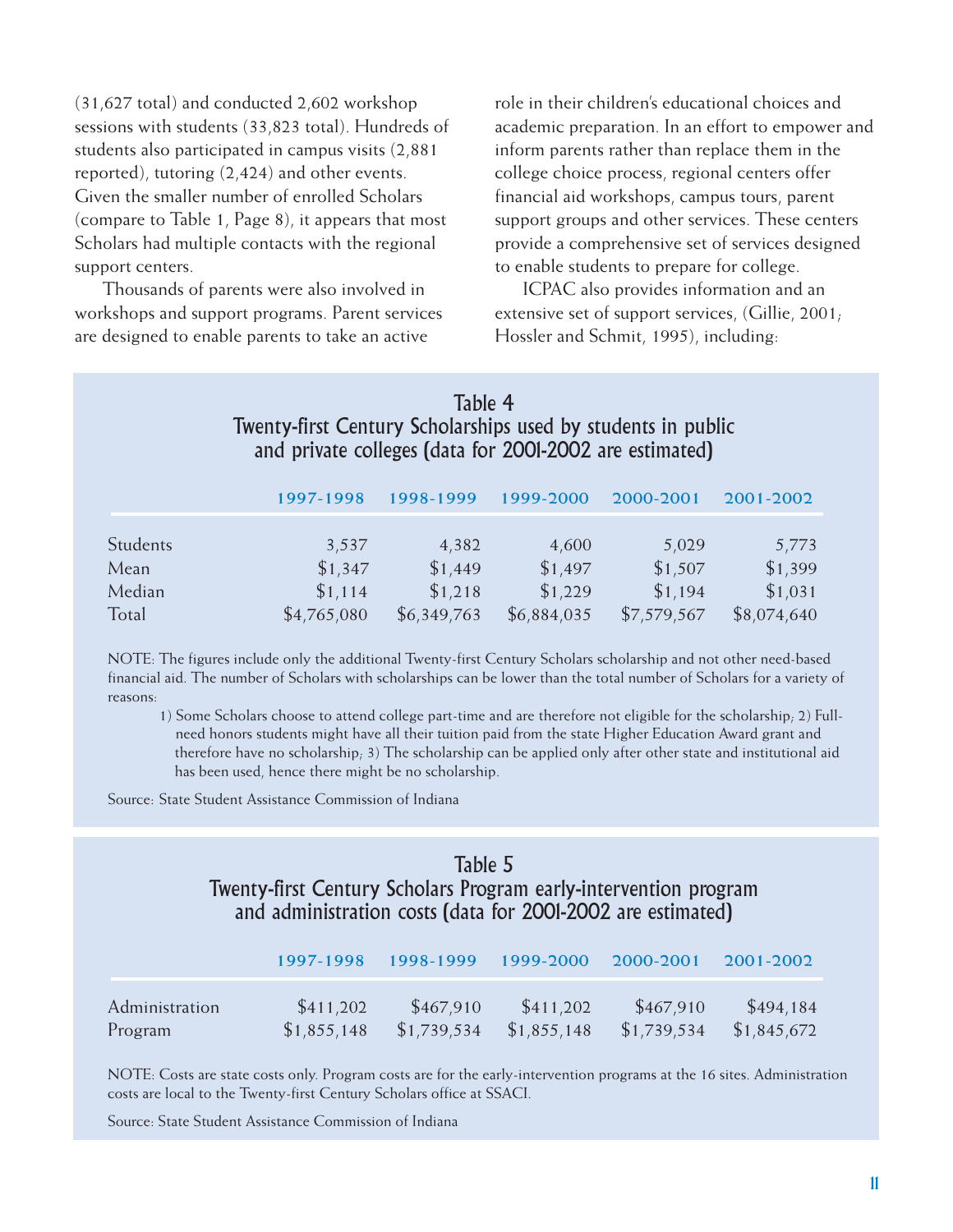#### Table 6 Types of services offered and number of people served by the Scholars Program regional centers in 2000-2001

| <b>Service</b>                                                                                                                                     | <b>Total number</b><br>served at 13 centers** | Average number<br>served per center |
|----------------------------------------------------------------------------------------------------------------------------------------------------|-----------------------------------------------|-------------------------------------|
| Workshops for students:<br>Career, drug prevention, financial aid<br>or SAT preparation                                                            | 33,823                                        | 2,602                               |
| Mentoring:<br>Ongoing one-on-one, group or<br>professional relationship                                                                            | 9,795                                         | 753                                 |
| Tutoring or academic support:<br>Math, English, other subjects, or college<br>entrance exams (more ongoing or hands-on<br>than a one-time session) | 2,424                                         | 186                                 |
| Social/cultural events:<br>Scholar pledge ceremony, cultural events,<br>holiday celebrations and social/recreational events                        | 7,832                                         | 602                                 |
| Career counseling/services:<br>Academic advising, job site visits or college<br>student shadowing                                                  | 6,469                                         | 498                                 |
| Campus visits/tours                                                                                                                                | 2,881                                         | 222                                 |
| Summer academic day/overnight camps                                                                                                                | 1,060                                         | 81                                  |
| Service learning volunteer activities                                                                                                              | 1,166                                         | 90                                  |
| Mailings for students                                                                                                                              | 31,627                                        | 2,433                               |
| Total number of services<br>Provided to students                                                                                                   | 97,333                                        | 7,487                               |
| Workshops for parents:<br>Financial aid, college prep, career choices,<br>Core 40/academic honors, ISTEP/SAT/ACT<br>information, study skills      | 3,647                                         | 280                                 |
| Ongoing parent support:                                                                                                                            |                                               |                                     |
| Conferences, support groups and financial<br>aid guidance                                                                                          | 3,266                                         | 251                                 |
| Total number of services provided to parents                                                                                                       | 6,913                                         | 532                                 |

Source: Survey of regional coordinators Winter 2001-02.

\*\*Thirteen of sixteen regional centers responded to the survey.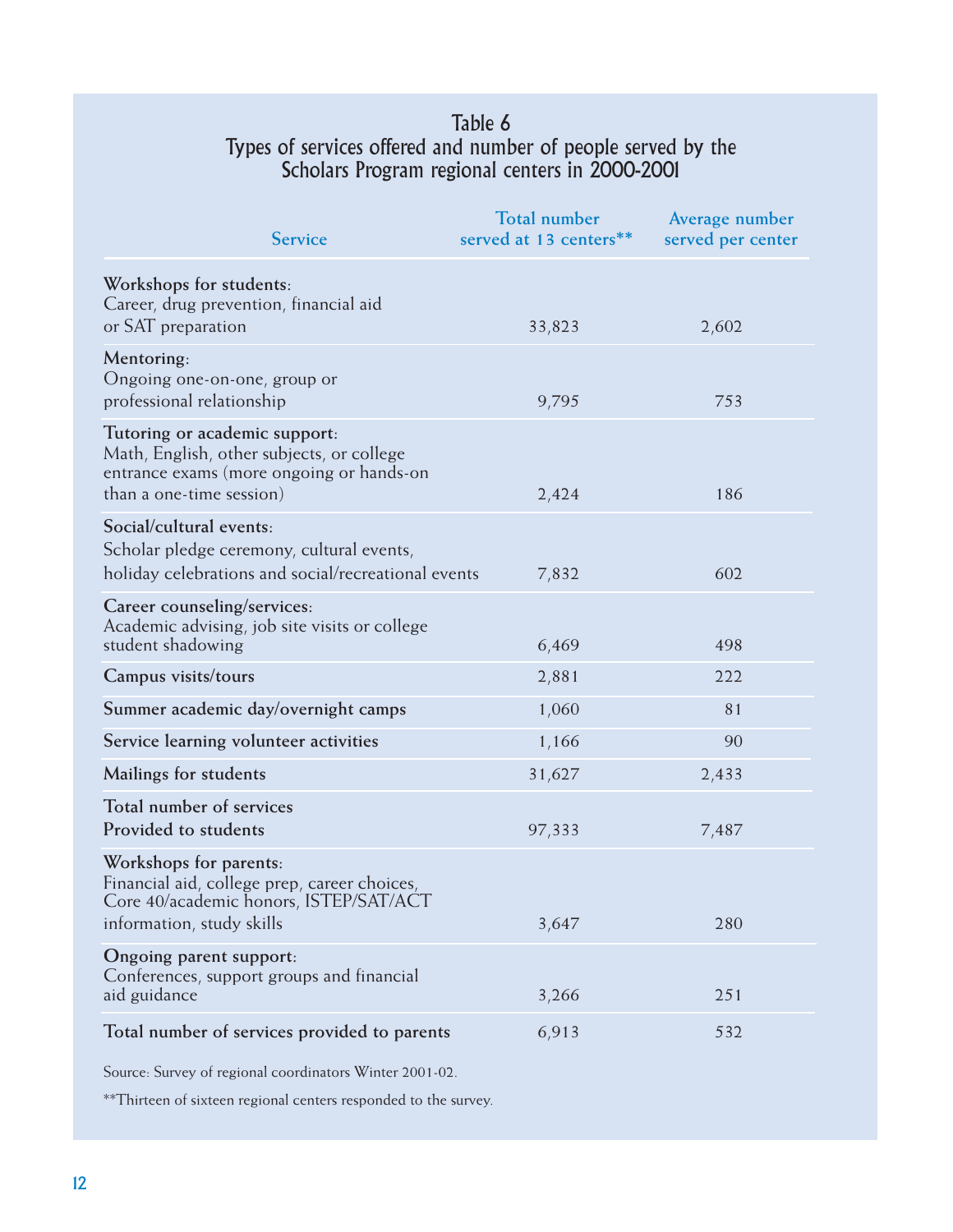- Guidance for making the most of the high school experience in preparing for college and career, including information about high school curriculum options.
- Information about colleges and the higher education experience, including a searchable database of college profiles.
- Advice on how to succeed in college.
- A free hotline to all Indiana residents for information requests, with follow-up mailings.
- Regular mailings regarding higher education, financial aid, career exploration, etc., for students and their parents.
- A Web site listing alternative sources of information for students and parents
- An online resource store for the purchase of information.
- Publications in Spanish and English.

This combination — general support for all residents plus targeted services for Scholars provided by regional service centers — represents a comprehensive support system. It supplies information about what it takes academically to prepare for college and offers support to students who can benefit from encouragement.

#### Academic preparation

Research conducted in the early 1990s on the transition to college revealed two problems with the academic pipeline in Indiana. First, students lacked sufficient information about local employment opportunities, and few high schools offered courses that prepared students for local employers seeking high school graduates (Orfield, 1997). Second, many high schools lacked a sufficient college-preparatory curriculum (Paul, 1997). Studies that followed high school students through college in the 1990s found that the quality of information provided to families had improved, but there were major income-related differences in academic preparation and college enrollment:

Low-income families were less likely to send their children to college in Indiana (Hossler, Schmit and Vesper, 1999).

The State of Indiana has encouraged high schools to offer college-preparatory programs and has offered incentives to students and school corporations<sup>8</sup> to increase participation in these programs. In 1994-95, the Indiana Department of Education developed the Core 40 curriculum outlining the hours of science and math required for admission to a four-year college (Indiana Education Policy Center, 1994). The prior year the Indiana Department of Education started the Honors diploma, which required an additional year of math, science and language. Schools were given additional incentive funding for Honors graduates. In addition, the state's student grant programs were modified to provide slightly higher need-based awards to students with Honors and Core 40 diplomas in 1998 (St. John, Hu and Weber, 2001). Students receiving Higher Education Award grants with Honors diplomas received the maximum need-based award amount, Core 40 graduates received 90 percent of the maximum, and students with regular diplomas received 80 percent.<sup>9</sup> To help increase participation in college-preparatory courses, ICPAC included information on these incentives with the material provided to all high school students.

By 1999, nearly half of the students graduating from Indiana's high schools had either a Core 40 or Honors diploma (Table 7, Page 14). Schools in large cities and rural areas outside metropolitan statistical areas (MSAs) had the lowest percentages of students completing these programs (44.8 percent and 43.9 percent, respectively). In contrast, slightly more than half of the graduates from high schools in the urban fringe or rural locales inside of MSAs graduated with Core 40 or Honors diplomas. The greatest disparity was in Honors diplomas: Only 15 percent of the graduates from large urban school corporations had this qualification, while an average of 25.6 percent of the graduates from schools in large towns had this diploma (Table 7). Nevertheless, a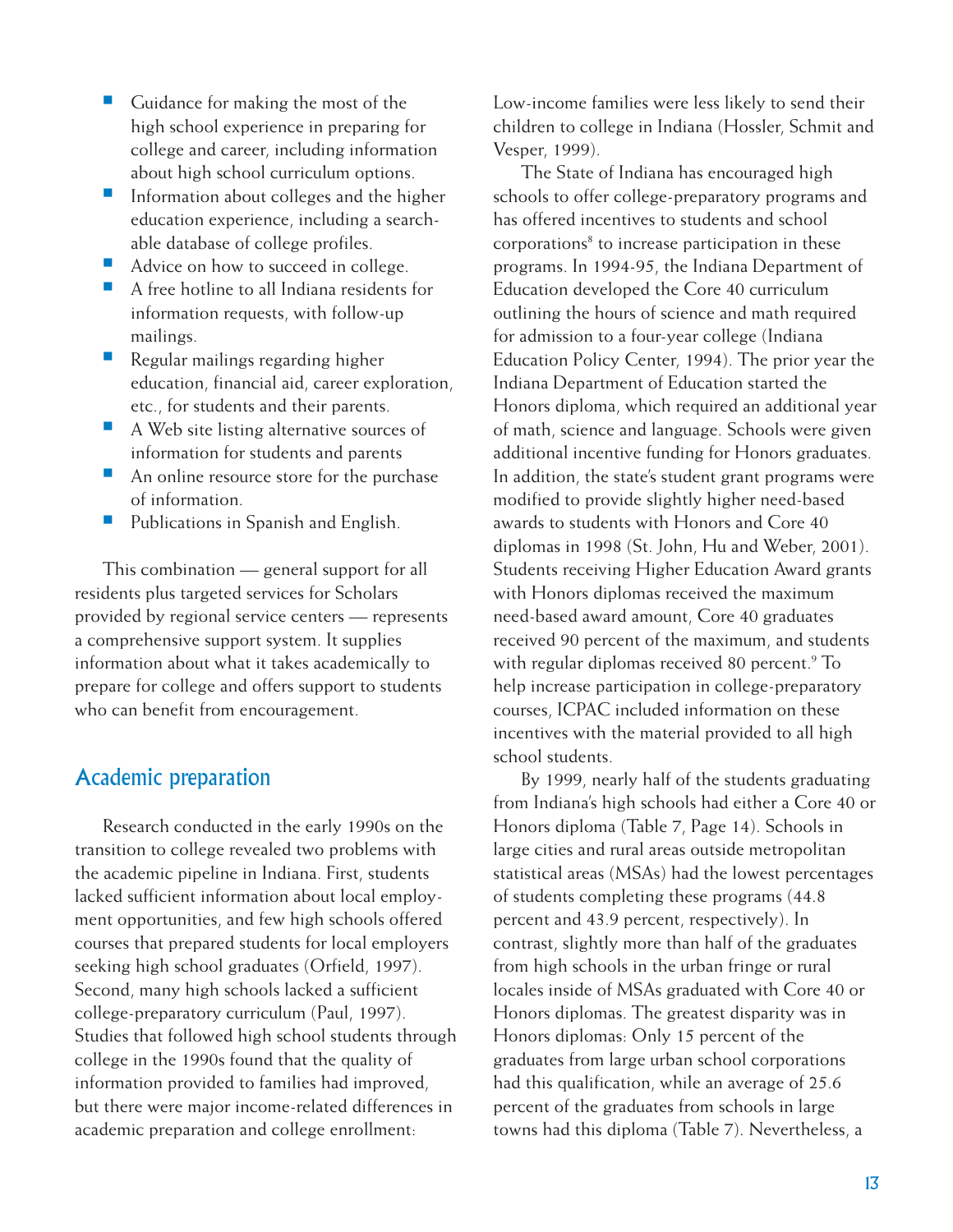substantial percentage of the graduates from all types of high schools were graduating with adequate course work to enroll in college.

#### Financial aid award as an incentive for students

While the primary state grant programs based award amounts, in part, on the type of high school diploma a student earned, Twenty-first Century Scholars received awards higher than the maximum need-based award (topping off the normal state grant). The maximum need-based award was indexed to tuition the year prior to the current year, while Twenty-first Century Scholars received awards indexed to the current tuition. In addition to receiving a need-based state grant, Scholars received a scholarship that "topped off" their state award.

| IGDIC 7<br>Percent of high school graduates with Core 40 diplomas by high school locale in 1999 |                                                              |                                                  |                                        |  |  |  |  |  |
|-------------------------------------------------------------------------------------------------|--------------------------------------------------------------|--------------------------------------------------|----------------------------------------|--|--|--|--|--|
| Locale                                                                                          | Mean percent<br>with Core 40<br>including<br>Honors diplomas | Mean percent<br>with Core 40<br>excluding Honors | Mean percent<br>with Honors<br>diploma |  |  |  |  |  |
| Large city                                                                                      | 44.79%                                                       | 29.79%                                           | 15.00%                                 |  |  |  |  |  |
|                                                                                                 |                                                              |                                                  |                                        |  |  |  |  |  |
| Mid-size city                                                                                   | 45.94                                                        | 24.91                                            | 21.03                                  |  |  |  |  |  |
| Urban fringe of large city                                                                      | 50.89                                                        | 29.86                                            | 21.04                                  |  |  |  |  |  |
| Urban fringe of mid-size city                                                                   | 50.13                                                        | 27.78                                            | 22.35                                  |  |  |  |  |  |
| Large town                                                                                      | 46.40                                                        | 20.80                                            | 25.60                                  |  |  |  |  |  |
| Small town                                                                                      | 46.46                                                        | 24.86                                            | 21.61                                  |  |  |  |  |  |
| Rural outside MSA*                                                                              | 43.94                                                        | 24.30                                            | 19.65                                  |  |  |  |  |  |
| Rural inside MSA                                                                                | 50.03                                                        | 28.68                                            | 21.35                                  |  |  |  |  |  |
| Total                                                                                           | 47.39                                                        | 26.64                                            | 20.75                                  |  |  |  |  |  |

## Table 7

\*Area with a population less than 2,500 that is not in any metropolitan statistical area.

Source: Indiana Department of Education, online at IDEANET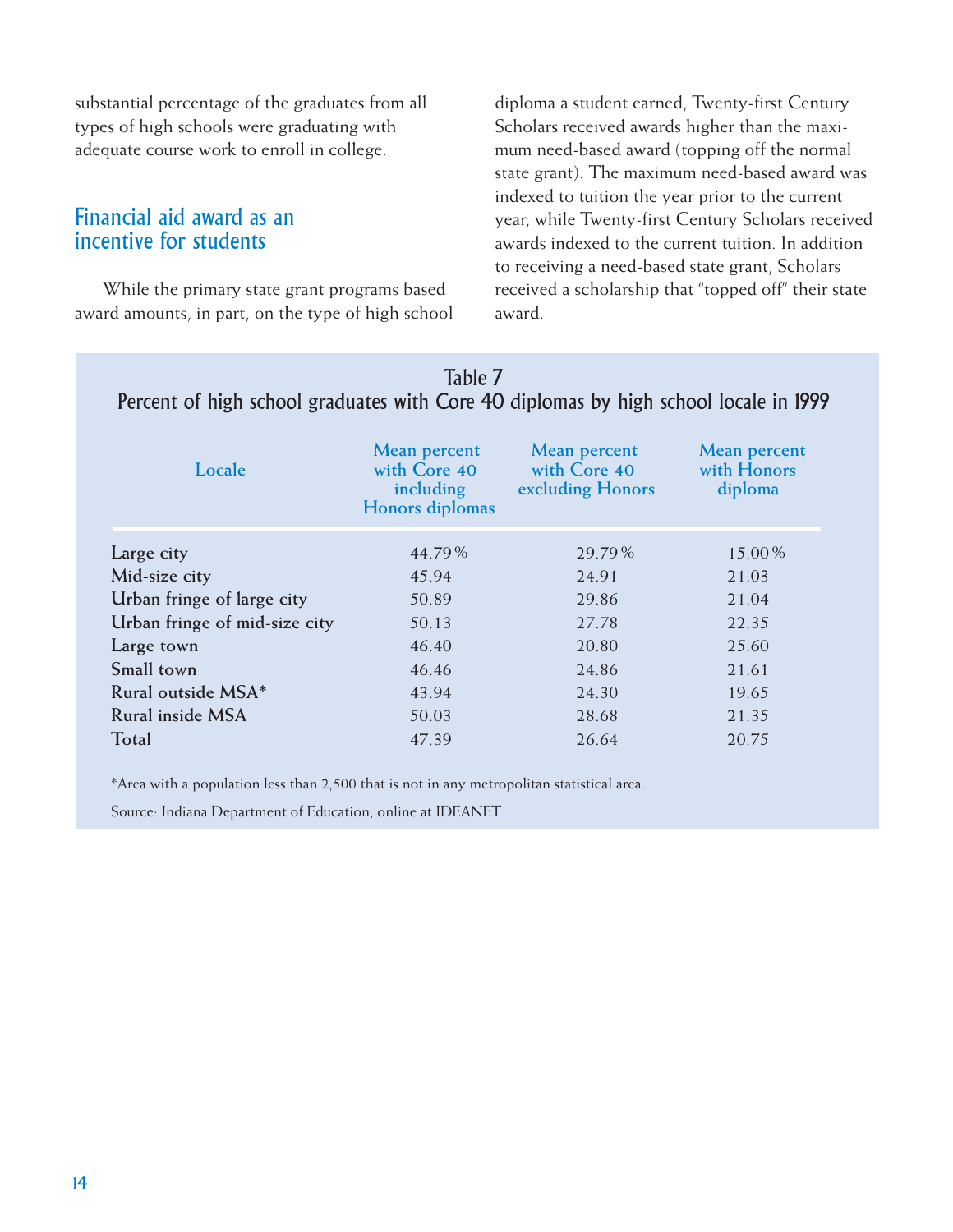

# **Program impact**

○○○○○○○○○○○○ ○○○○○○○○○○○○○○○○○○○○○○○○○○○○○○○○○○○○○○○○○○○○○○○○○○○○

e used a four-step process to evaluate<br>whether the Twenty-first Century<br>Scholars Program has an impact on whether the Twenty-first Century Scholars Program has an impact on access beyond the base provided by the high school curriculum and the generally available state grant program. First, we reviewed trends in indicators related to access that could be influenced by changes in high school curriculum or the Twenty-first Century Scholars Program (Appendix 1, Page 24). Second, we built a database using a statewide survey of ninth-grade students, state records on Twenty-first Century Scholars and student aid, and state data on college students (Appendix 2, Page 30). Third, we developed a statistical model to assess the impact of the Scholars Program on college enrollment (Appendix 3, Page 32). Finally, we developed a statistical model to assess the impact of aid packages on within-year persistence during the first year of college for students who enrolled in public colleges (Appendix 4, Page 38). The results of these analyses are summarized below.

#### Trends in statewide outcomes

Trends in key indicators provide prima facie evidence of the effects of school reform, postsecondary encouragement and student aid. We examined trends in key indicators related to student achievement for Indiana high school students and to educational progress (Appendix 1), as a means of situating the statistical studies of the Scholars Program's impact.

Reforming schools is one of the necessary steps states must take to improve access to postsecondary education (Finn, 1990, 2001; NCES, 1997, 2000). Since Indiana has taken steps to improve high schools' curricula, we needed to consider whether these policies improved student achievement. The trends in Advanced Placement (AP) examination results revealed little change in the percentage of students passing these examinations over time, but students in rural areas were less likely to take and pass the exams (Table 1.1, Page 25). In addition, trends in the percentages of students taking the SAT and in the average SAT scores (Table 1.2, Page 27) revealed that:

- Higher percentages of Indiana students took the SAT each year than did students in the nation as a whole.
- The percentage of students taking the SAT increased in Indiana at about the same rate as it did nationally between 1988 and 2001.
- The average SAT score in Indiana was slightly lower than the national average,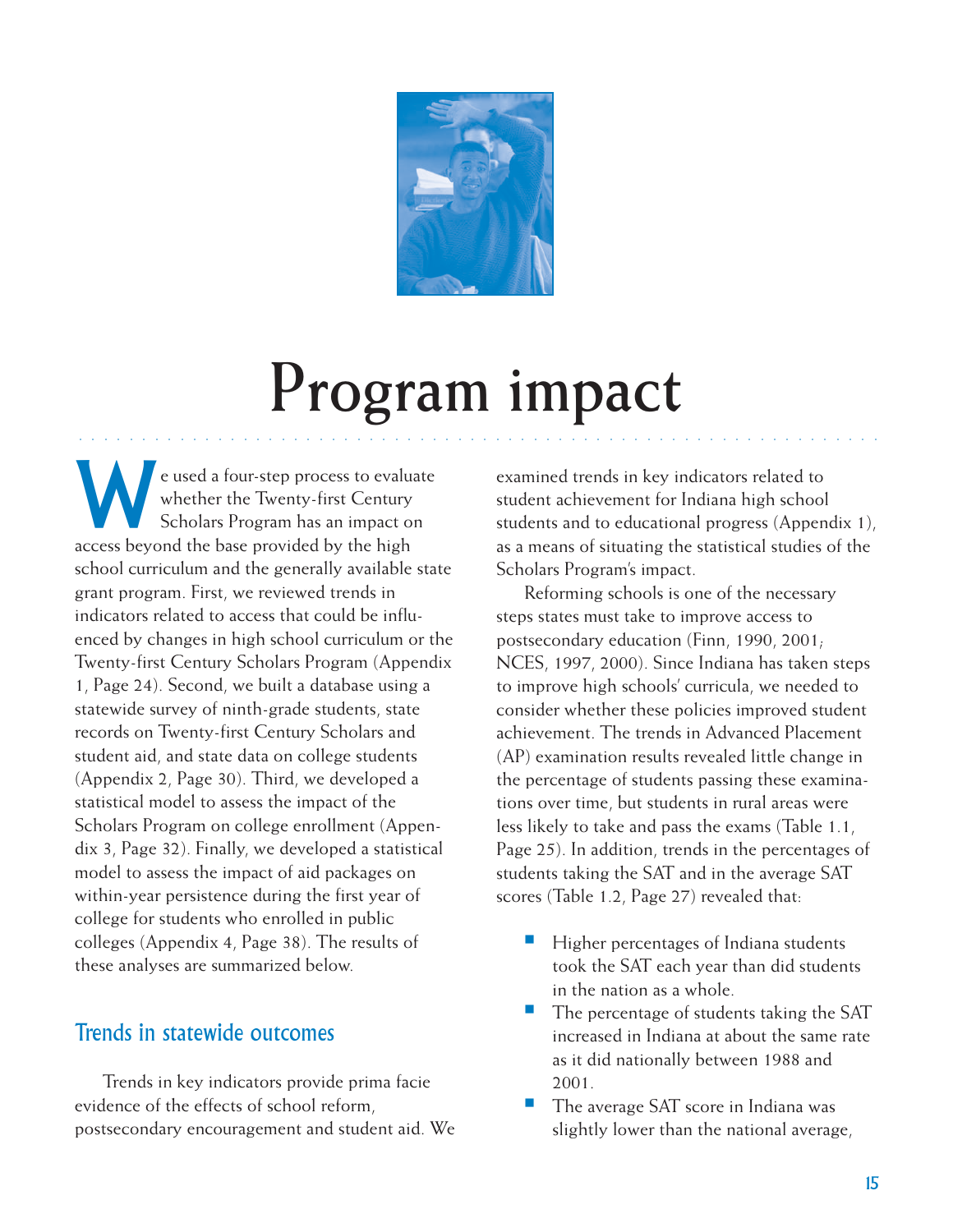but this may have occurred because a higher percentage of Indiana students took the exam.

Thus there were modest achievement gains that may be attributable to changes in curriculum during the 1990s. However, improvements in academic preparation can also influence high school graduation rates and college-continuation rates for graduates.

High school graduation rates fell nationally during the last decade, and Indiana was no exception (Table 1.3, Page 28). Between 1988 and 1998, high school graduation rates in Indiana fell

*The continuation rate in Indiana rose from 37.5 percent in 1986 to 60.5 percent in 1998.*

from 78 percent to 71 percent. These trends should raise concerns about the impact of school reform, but they are largely unrelated to the impact of ICPAC or the Twenty-first Century Scholars Program.<sup>10</sup>

When trends in college-continuation rates for high school

graduates were examined (Table 1.4, Page 28), it was apparent that Indiana had improved substantially — even more than the nation as a whole. The continuation rate in Indiana rose from 37.5 percent in 1986 to 60.5 percent in 1998. During the same period, the national rate increased from 43.1 percent to 57.2 percent. Indiana's improvement boosted the state from 40th among states in 1986 to 17th in 1998. There is good reason to expect that improvements in K-12 curriculum influenced the rate of improvement nationally and in Indiana. However, the fact that Indiana improved at a rate substantially faster than the national average could be attributable, at least in part, to the high quality of postsecondary encouragement, the level of state grants in general, and the support of low-income students through the Twenty-first Century Scholars Program.

These trends help situate the analyses of the impact of the Twenty-first Century Scholars Program. Changes in postsecondary encouragement can influence more students to take collegepreparatory curricula (e.g., Core 40 or Honors), as well as influence more students to apply for financial assistance. Indiana has provided sufficient student grant aid to increase low-income students' chances to persist (St. John, Hu and Weber, 2000, 2001) and has also improved preparatory courses, as noted above. Without these foundations, the promise provided by the Twenty-first Century Scholars Program could be false, leaving many low-income students with unfulfilled college dreams.

Does the Twenty-first Century Scholars Program improve the chances for low-income students to attend college? The pledge process encourages students to take advantage of the college-preparatory courses and to secure additional support services. It also guarantees financial support for college. If statistical modeling can demonstrate that Scholars are more likely to attend college than non-Scholars (controlling for factors known to affect postsecondary enrollment), then there is compelling evidence that the program improves opportunity above and beyond the base level provided by the improved high school curriculum.

#### Impact of the Scholars Program on access

A multinomial logistic regression model was used to determine the effects of eighth-grade enrollment as a Twenty-first Century Scholar on postsecondary enrollment. The model controlled for individual and contextual effects known to affect college access.<sup>11</sup> For example, student background (gender, ethnicity, family characteristics), middle school grades, postsecondary aspirations, participation in the Twenty-first Century Scholars Program, and high school characteristics (percent Honors graduates, percent minority, percent poverty, and locale) were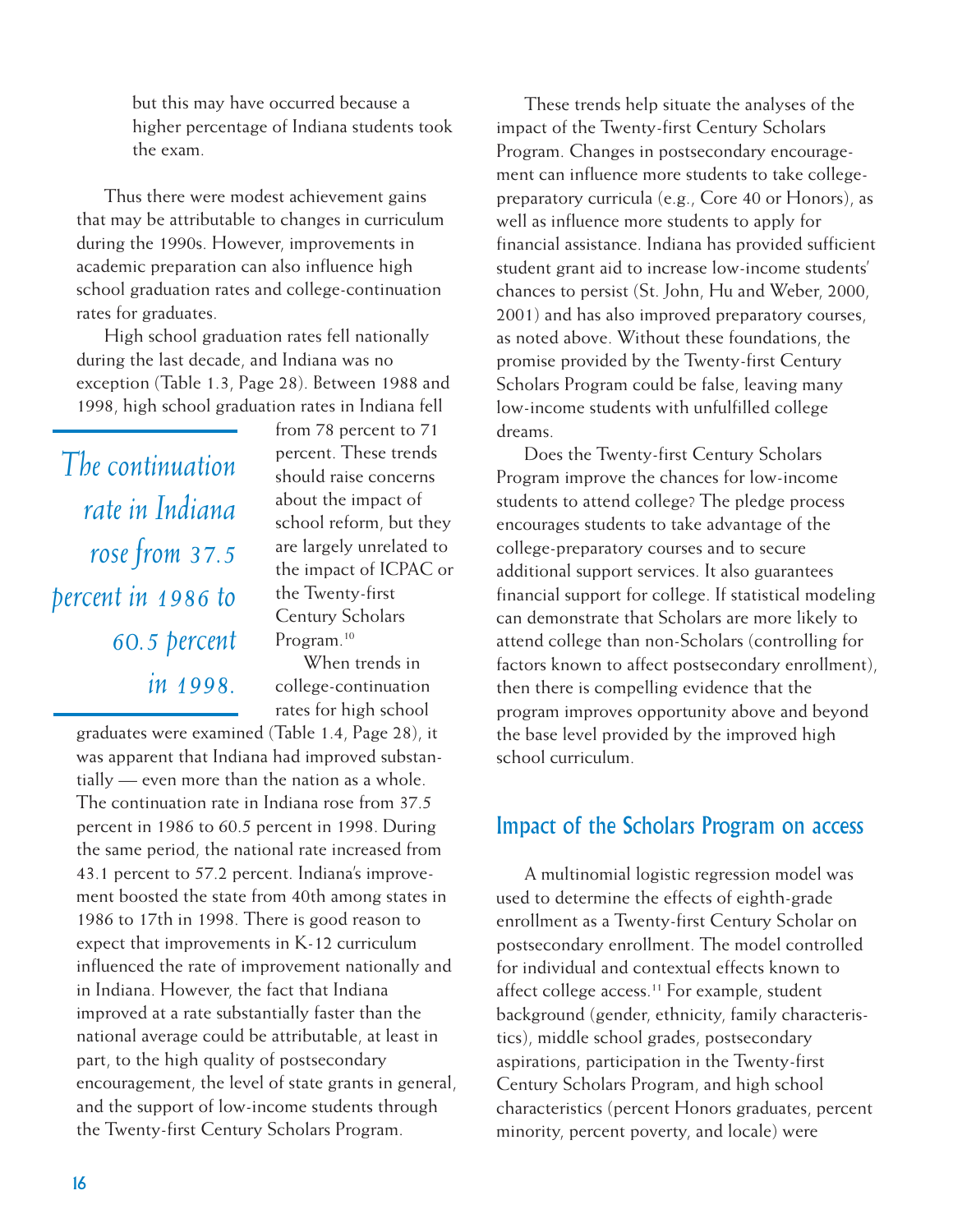included in the model (Appendix 3, Page 32). Using data for the cohort who should have graduated from high school in 1999, the model compared students with no evidence of college enrollment to those who enrolled in an Indiana public two- or four-year institution or who had a high probability of enrolling out of state or at an Indiana private college or university.12 The *reference* group was composed of students who did not attend a public college in Indiana, did not receive a state grant to attend a private college in Indiana, and did not send an application for aid to an in-state private college or any out-of-state

college. Overall, as shown in Table 8, 64 percent of Scholars in the merged database<sup>13</sup> enrolled in Indiana public colleges and universities, and 15 percent of Scholars enrolled in Indiana private colleges. Although 15 percent of Scholars did not enroll in any postsecondary institution, this compares favorably with the 44 percent of non-Scholars who did not enroll in college.

The model provided the following discrete comparisons, estimating the impact of these variables in four related categories:

- Enrollment in public four-year colleges: Students who enrolled in public four-year colleges were compared to the reference group.
- Enrollment in public two-year colleges: Students who attended public two-year colleges were compared to the reference group.
- *Probable14 enrollment in in-state private colleges:* Students who received state grants (Scholars and others) and who enrolled in a private college in state along with other

students who requested that their financial aid application information be sent to these colleges (and did not attend public colleges) were compared to the reference group.

■ *Probable<sup>15</sup>* enrollment out of state: Students who applied for aid and sent information to colleges out of state (and who did not enroll in state) were compared to the reference group.

The summary below reports on the impact of full participation in the Scholars Program, which includes applying for financial aid.

#### Table 8 Postsecondary enrollment decisions in 1999 by Twenty-first Century Scholar status for students in the study sample

| Non-Scholar<br><b>Century Scholar</b> |
|---------------------------------------|
| 34.70%<br>48.37%                      |
| 7.11                                  |
|                                       |
| 8.11                                  |
| 5.81                                  |
| 44.26                                 |
| 100.00                                |
|                                       |

Source: Merged database (see Appendix 2)

#### *Enrollment in public four-year colleges:*

Participating in the Scholars Program in the eighth grade was positively associated with enrollment in a public four-year college (Table 3.2A, Page 34). A Scholar was 4.43 times more likely to enroll in a public four-year college than the non-Scholar when controlling for other variables. In addition to program participation, factors that increased the odds16 of enrollment in public four-year colleges included: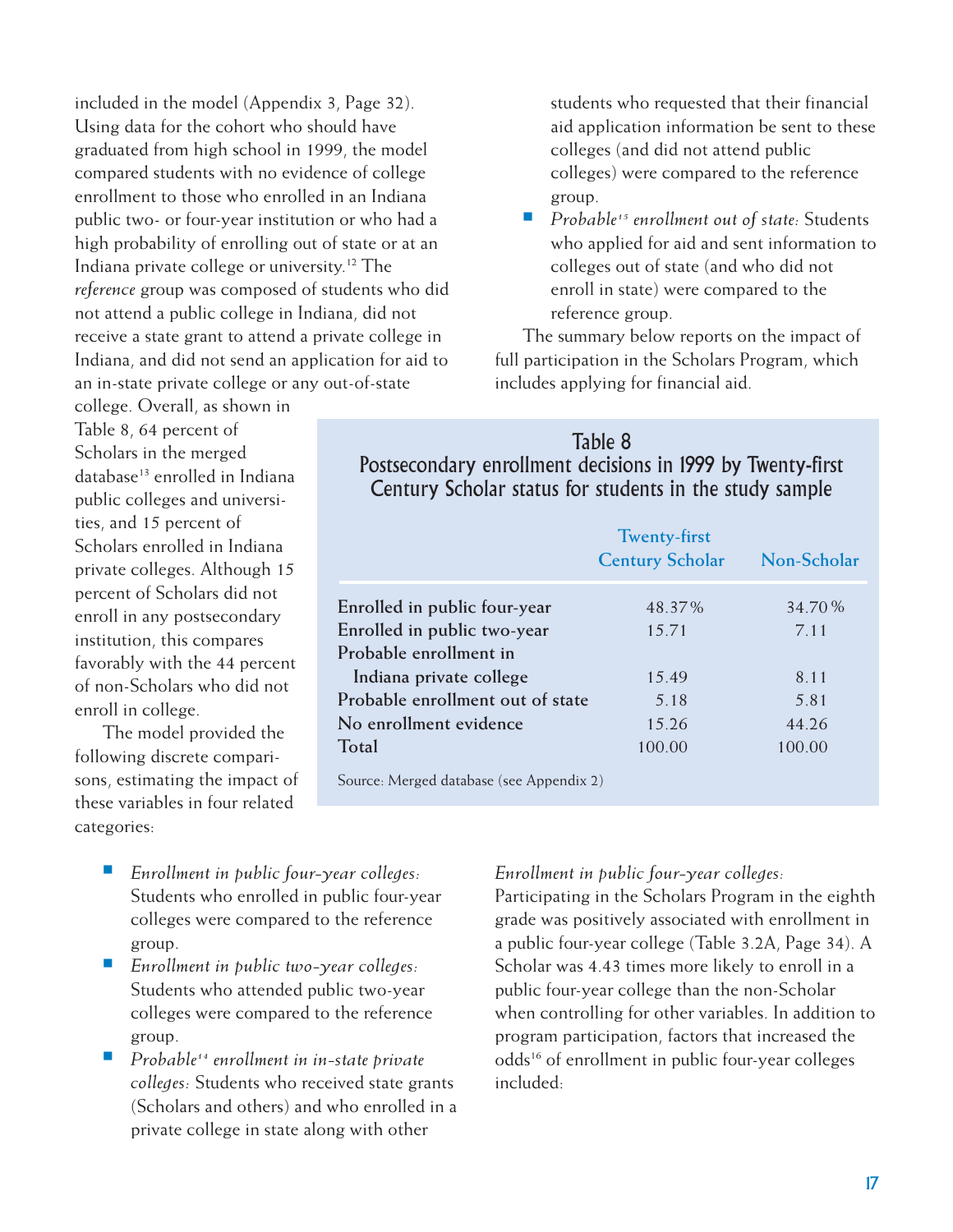- Being female, having parents who attended college, living with two parents and coming from an English-speaking home.
- Having A grades in middle school.
- Aspiring to attain a four-year degree.
- Attending high schools with high percentages of Honors diploma graduates.
- Living in towns or suburbs (i.e., urban and rural locales were negatively associated with this outcome).

*Participation in the Scholars Program has positive effects independent of the impact of financial aid.*

*Enrollment in public twoyear colleges:*

Participation in the Twenty-first Century Scholars Program was also associated with enrollment in public twoyear colleges (Table 3.2B, Page 35). Scholars were 6.37 times more likely than non-Scholars to attend a two-year college when controlling for other variables. In addition to participation

in the Scholars Program, other factors that increased the odds of enrollment in a two-year college included:

- Being female, African-American and speaking English at home.
- Attending high schools with low percentages of minorities.
- Living in urban or rural locales.

#### *Probable enrollment in private colleges:*

Participating in the Twenty-first Century Scholars Program was positively associated with enrollment in a private college in Indiana (Table 3.2C, Page 36). Scholars were 6.13 times more likely than non-Scholars to enroll in private college when controlling for other variables. Other factors that increased the probability of enrollment in private colleges included:

- Being female, having parents who attended college and living with two parents.
- Having A grades in middle school.

#### *Probable enrollment out of state:*

Being a Twenty-first Century Scholar was positively associated with probable enrollment out of state (Table 3.2D, Page 37). Scholars were 2.55 times more likely to enroll out of state, controlling for other variables. This is a less substantial effect than for the in-state colleges. Scholars enrolling out of state *did not receive state grants* including the Scholars grant*.* Nevertheless, this analysis reveals that participation in the Scholars Program has positive effects independent of the impact of financial aid. However, as one would expect, the effects were more substantial when aid was also awarded (i.e., when Scholars enrolled in state). In addition to the Scholars Programs, other variables that increased the odds of out-of-state enrollment included:

- Being female and African-American, having parents who attended college and living with both parents.
- Receiving mostly A grades in middle school.
- Planning to attain a four-year degree or higher.

#### Impact on persistence

The persistence analysis (Table 4.2, Page 41) used a logistic regression to assess the effects of student aid packages on within-year persistence during the freshman year in a public college in Indiana, controlling for other factors. Receiving a student aid package with a Twenty-first Century Scholars award was positively associated with persistence when compared to not receiving aid (increasing the probability of persistence by 2.0 times). In addition, receiving an aid package without a Twenty-first Century Scholars award was positively associated with persistence (increasing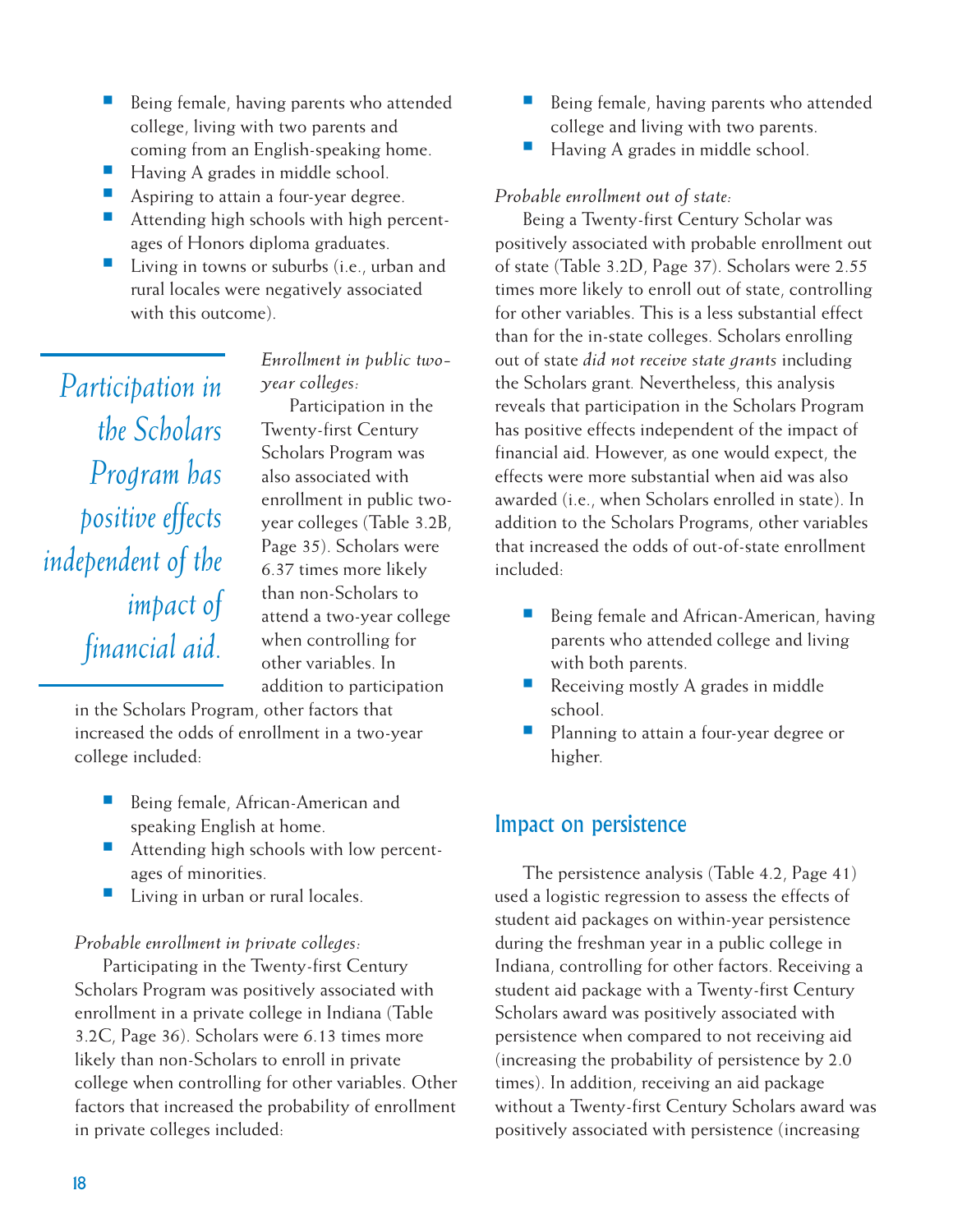the probability of persistence by 1.9 times) when compared to students who did not receive aid. Even though low-income students received more aid, this study indicates that the additional grant aid received by Twenty-first Century Scholars had virtually the same effect on persistence as students who received a financial aid package without the Twenty-first Century scholarship. Some question whether the additional aid awarded to Twenty-first Century Scholars provides "added value."17 Descriptive statistics reveal that 86 percent of Twenty-first Century Scholars continued enrollment during the first year of college, as did 89 percent of non-Scholar aid recipients and 85 percent of students who did not receive financial aid.18

Even so, participation in the Twenty-first Century Scholars Program was positively associated with continuous enrollment during the freshman year. Low-income, middle-low-income and upper-middle-income students were less likely to persist than students who did not apply for student aid. Upper-income students had the same chances of persistence as students who did not apply for student aid. However, students receiving Twenty-first Century Scholars awards were 2.0 times more likely to persist than students who did not receive aid (i.e., students who did not even need an unsubsidized loan). Thus, income and the receipt of aid had offsetting effects in persistence. That is, the negative effects of low income on persistence were offset by the positive effects of student aid.

The persistence analysis also showed that:

- Aspiring to attain a two-year degree and being undecided or having no response about aspirations in ninth grade reduced the odds of persistence, compared to aspiring to attain a four-year degree.
- Having below C- or C grades in college reduced the odds of persistence during the freshman year.
- Living on campus increased the odds of persistence.

Attending a non-research four-year college or a two-year college reduced the odds of persistence compared to attending a Research-Extensive university campus (i.e., the main campuses of Purdue University and Indiana University).

#### Discussion of evaluation findings

The overall rate of college enrollment by Indiana high school graduates in the 1990s outpaced a similar increase nationally. The Twenty-first Century Scholars Program, along with the generally available support services provided

by ICPAC, could have influenced these relative gains in access. The analyses of access and persistence confirm that the Twenty-first Century Scholars Program had a direct, measurable impact on enrollment in college (any type). It also shows that the program does not affect persistence in public colleges differently than does receipt of a typical financial aid package, controlling for income.<sup>19</sup>

*The Twenty-first Century Scholars Program has a direct, measurable impact on enrollment in college.*

The program improves enrollment through its encouragement services and the promise of student financial assistance. The results from the persistence analysis again confirm the positive impact of financial aid on persistence in Indiana, but questions remain about the "value added" by the additional grants provided by the Twenty-first Century Scholars Program.20

However, if low-income students never enroll in college, they clearly cannot attain any postsecondary education. To understand the impact of the Twenty-first Century Scholars Program on attainment, it is necessary to consider the combined effects of financial aid on both access and persistence (St. John and Masten,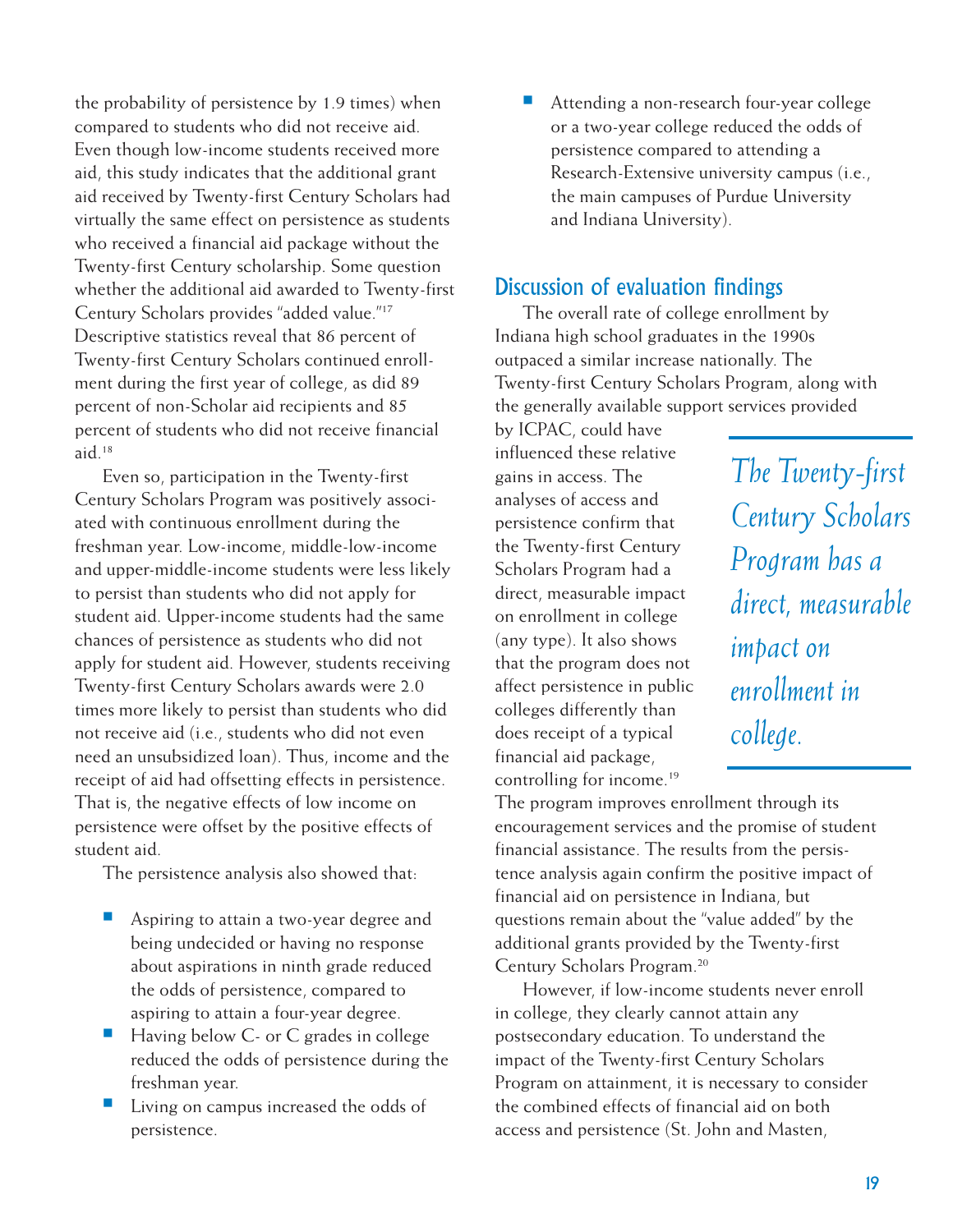1990). If students gain access to college (i.e., plan to go, prepare and enroll) because of supplemental aid and persist as well as students who received typical financial aid, then their postsecondary attainment can be attributed to the supplemental aid they received. Because the Twenty-first Century Scholars awards increased the chances that low-income students will enroll in college,

*The program is a success because it encourages lowincome students to prepare for college, provides support services for students and their families, and provides a promise of additional student aid.*

and because these students persisted as well as did other financial aid recipients, we can conclude that the program substantially increased the number of low-income students who attained at least one year of college.

Two types of additional analyses may help resolve this question about "value added" in the persistence process. If the promise of additional financial aid as a reward for college preparation  $(i.e., "merit" aid<sup>21</sup>)$ influences more students to prepare for college and these new students are just as likely to persist as other low-income students, then the program improves the level of attainment for the

population. Since this study shows that the program has a substantial direct effect on enrollment, it is clear that participation in the program increases the number of low-income students who prepare for college and who enroll. In other words, it is plausible that the promise of funding implicit in the Twenty-first Century Scholars program reduces parental and student concerns about college costs and thus encourage preparation. It will be necessary to assess the impact of participation in the Twenty-first Century Scholars Program on academic preparation to further document the

effects of the Scholars Program on attainment.<sup>22</sup> It is also possible that students in the Scholars Program will persist better from year to year, an issue that should be further examined as this population progresses through college.

As this report shows, the monetary effects of the Twenty-first Century Scholars Program are intertwined with the effects of the services provided by the program and with the gains in academic preparation that result from program participation. This analysis concludes that the program is a success because it encourages lowincome students to prepare for college, provides support services for students and their families, and provides a promise of additional student aid. Further, the "merit" aspect of the program may provide an additional incentive for low-income children to prepare for college. It is difficult to reach a firm conclusion about whether the grant aid provided by the Scholars program has an effect beyond that of the aid students might have otherwise received. Although the additional Scholars grant aid appears to improve academic preparation and postsecondary access among those who would not have otherwise attended college, the direct effect of Twenty-first Century financial awards on persistence remains an open question.23

Indiana expanded access for low-income students even though it lacks a well-developed community college system. In the past two years, the State of Indiana has begun to fund the development of a community college system. Historically, most students gaining access through the Twenty-first Century Scholars Program enrolled in public and private four-year colleges. If the community college system develops in Indiana, it will be important to monitor whether there are any changes in financial access to fouryear colleges by academically prepared, lowincome Hoosiers. Continuation of the Twenty-first Century Scholars Program should help ensure that financial access to four-year colleges is maintained for low-income Hoosiers who prepare for college.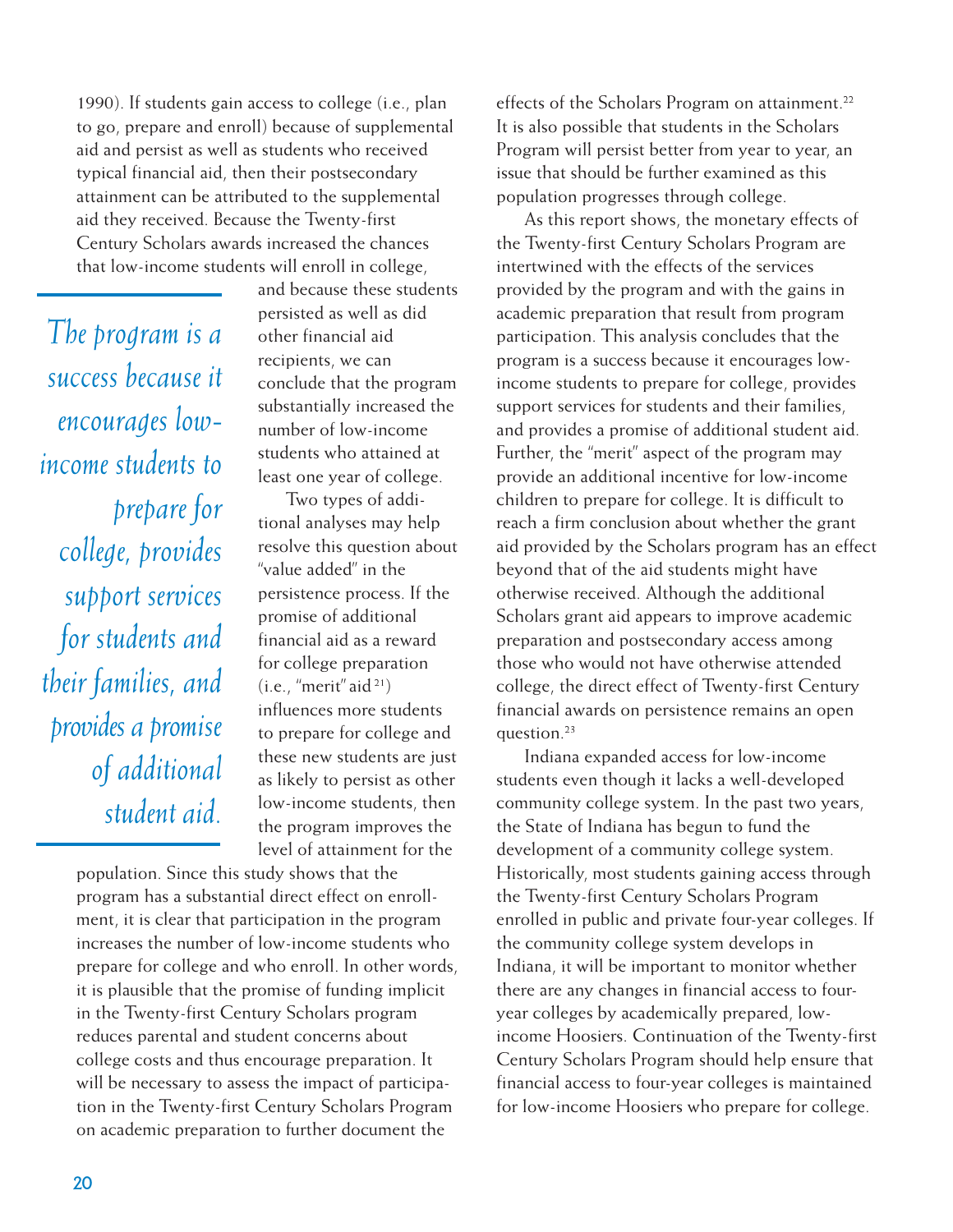

# **Conclusions and implications**

○○○○○○○○○○○○ ○○○○○○○○○○○○○○○○○○○○○○○○○○○○○○○○○○○○○○○○○○○○○○○○○○○○

Expanding access to college remains a goal for many states. Improving academic **Preparation, a process that has been the** focus of national reform efforts, is certainly an aspect of that challenge. However, if postsecondary encouragement is consistently provided in a state, along with a guarantee of adequate financial aid, the chances of improved access are enhanced.

Indiana's Twenty-first Century Scholars Program provides a model that other states can follow in efforts to improve postsecondary access. The program is based on a set of promises made with students in the eighth grade. Students promise to take the steps necessary to prepare for college, while the state promises to provide support services and additional student grant aid. The Scholars Program offers an array of support services through regional service centers and provides additional grant awards on top of the typical state grant program for all Scholars with remaining financial need. These additional services are provided in a state that is among the leaders in providing student grant aid (DeSalvatore and Hughes, 2000) and is distinctive in the level and quality of information provided to all high school students about postsecondary and career opportunities (Hossler and Schmit, 1995).

This study confirms that the Twenty-first Century Scholars Program improves postsecondary access for low-income students in

Indiana. Indeed, the statistical analyses show that participation in the program had direct and positive effects on enrollment in college (all types). Thus, not only has Indiana improved its college enrollment rate compared to other states, but through the Twentyfirst Century Scholars Program, the state has increased the chances of college enrollment for lowincome students who participate in the program. This results in higher postsecondary education attainment for these students.

*Indiana's Twenty-first Century Scholars Program provides a model that other states can follow in efforts to improve postsecondary access.*

However, the study also shows that not all eligible students benefited equally from the Scholars Program because of disparities in high school curricula across the state. Students from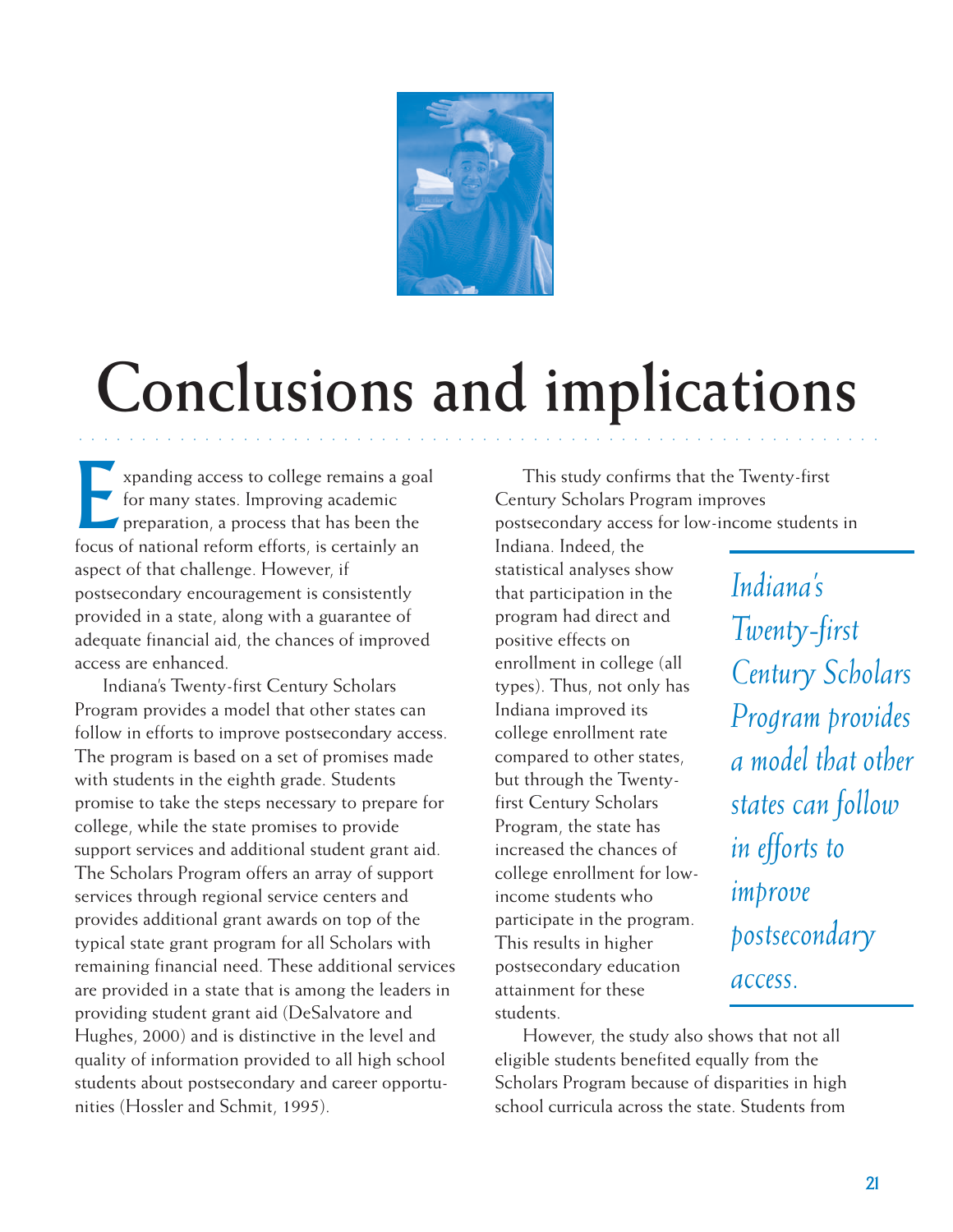urban and rural schools were less likely to graduate from high schools that emphasized Honors diplomas (Appendix 1, Page 24), which were associated with increased enrollment in public four-year colleges.<sup>24</sup> The State of Indiana should further investigate the extent and impact of changes in high school curriculum on postsecondary opportunity. To address this preparation issue, the state has taken steps to test a program that pays tuition and fees for Scholars to enroll in summer programs to take preparatory courses in the summer before or after they enroll in college (see Appendix 5, Page 45). Funded through GEAR UP, this scholarship is a one-time nonrenewable award.

Finally, the study shows that adequate student financial assistance is an essential component of state education policy if that policy aims to ensure financial access for low-income students who prepare academically for college. Recent analyses reveal that 22 percent of college-qualified lowincome students do not attend college (Advisory Committee on Student Financial Assistance, 2002; NCES, 1997; St. John, in press). Indeed, because of dwindling federal grants, there is growing nationwide inequality in the opportunity to attend college for low-income students compared to high-income students. In this context, need-based state grants are crucial. The Twenty-first Century Scholars Program illustrates that financial assistance and encouraging academic preparation can improve access for low-income students if the two strategies are coordinated effectively.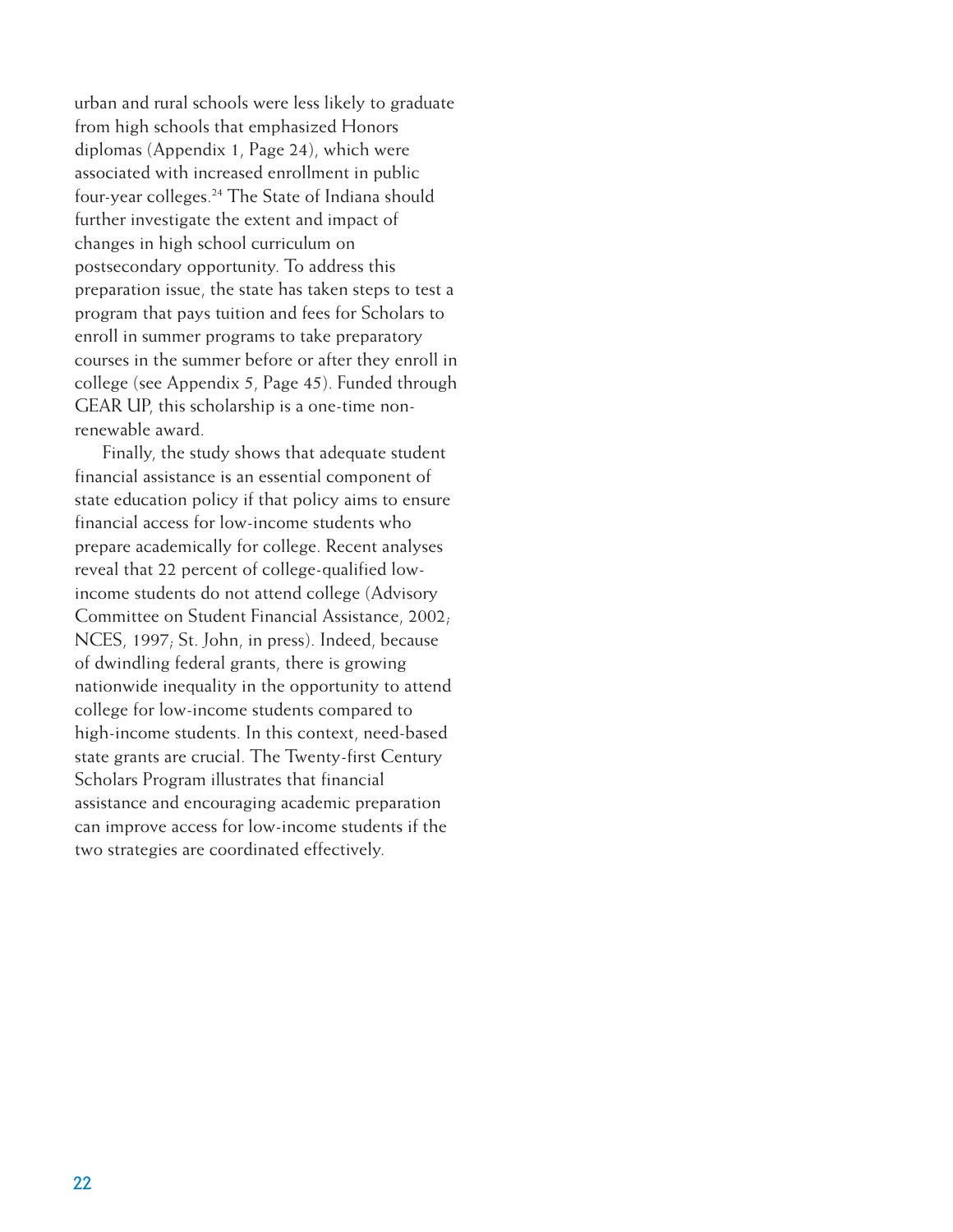

# Appendices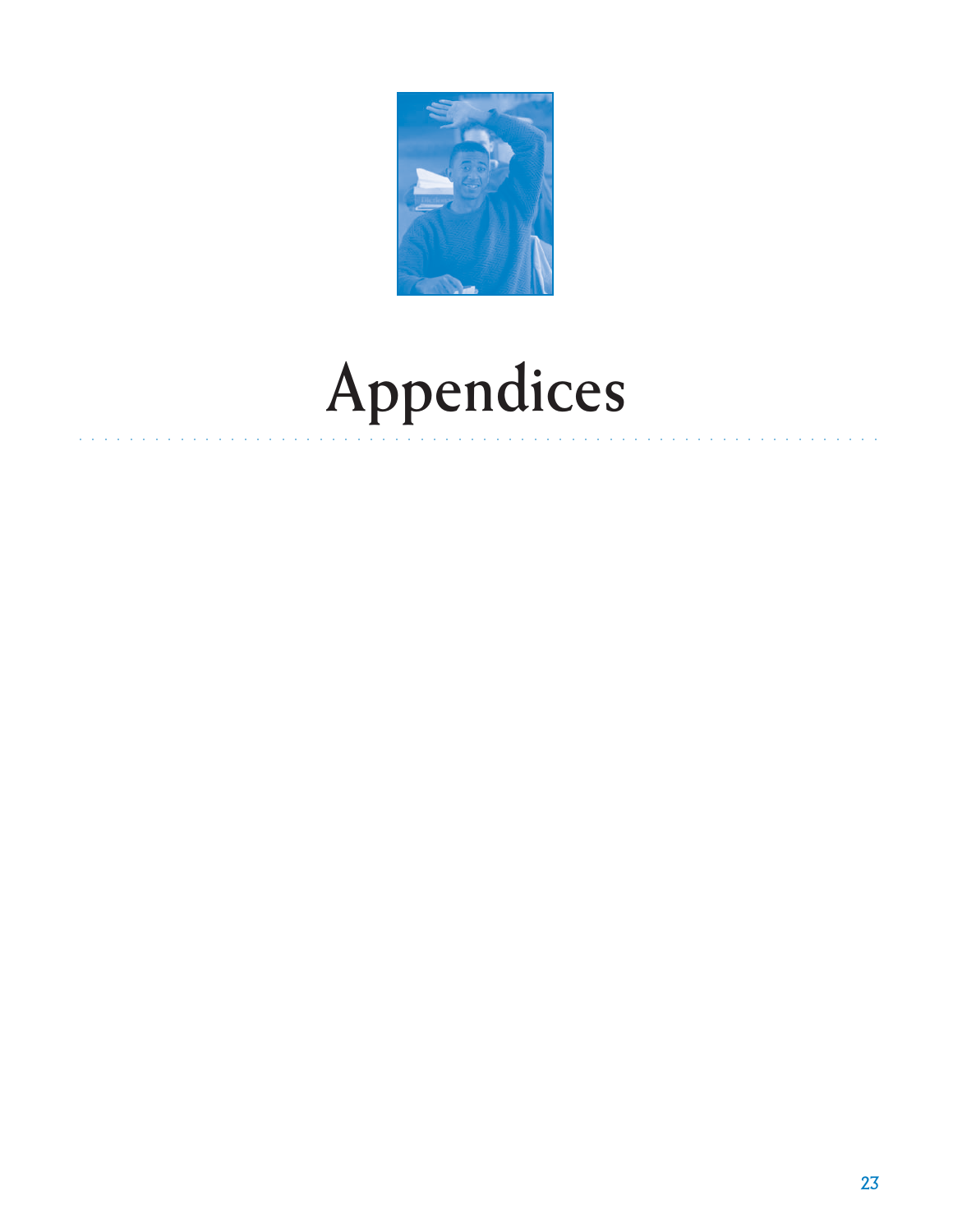

## **Appendix 1 Trends in indicators of achievement and access**

○○○○○○○○○○○○ ○○○○○○○○○○○○○○○○○○○○○○○○○○○○○○○○○○○○○○○○○○○○○○○○○○○○

Trends in key indicators of educational<br>outcomes can be used to discern the to<br>of impacts that could be associated w outcomes can be used to discern the types of impacts that could be associated with the postsecondary encouragement services in Indiana in general and, more specifically, with the Twenty-first Century Scholars Program. First, indicators associated with improvement in K-12 education are examined as a conceptual control for the effects of the state's efforts to upgrade high school curriculum. Then, indicators of postsecondary access are examined as a way of discerning whether there is an obvious case that ICPAC, the Twenty-first Century Scholars Program and other SSACI grants influenced access for academically prepared, low-income students.

#### Indicators of student achievement

Many school reform advocates say that achievement outcomes are the appropriate indicators for education reform (Finn, 1990; Finn, Manno and Ravitch, 2001) and that K-12 reform should precede efforts to improve equity in student aid (Finn, 2001). Whether or not one agrees with this position, analysts need to consider, and conceptually control for, the effects of K-12 reform on achievement when examining the role of student aid in promoting equity.

Because Indiana has made substantial efforts to improve high school curriculum, it is important to consider whether these efforts improved student achievement before considering indicators of postsecondary access. Two indicators of achievement outcomes are used: 1) passage of advanced placement examinations and 2) SAT scores and state rankings.

#### *Advanced placement*

In addition to making changes in high school curriculum that better define the courses students should take to prepare for a four-year college, Indiana has provided a financial incentive for high schools to increase the percentage of students who take advanced placement exams. For more than a decade Indiana has paid for these exams, thus creating a financial incentive for schools to expand AP courses. This outcome could, in theory, improve college access. Trends in advanced placement are summarized in Table 1.1.

The percentage of students taking advanced placement exams did not change substantially between 1995-96 and 2000-01, staying within the 7 percent range over the period (Table 1.1, Part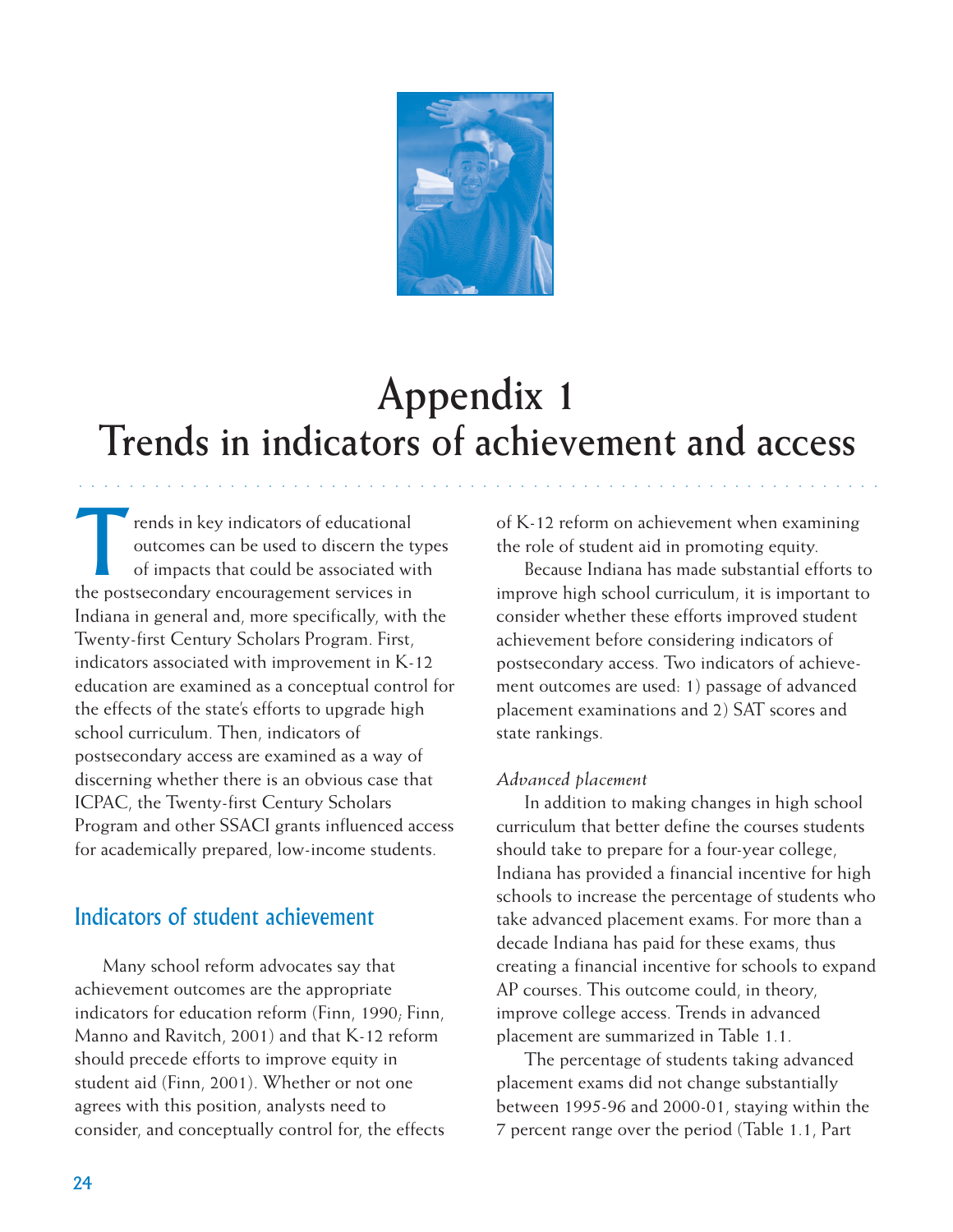#### Table 1.1 Trends in advanced placement exams

| Locale                        | 1995-96 | 1996-97 | 1997-98 | 1998-99 | 1999-00 | 2000-01 |
|-------------------------------|---------|---------|---------|---------|---------|---------|
| Large city                    | 6.14    | 5.33    | 5.13    | 6.36    | 7.46    | 7.94    |
| Mid-size city                 | 7.49    | 5.89    | 5.89    | 6.06    | 6.87    | 7.62    |
| Urban fringe of large city    | 8.11    | 7.40    | 7.31    | 7.11    | 7.54    | 8.42    |
| Urban fringe of mid-size city | 7.72    | 6.12    | 5.88    | 6.82    | 7.45    | 7.58    |
| Large town                    | 9.02    | 8.14    | 7.82    | 9.88    | 8.78    | 9.00    |
| Small town                    | 7.14    | 6.43    | 6.57    | 6.80    | 6.91    | 6.93    |
| Rural outside MSA             | 8.17    | 7.81    | 8.41    | 7.75    | 8.15    | 8.10    |
| Rural inside MSA              | 8.43    | 7.76    | 7.54    | 8.11    | 7.65    | 7.32    |
| Total                         | 7.86    | 7.07    | 7.14    | 7.29    | 7.53    | 7.71    |

**Part A. Percent of students taking an advanced placement exam in Indiana high schools by high school locale**

Source: Indiana Department of Education, online at IDEANET

#### **Part B. Percent of students who take an advanced placement exam who pass in Indiana high schools by high school locale**

| Locale                        | 1995-96 | 1996-97 | 1997-98 | 1998-99 | 1999-00 | 2000-01 |
|-------------------------------|---------|---------|---------|---------|---------|---------|
| Large city                    | 41.58   | 47.84   | 48.10   | 37.74   | 36.80   | 40.72   |
| Mid-size city                 | 32.23   | 36.57   | 38.34   | 38.70   | 43.04   | 39.71   |
| Urban fringe of large city    | 26.66   | 29.23   | 38.58   | 38.27   | 39.26   | 39.14   |
| Urban fringe of mid-size city | 28.77   | 34.04   | 42.88   | 40.33   | 40.21   | 39.97   |
| Large town                    | 41.79   | 46.57   | 46.77   | 42.77   | 45.43   | 42.21   |
| Small town                    | 28.25   | 34.66   | 35.58   | 36.14   | 33.92   | 35.65   |
| Rural outside MSA             | 23.20   | 25.70   | 27.02   | 23.12   | 21.68   | 22.30   |
| Rural inside MSA              | 29.71   | 31.47   | 36.98   | 34.03   | 35.30   | 36.65   |
| Total                         | 28.41   | 32.01   | 36.05   | 33.90   | 34.20   | 34.83   |

Source: Indiana Department of Education, online at IDEANET

#### **Part C. Percent of all students who pass in Indiana high schools by high school locale**

| Locale                        | 1995-96 | 1996-97 | 1997-98 | 1998-99 | 1999-00 | 2000-01 |
|-------------------------------|---------|---------|---------|---------|---------|---------|
| Large city                    | 2.55    | 2.55    | 2.47    | 2.40    | 2.75    | 3.23    |
| Mid-size city                 | 2.41    | 2.15    | 2.26    | 2.35    | 2.96    | 3.03    |
| Urban fringe of large city    | 2.16    | 2.16    | 2.82    | 2.72    | 2.96    | 3.30    |
| Urban fringe of mid-size city | 2.22    | 2.08    | 2.52    | 2.75    | 3.00    | 3.03    |
| Large town                    | 3.77    | 3.79    | 3.66    | 4.23    | 3.99    | 3.80    |
| Small town                    | 2.02    | 2.23    | 2.34    | 2.46    | 2.34    | 2.47    |
| Rural outside MSA             | 1.90    | 2.01    | 2.27    | 1.79    | 1.77    | 1.81    |
| Rural inside MSA              | 2.50    | 2.44    | 2.79    | 2.76    | 2.70    | 2.68    |
| Total                         | 2.23    | 2.26    | 2.57    | 2.47    | 2.58    | 2.69    |

Source: Calculated from data available from the Indiana Department of Education, online at IDEANET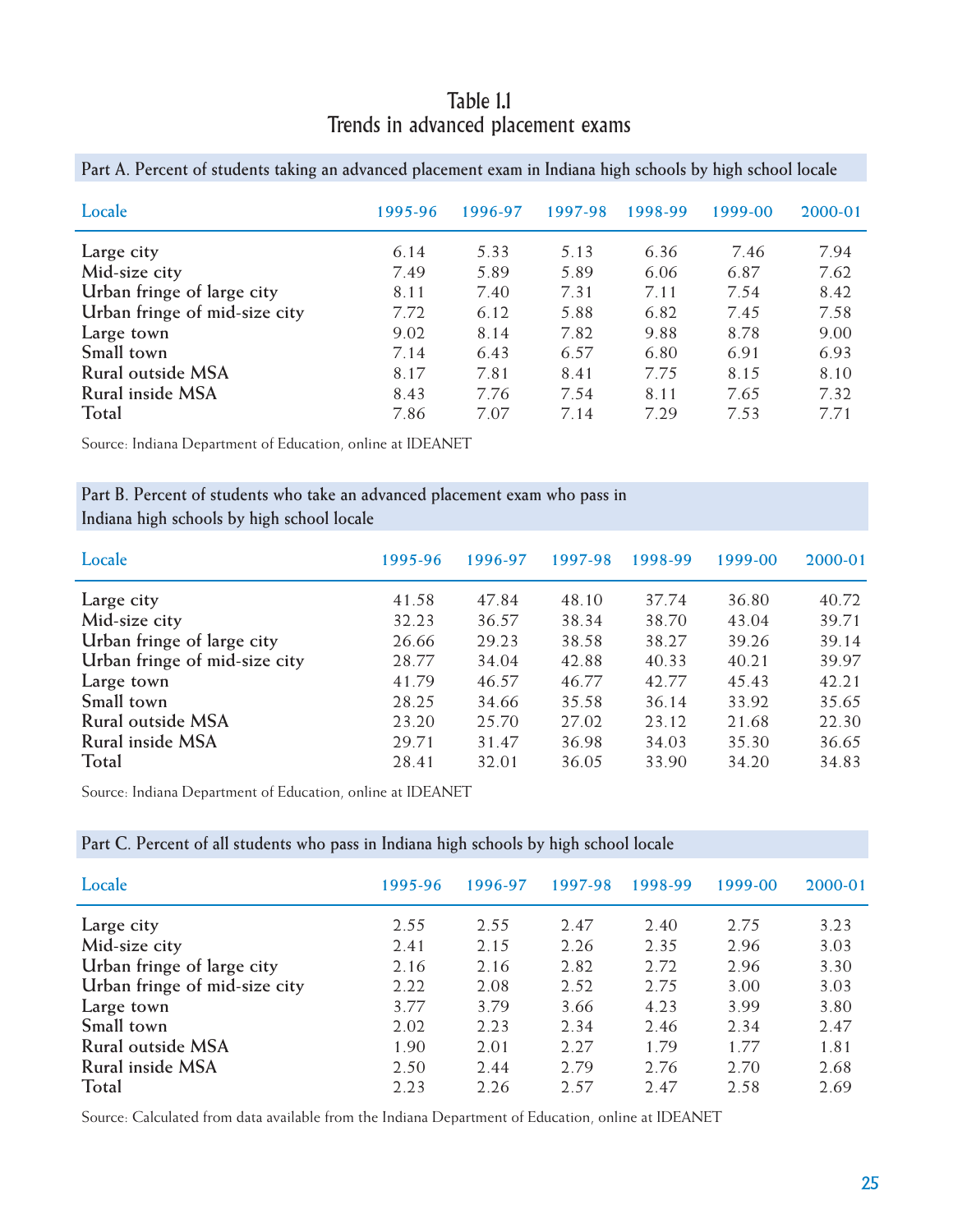A). Thus, changes in high school curriculum and incentives to encourage students to take the tests appear to have had little effect on test taking. There is some variation in the trends across schools in different locales. There was a slight increase in the percentage of students in large cities taking these exams (from 6.14 percent in 1995-96 to 7.94 percent in 2000-01) and a slight decline in rural locales inside of MSAs (from 8.43 percent to 7.32 percent). Otherwise, there was little change in test-taking behavior across different locales.

Second, there were discernible changes in the pass rates on the advanced placement exams during this period, with a statewide increase from 28.41 percent in 1995-96 to 34.83 percent in 2000-01 (Table 1.1, part B). However not all types

*Substantial improvement is needed in the methods used to compare SAT scores across states.*

of locales showed an improvement in pass rates. Specifically, the average pass rate in districts located in large cities oscillated substantially across the periods and was slightly lower in 2000-01 (40.72 percent) than in 1995-96 (41.58 percent). All other types of districts were relatively stable or showed an improvement in the rate of passing advanced

placement examinations. While these changes are modest, there is evidence to argue that improvement in the high-school curriculum enabled more students to pass advanced placement exams. However, a more sophisticated statistical analysis would be needed to confirm this relationship.<sup>25</sup>

Finally, when the percentage of students passing advanced placement exams was examined (Table 1.1, Part C) there was a slight improvement in the percentage of students passing advanced placement tests across all but one locale type. The overall percentage passing increased slightly from 2.23 percent in 1995-96 to 2.69 percent in 200001. Districts in large cities had an increase in the percentage passing, from 2.55 percent to 3.23 percent, while schools in rural areas inside of MSAs had an increase from 2.5 percent to 2.68 percent. Thus there was a very modest pattern of improvement in the percentage of students passing advanced placement tests. At the very least, the influence of high school curriculum on passage rates for AP exams merits further study using sound statistical models with appropriate data.

#### *SAT scores*

Substantial improvement is needed in the methods used to compare SAT scores across states, due to variations in the percentage of students taking the tests, demographic indicators, academic preparation and so forth. However, because these tests often are treated as an indicator of the quality of state systems of education, it is appropriate to consider trends in SAT scores as a logical control of the impact of school reform on college access.

A relatively high percentage of Indiana high school students take the SAT, which complicates comparisons of Indiana students' scores to the national averages (Table 1.2). Therefore, better statistical controls are needed to interpret the simple ranking of the state on SAT scores, which has changed modestly over time. Math scores did not change appreciably over time. However, there was a slight improvement in the average verbal SAT scores in Indiana after the improvements were made in high school curriculum. The average score in Indiana was 15 points below the national average in 1987 (492 compared to 507) and 11 below in 1994 (488 compared to 499). However, the Indiana score was only 7 points below the national average in both 2000 (498 compared to 505) and in 2001 (499 compared to 506). Whether these improvements are attributable to improvements in high school curriculum merits further analysis.

Among states with high percentages of students taking SAT exams, Indiana average score ranks high and has improved its ranking comparatively among these studies.<sup>26</sup> Future analyses will consider the impact of changes in high school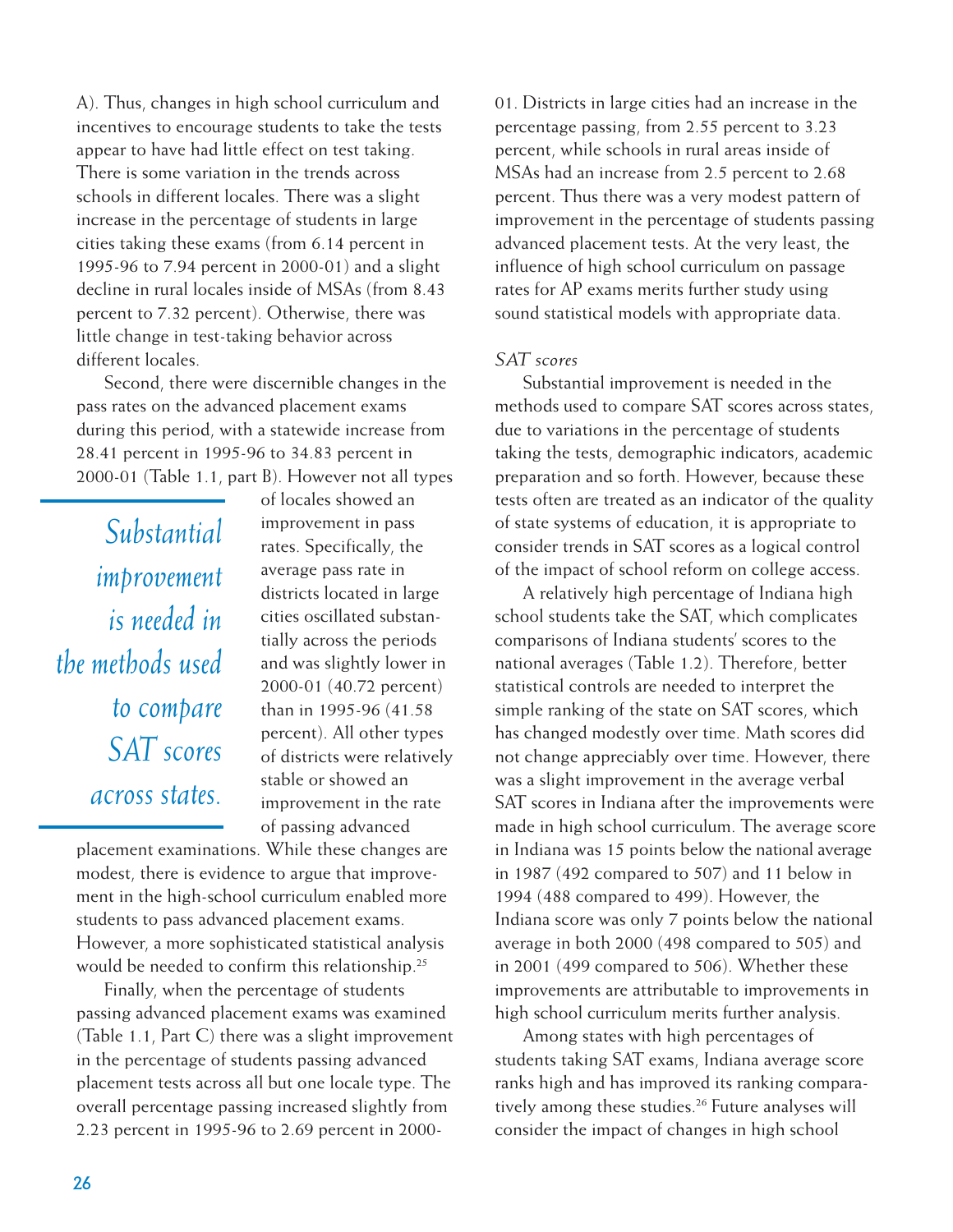|      |               | the SAT in Indiana and the U.S. |                       |  |                          |      |                       |  |  |
|------|---------------|---------------------------------|-----------------------|--|--------------------------|------|-----------------------|--|--|
|      |               | <b>INDIANA</b>                  |                       |  | <b>NATIONAL AVERAGES</b> |      |                       |  |  |
|      | <b>Verbal</b> | Math                            | Percent<br>taking SAT |  | <b>Verbal</b>            | Math | Percent<br>taking SAT |  |  |
| 1987 | 492           | 487                             | N/A                   |  | 507                      | 501  | N/A                   |  |  |
| 1988 | 490           | 486                             | N/A                   |  | 505                      | 501  | N/A                   |  |  |
| 1989 | 490           | 487                             | N/A                   |  | 504                      | 502  | N/A                   |  |  |
| 1991 | 485           | 485                             | 57                    |  | 499                      | 500  | 42                    |  |  |
| 1993 | 487           | 487                             | 61                    |  | 500                      | 503  | 43                    |  |  |
| 1994 | 488           | 493                             | 60                    |  | 499                      | 504  | 42                    |  |  |
| 1995 | 492           | 494                             | 58                    |  | 504                      | 506  | 41                    |  |  |
| 1996 | 494           | 494                             | 57                    |  | 505                      | 508  | 41                    |  |  |
| 1997 | 494           | 497                             | 57                    |  | 505                      | 511  | 42                    |  |  |
| 1998 | 497           | 500                             | 59                    |  | 505                      | 512  | 43                    |  |  |
| 1999 | 496           | 498                             | 60                    |  | 505                      | 511  | 43                    |  |  |
| 2000 | 498           | 501                             | N/A                   |  | 505                      | 514  | N/A                   |  |  |
| 2001 | 499           | 501                             | 60                    |  | 506                      | 514  | 45                    |  |  |

#### Table 1.2 Trends in SAT scores and percentages of students taking the SAT in Indiana and the U.S.

All SAT scores are recentered scores. Indiana ranked 15th among states in the percentage of students taking the SAT in 2001.

curriculum on improvement in SAT scores in Indiana and other states, but such analyses were beyond the scope of this study.

#### *Understanding achievement outcomes*

These analyses reveal a modest relationship between improvement in high school curriculum and improvements in achievement outcomes for high school students. Further analyses with improved statistical controls would be needed to confirm that these modest improvements are related to changes in high school curriculum. However, because these improvements are modest, we would expect that the effects of achievement on college access have changed little over time.

#### Indicators of college access

When assessing the effects of academic preparation and of financial aid, it is important to distinguish between high school graduation rates

(an outcome of K-12 education that is related to equity) and college-continuation rates by high school graduates (an access outcome attributable to K-12 education and financial aid). Logically, need-based financial aid can increase the percentage of high school graduates who enroll in college, as well as improve the opportunity to persist for students with different financial means, but these effects are not independent of the impact of school reform (St. John and Musoba, in press).

#### *High school graduation rates*

High school graduation rates provide an equity-related indicator to measure the effects of high school preparation that also relates indirectly to college access. Nationally, high school graduation rates have not improved after 20 years of intensive federal and state efforts to raise education standards (St. John, in press). Research using a national database (the National Educational Longitudinal Study of 1988) indicates that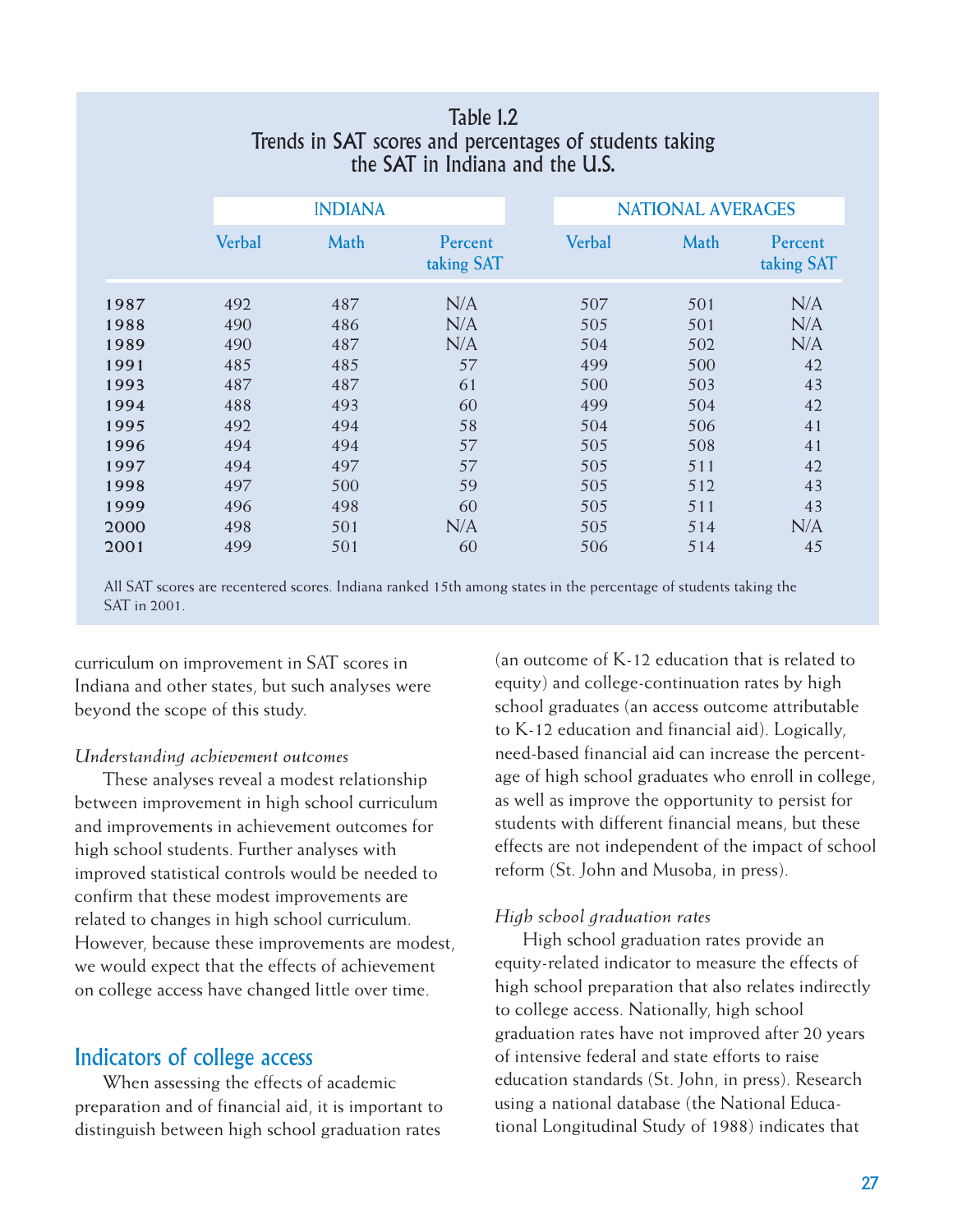high-stakes graduation tests, the penultimate standards-driven strategy, have no effect on the probability of graduation and are negatively associated with graduation by low-income students

#### Table 1.3 Indiana and national high school graduation rates from 1986 to 1998

| Year | Indiana |       | U.S. Indiana's rank |
|------|---------|-------|---------------------|
| 1986 | 76.2%   | 73.4% | 2.5                 |
| 1988 | 78.1    | 72.7  | 17                  |
| 1992 | 76.0    | 71.2  | 27                  |
| 1994 | 71.3    | 70.0  | 33                  |
| 1996 | 70.1    | 67.9  | 31                  |
| 1998 | 70.8    | 67.8  | 29                  |

Source: Compiled from data published by *Postsecondary Education Opportunity*, August 2000.

http://www.postsecondary.org/archives/Reports/Spreadsheets/ Chance%20for%20College%20by%20Age%2019%20by%20State%2082000.htm

(Jacobs, 2001). An Indiana study found that the implementation of high-stakes graduation tests was associated with lower graduation rates for specialeducation students and for low-income students in urban schools (Manset and Washburn, in press).

Indiana high school graduation rates have been consistently higher than the national average, but graduation rates have dropped in Indiana and nationally (Table 1.3). Between 1986 and 1998 (a year before high-stakes graduation testing was implemented in Indiana), graduation rates in Indiana fell from 76.2 percent to 70.8 percent. This compares to a drop from 73.4 percent to 67.8 percent in the national average. The Indiana graduation rate and the national rate declined a similar amount (a 5.4 percentage points drop in Indiana compared to a 5.6 percentage points drop nationally). However, Indiana's ranking

among states on graduation rates also fell — from 25th in 1986 to 29th in 1998 (and Indiana ranked as low as 33rd, in 1994).

These trends provide an equity indicator of the effect of school reform on access nationally and in Indiana. Raising standards, changing high school degree programs, and increasing the emphasis on tests have not improved high school graduation rates. These reductions in graduation may offset the modest improvements in test-passing rates noted above because students who take the SAT and advanced placement exams are more likely to attend college anyway (NCES, 1997).

#### *College transitions*

College enrollment by high school graduates provides another indicator of the effects of academic preparation, but it can also be influenced by student aid (St. John, in press). Enrollment is an appropriate indicator for assessing the impact of ICPAC, since ICPAC provides postsecondary encouragement for all high school students and has been used in prior descriptive studies (Hossler and Schmit, 1995).

College enrollment by high school graduates has improved in Indiana, as it has nationally (Table 1.4). The continuation rate in Indiana rose from

#### Table 1.4 College-continuation rates between 1986 and 1998 for Indiana and the nation

| Year | Indiana |       | U.S. Indiana's rank |
|------|---------|-------|---------------------|
| 1986 | 37.5 %  | 43.1% | 40                  |
| 1988 | 44.8    | 47.8  | 29                  |
| 1992 | 50.5    | 54.3  | 34                  |
| 1994 | 55.0    | 57.1  | 26                  |
| 1996 | 57.9    | 58.5  | 20                  |
| 1998 | 60.5    | 57.2  | 17                  |

Source: Compiled from data published by *Postsecondary Education Opportunity*, August 2000.

http://www.postsecondary.org/archives/Reports/Spreadsheets/ Chance%20for%20College%20by%20Age%2019%20by%20State%2082000.htm

37.5 percent in 1986 to 60.5 percent in 1998, a more pronounced increase than was seen nationally (43.1 percent to 57.2 percent during the same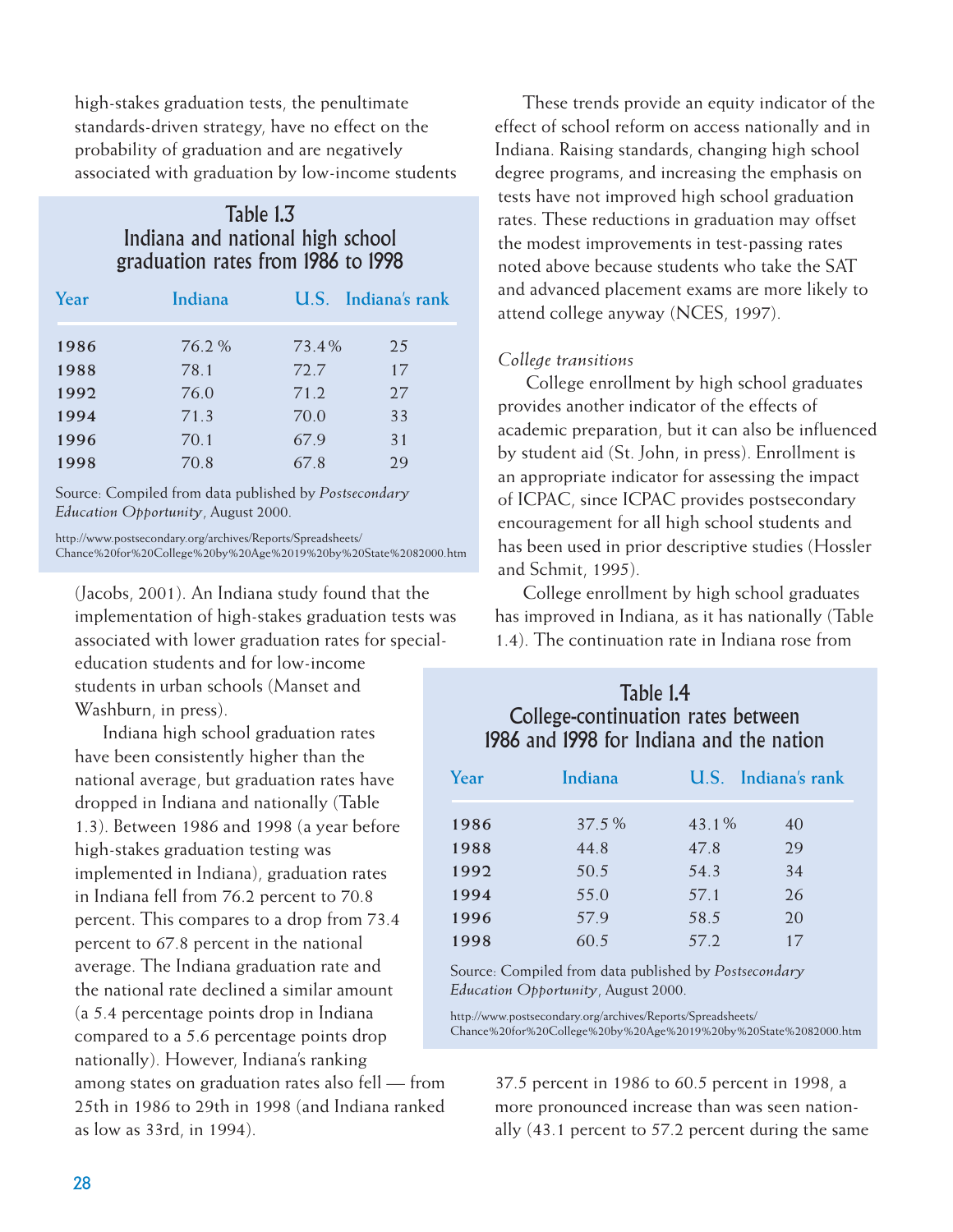period). In 1986 Indiana ranked 40th among states; by 1998 it was 17th — clearly a substantial improvement.

Although college-continuation rates are appropriately considered an outcome of postsecondary encouragement, this outcome can also be influenced by improvement in academic preparation. Since high school curriculum in Indiana has followed national patterns, it is appropriate to attribute a portion of the improvement in college-continuation rates to this cause in Indiana and nationally. However, the fact that Indiana has increased its participation rate relative to other states is a good indicator that the postsecondary encouragement services provided by ICPAC had a positive influence in Indiana (Hossler and Schmit, 1995). However, since relatively few students qualify for Twenty-first Century Scholarships, the effects of this particular program on continuation rates are probably modest.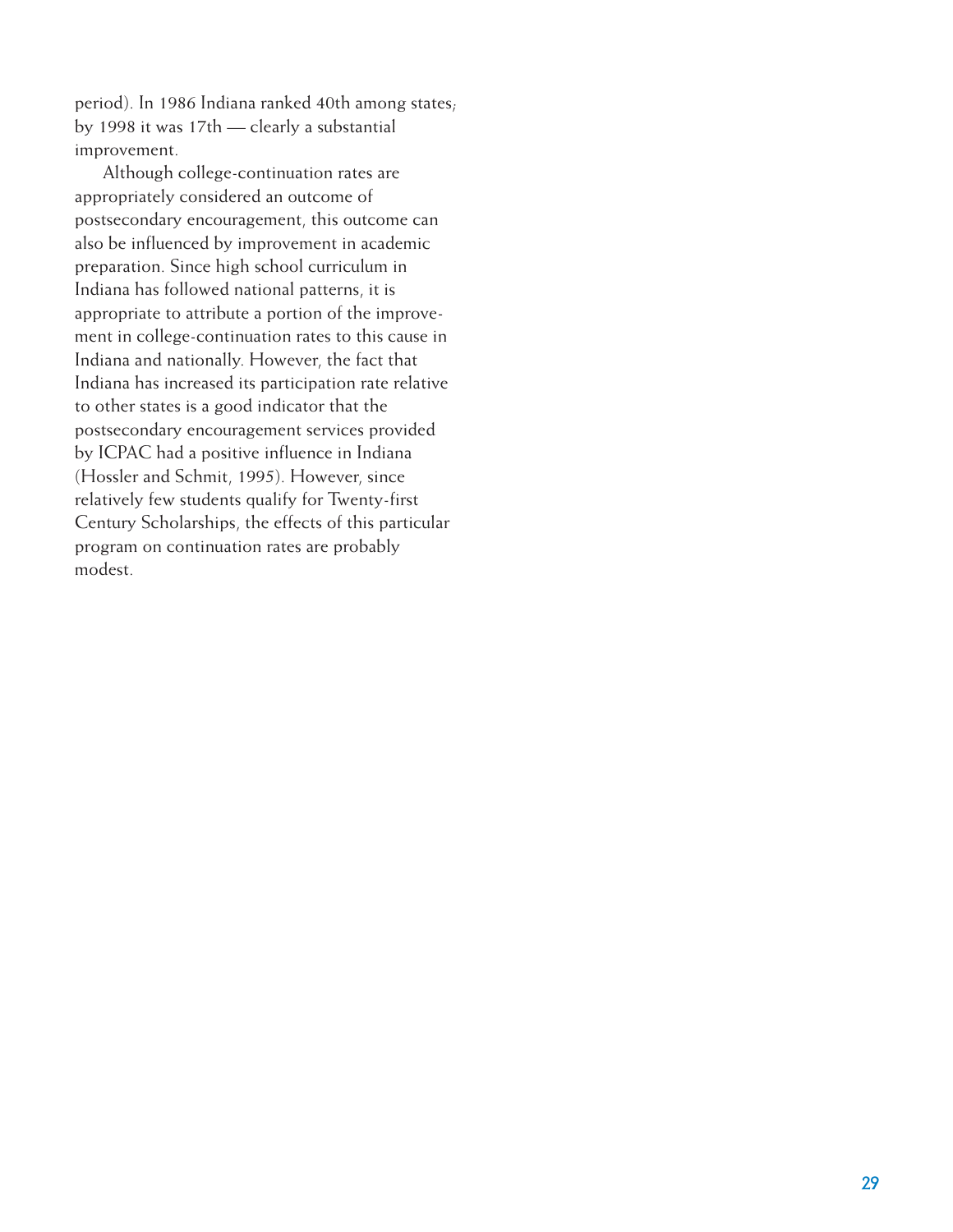

## **Appendix 2 Database design**

○○○○○○○○○○○○ ○○○○○○○○○○○○○○○○○○○○○○○○○○○○○○○○○○○○○○○○○○○○○○○○○○○○

#### Data sources

Five data sources contributed information for the merged database used in this analysis.

- 1. The Indiana Career and Postsecondary Advancement Center (ICPAC) conducts an annual survey of all Indiana ninth-graders regarding their career and educational aspirations, family living situation, current grades, etc. The ninth-grade survey contained key predictor variables and included students who would fall into all of the possible outcome categories. With about an 80 percent response rate, this provides a good representation of Indiana students as they enter high school. This data set had 65,975 observations.
- 2. ICPAC also provided accurate records of the Indiana students who had applied for and enrolled in the Scholars Program in eighth grade. This data set contained 5,035 records of students who applied for the Scholars Program.
- 3. The Indiana Commission for Higher Education collects from public colleges and universities records regarding each student who attends. The Student Information System (SIS) records include cumulative grade point average, SAT scores, high school attended, degree plans, other campuses attended, credits earned, campus living situation, family income, demographic information and financial aid records — including receipt of a Twentyfirst Century Scholarship. The SIS data set had 275,130 observations including all undergraduates.
- 4. The State Student Assistance Commission of Indiana (SSACI), which administers the state grants, provided access to students' Free Application for Federal Student Aid (FAFSA) records, which offered data similar to the SIS records for students who applied to go to private and out-of-state higher education institutions. For instance, the records indicated whether the student received a state grant (indicating they went to an in-state institution) or whether they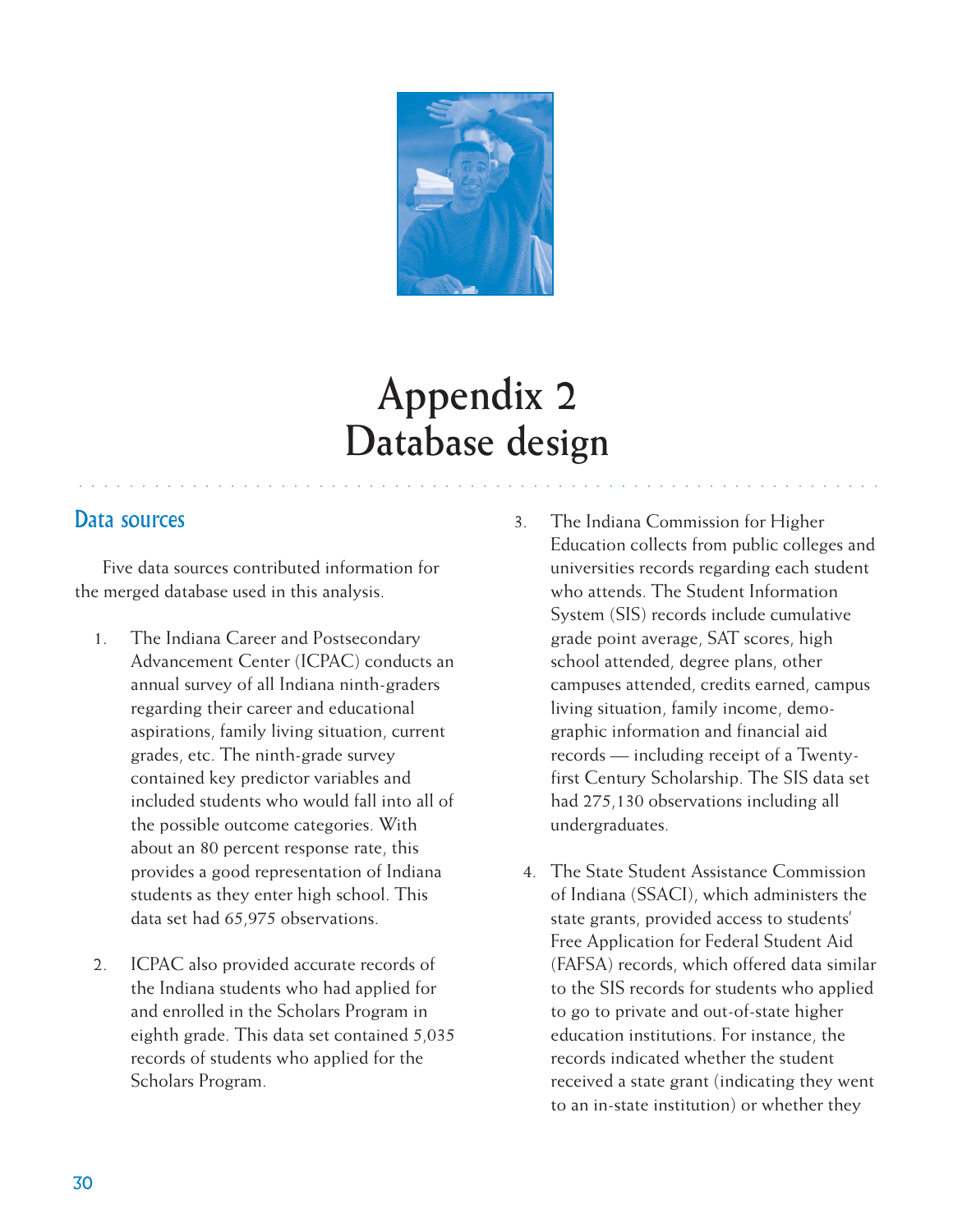applied for aid for an out-of-state school. SSACI data contained records for all students from Indiana who applied for financial aid regardless of attendance. The data set had 106,097 observations including undergraduates born in 1980- 1982 (students who would be in ninth grade in 1995).

5. The Indiana Department of Education's Web-based school data records provided high school information such as the percent of students receiving Free or Reduced Lunches (a rough measure of poverty), the percent of graduates who earned an Honors diploma, and other institutional variables.

The SIS and FAFSA records were merged using student identification numbers. Because the ninthgrade surveys did not have identification numbers, a concatenation of the student's birth date, high school code, gender, ethnicity and home zip code was used to match records. Progressive combinations of this concatenation from most restrictive (i.e., all of the variables) to least restrictive were applied. In the first matches, variables from the SIS data were matched. When that was exhausted, a concatenation of first and last name, birth date, and gender was used to match remaining survey records with FAFSA records. A total of 21,615 observations were found in both the SIS and FAFSA data files. All observations were retained in the file because students who did not match with the SIS or FAFSA file had no evidence of higher education enrollment and represented the reference group in the multinomial regression modeling. Finally, high-school-level variables were matched to the observations using the high school code unique to each Indiana high school. This produced a database of 65,975 cases, of which 63,169 have no missing values and were used in the multinomial regression on college destinations.

Of this data set, 25,823 students had attended a public two- or four-year college in Indiana and

were considered in the persistence analysis. Of those, 23,120 cases had no missing values and were included in the logistic regression on persistence.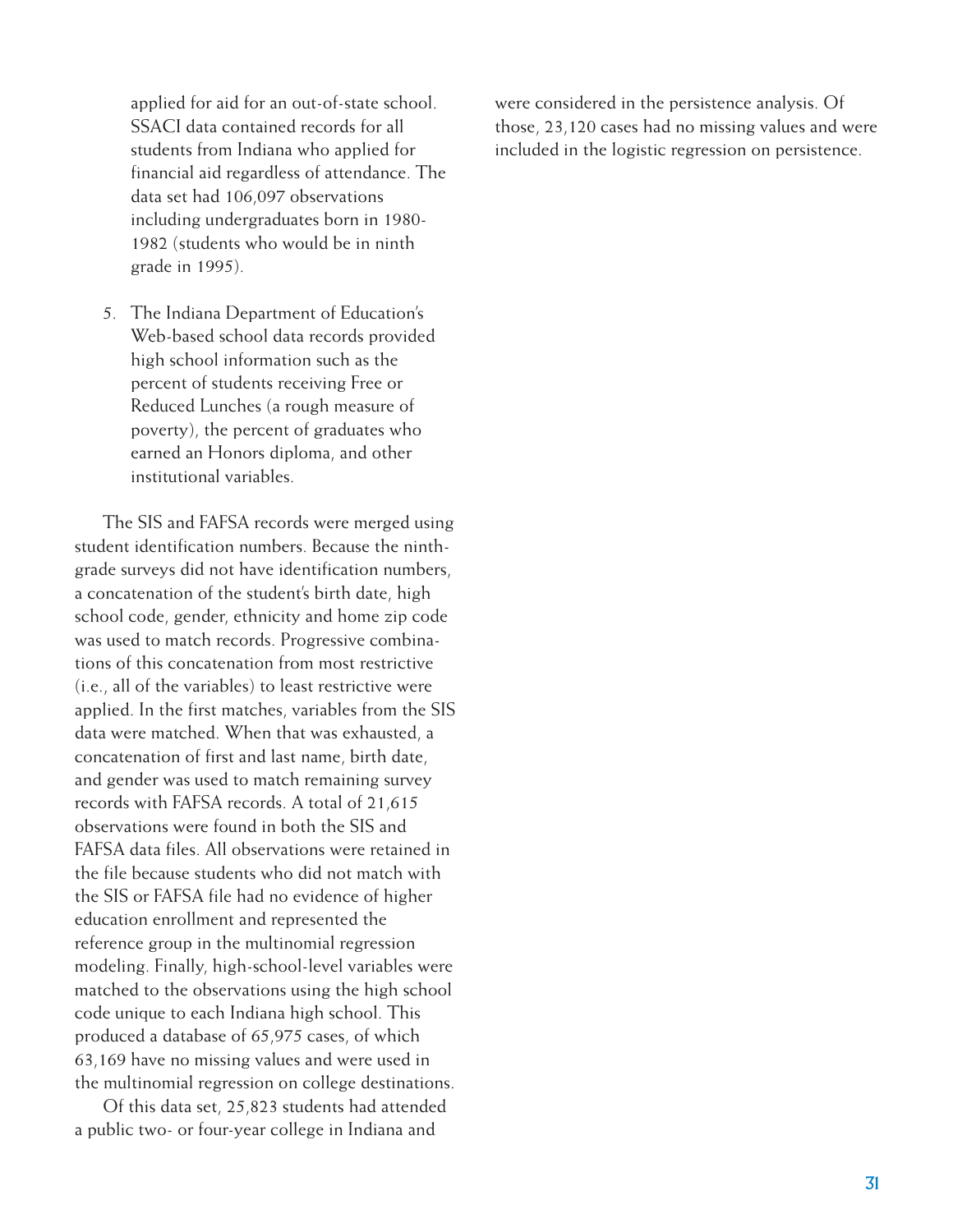

## **Appendix 3 Analysis of college destinations**

○○○○○○○○○○○○ ○○○○○○○○○○○○○○○○○○○○○○○○○○○○○○○○○○○○○○○○○○○○○○○○○○○○

he multinomial logistic regression analysis examined the effect of participation in the Twenty-first Century Scholars Program on college enrollment (in public two-year, public four-year, or private college) compared to nonenrollment. The analysis examined the effects of:

- **Family background:** Variables related to gender, ethnicity, parents' education, parents in the home and language spoken at home.
- **Scholars**: Participation in the Twenty-first Century Scholars Program compared to non-participation.
- **Experience and achievement in school:** Variables related to grade point average in ninth grade, high school locale, students' aspirations, high school Honors programs and percentage of minorities in the high school.

All 65,975 cases were used in a multinomial regression examining college enrollment and a set of predictor variables. Possible outcomes included attending an Indiana public four-year or two-year college, probably attending an Indiana private college, probably attending an out-of-state public

or private college, and a group of students for whom there was no evidence of college enrollment. Using a Boolean process, students who had attended Indiana public four-year and then twoyear institutions were assigned to groups. Students who had either received aid to attend a private instate institution or applied for aid at a private institution and not attended a public institution were assigned to a different group. Students who had applied for financial aid to attend an out-ofstate institution and who were not present in data sources that indicated in-state attendance were assigned to a fourth group. Remaining students were assigned to the reference group, which represented students who did not enroll at any institution or apply for aid to attend an out-of-state or private institution. There may be some errors in assignment, but those errors are minor and the limitations of the data prohibited greater accuracy.

The descriptive statistics for the variables included in the multinomial analysis are presented in Table 3.1. The results of the multinomial analysis are presented in Table 3.2, Parts A (Public Four-Year), B (Public Two-Year), C (Private Institutions) and D (Out of State). These tables explain the variable coding using full variable descriptions.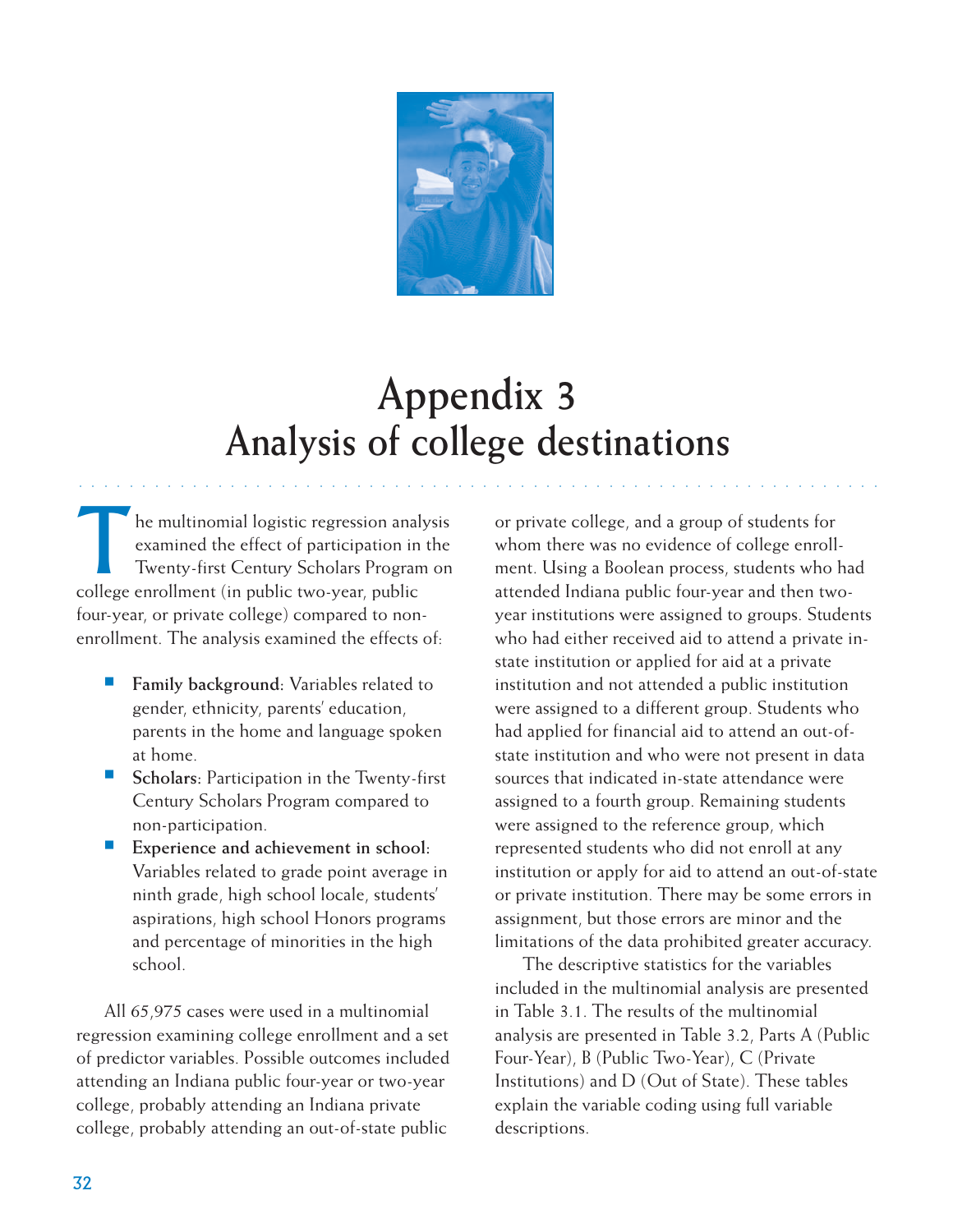#### Table 3.1 Descriptive statistics for variables in the multinomial regression

| Variable                                                                          | <b>Values</b>                                                                                                                                                                                    | Number of cases                             | Percentage                          |
|-----------------------------------------------------------------------------------|--------------------------------------------------------------------------------------------------------------------------------------------------------------------------------------------------|---------------------------------------------|-------------------------------------|
| Enrollment status in first<br>year out of high school                             | Public four-year enrollment<br>Public two-year enrollment<br>Private, in-state enrollment<br>Expressed intentions for<br>out-of-state enrollment<br>No evidence of enrollment in any institution | 22,607<br>4,751<br>5,251<br>3,602<br>26,958 | 35.8<br>7.5<br>8.3<br>5.7<br>42.7   |
| Gender                                                                            | Female<br>Male and unknown                                                                                                                                                                       | 30,502<br>32,667                            | 48.3<br>51.7                        |
| Ethnicity                                                                         | Missing or prefer not to answer<br>Other minority<br>African-American<br>White                                                                                                                   | 10,499<br>3,986<br>4,083<br>44,601          | 16.6<br>6.3<br>6.5<br>70.6          |
| Parent education level                                                            | $Parent(s)$ went to college<br>No college for parent(s) or unknown<br>parent education level                                                                                                     | 20, 151<br>43,018                           | 31.9<br>68.1                        |
| Who the student lived with<br>in ninth grade                                      | Live with one parent<br>Do not live with parent<br>Live with two parents or unknown living sit.                                                                                                  | 11,433<br>1,867<br>49,869                   | 18.1<br>3.0<br>78.9                 |
| Main language spoken<br>in student's home                                         | Spanish or other language<br>English                                                                                                                                                             | 727<br>62,442                               | 1.2<br>98.8                         |
| Twenty-first Century Scholar status                                               | Yes, a Scholar<br>No, not a Scholar                                                                                                                                                              | 2,097<br>61,072                             | 3.3<br>96.7                         |
| Grade point average in ninth grade                                                | Missing/did not answer<br>Mostly A's<br>Mixed B's and C's and Mostly C's<br>Mixed C's and D's or lower<br>Mixed A's and B's and Mostly B's                                                       | 3,590<br>6,392<br>21,345<br>6,716<br>25,126 | 5.7<br>10.1<br>33.8<br>10.6<br>39.8 |
| Locale of high school<br>student attended                                         | Urban<br>Rural<br>Urban fringe, town and unknown                                                                                                                                                 | 10,055<br>12,395<br>40,719                  | 15.9<br>19.6<br>64.5                |
| Student's aspirations for education<br>completion in ninth grade                  | Undecided/other/no response<br>Aspire to a high school diploma or less<br>Aspire to less than a two-year degree<br>Aspire to a two-year degree<br>Aspire to a four-year degree or higher         | 10,965<br>5,001<br>3,526<br>4,998<br>38,679 | 17.4<br>7.9<br>5.6<br>7.9<br>61.2   |
| Percent of graduates in the student's high<br>school who earned an Honors diploma | High percentage of Honors graduates<br>$(25\% \text{ of high schools})$<br>Low percentage of Honors graduates<br>(75% of high schools in Indiana)                                                | 16,297<br>46,872                            | 25.8<br>74.2                        |
| Percentage of students in the student's<br>high school who are minorities         | High minority concentration<br>(25% of high schools)<br>Low minority concentration<br>(75% of high schools)                                                                                      | 15,705<br>47,464                            | 24.9<br>75.1                        |
| Valid cases<br>Cases with missing values<br>Total number of cases                 |                                                                                                                                                                                                  | 63,169<br>2,806<br>65,975                   | 100.0                               |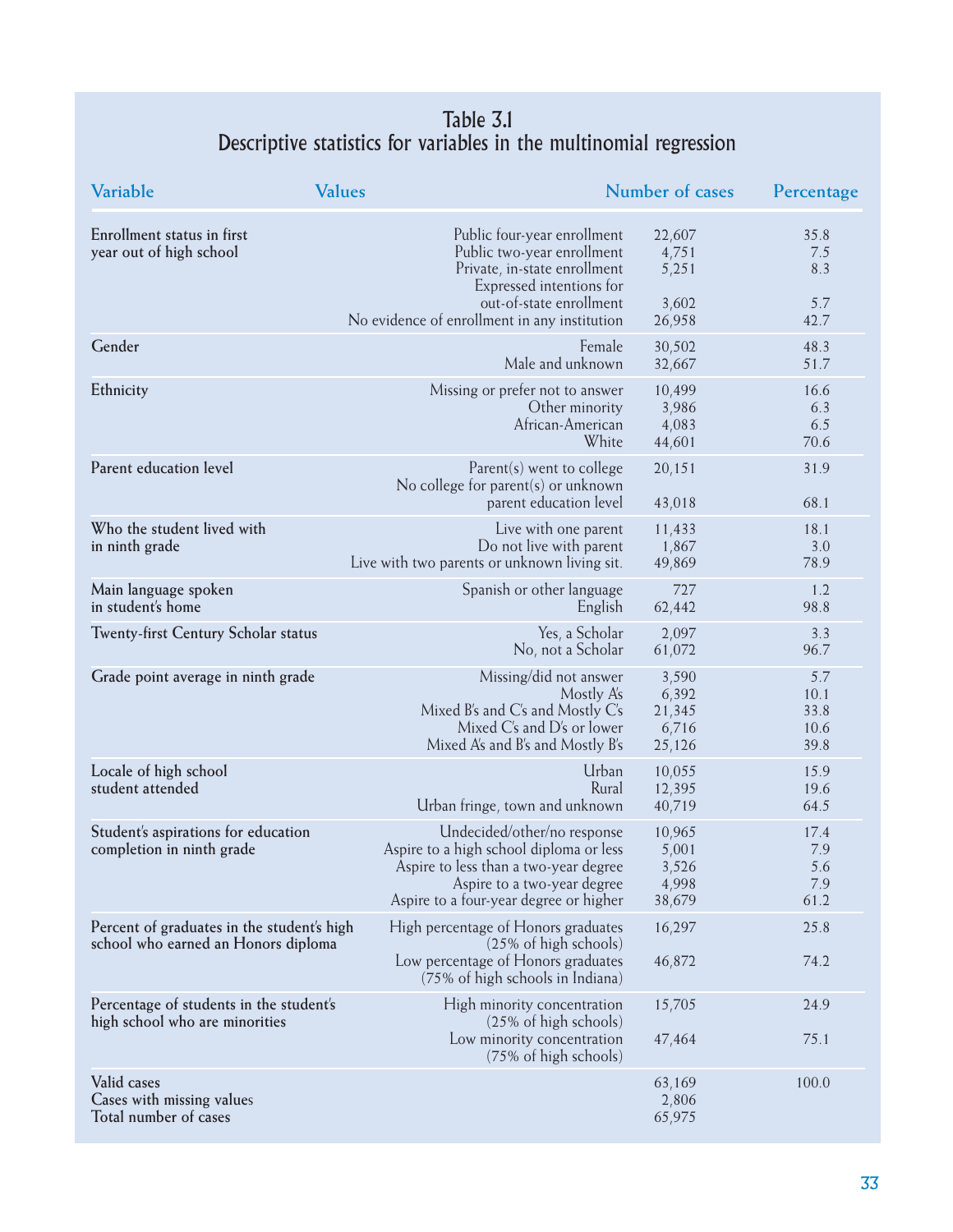#### Table 3.2A Multinomial regression analysis of variables associated with first-year college enrollment in 1999 at public four-year institutions

Dependent variable: enrollment status first year after high school. Comparison group for college enrollments is no evidence of enrollment at any institution.

| <b>Variables</b>                                                                                                                                                                                                | Coefficient                                  | Std. err.                        | <b>Odds</b> ratio                | Sig                        |
|-----------------------------------------------------------------------------------------------------------------------------------------------------------------------------------------------------------------|----------------------------------------------|----------------------------------|----------------------------------|----------------------------|
| Female compared to male                                                                                                                                                                                         | 0.169                                        | 0.020                            | 1.184                            | ***                        |
| When compared to whites:<br>Missing ethnicity/did not answer<br>Other minorities<br>African-American                                                                                                            | $-0.141$<br>$-0.234$<br>$-0.036$             | 0.030<br>0.041<br>0.046          | 0.868<br>0.792<br>1.964          | ***<br>$***$               |
| Parents went to college compared to no<br>or unknown parent higher education                                                                                                                                    | 0.244                                        | 0.022                            | 1.277                            | ***                        |
| When compared to living with two parents:<br>Living with one parent<br>Do not live with parent                                                                                                                  | $-0.239$<br>$-0.458$                         | 0.026<br>0.062                   | 0.788<br>0.633                   | ***<br>$***$               |
| Spanish or other language at home<br>compared to English:<br>Yes, a Twenty-first Century Scholar<br>compared to no, not a Scholar                                                                               | $-0.209$<br>1.489                            | 0.094<br>0.068                   | 0.812<br>4.432                   | $\ast$<br>***              |
| When compared to A's and B's:<br>No reported GPA<br>Mostly A's<br>$B's$ and $C's$<br>C's and D's and below                                                                                                      | $-0.434$<br>0.263<br>$-0.839$<br>$-1.137$    | 0.052<br>0.035<br>0.024<br>0.040 | 0.648<br>1.304<br>0.432<br>0.321 | ***<br>***<br>***<br>$***$ |
| When compared to plans for a four-year<br>degree or higher:<br>Undecided about education future<br>Plans for a high school diploma only<br>Plans for less than a two-year degree<br>Plans for a two-year degree | $-0.506$<br>$-0.849$<br>$-0.821$<br>$-0.613$ | 0.031<br>0.044<br>0.049<br>0.039 | 0.603<br>0.428<br>0.44<br>0.542  | $***$<br>***<br>***<br>*** |
| High percentage Honors diploma grads<br>in high school (compared to low percentage)                                                                                                                             | 0.203                                        | 0.023                            | 1.224                            | ***                        |
| High percentage minority students in high<br>school (compared to low percentage minority)                                                                                                                       | $-0.024$                                     | 0.027                            | 0.976                            |                            |
| When compared to suburban/town/unknown:<br>Urban school locale<br>Rural school locale                                                                                                                           | $-0.171$<br>$-0.184$                         | 0.030<br>0.026                   | 0.843<br>0.832                   | ***<br>***                 |
| *** $p < .001$ , ** $p < .01$ , * $p < .05$<br>Model Statistics for Multinomial Regression<br>-2 Log likelihood<br>31950.380<br>9597.820 ***<br>Chi-square                                                      |                                              |                                  |                                  |                            |

Cox and Snell .142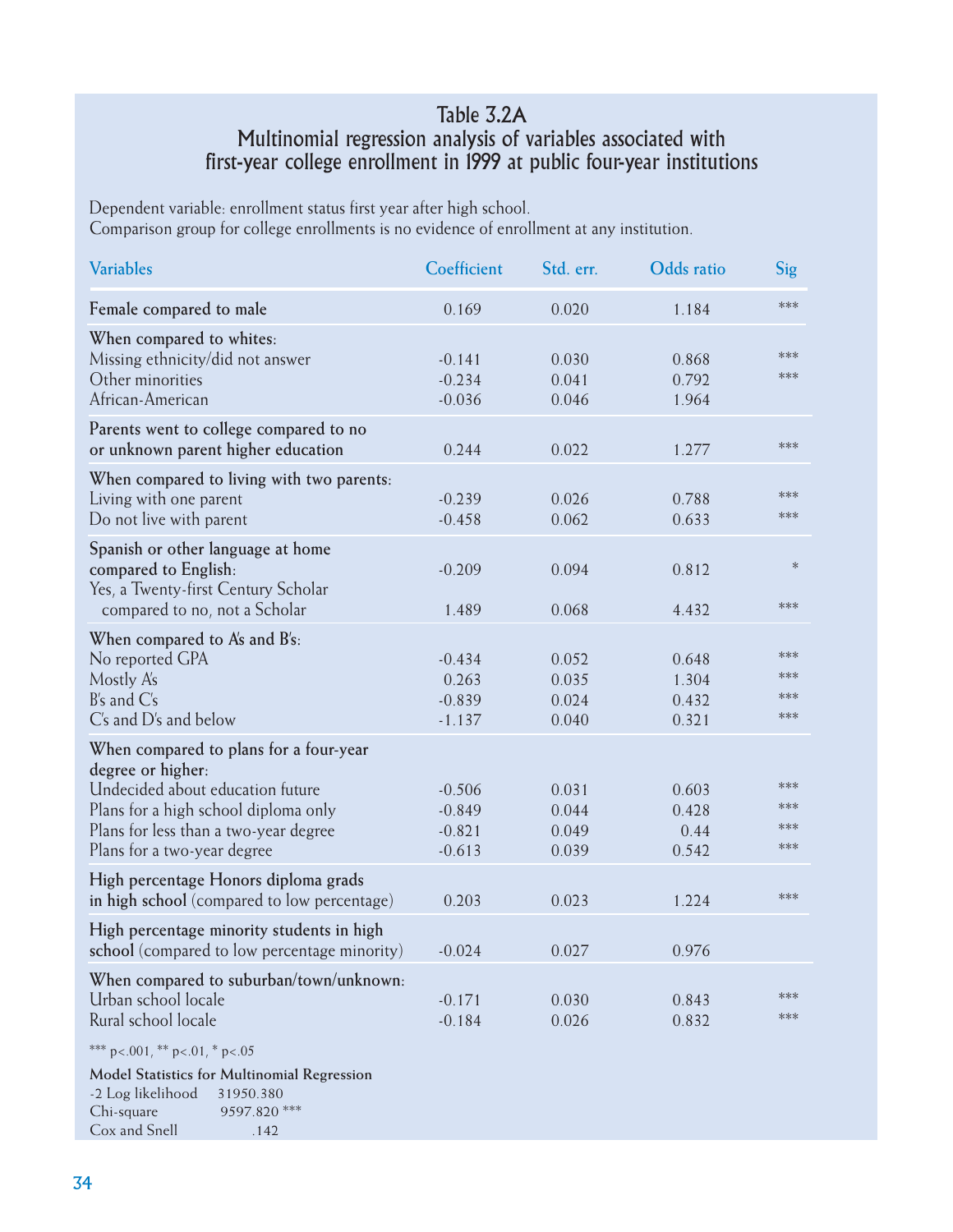#### Table 3.2B Multinomial regression analysis of variables associated with first-year college enrollment in 1999 at public two-year institutions

Dependent variable: enrollment status first year after high school. Comparison group for college enrollments is no evidence of enrollment at any institution.

| <b>Variables</b>                                                                                                                                                                                                | Coefficient                               | Std. err.                        | Odds ratio                       | Sig                 |
|-----------------------------------------------------------------------------------------------------------------------------------------------------------------------------------------------------------------|-------------------------------------------|----------------------------------|----------------------------------|---------------------|
| Female compared to male                                                                                                                                                                                         | 0.096                                     | 0.032                            | 1.101                            | $**$                |
| When compared to whites:<br>Missing ethnicity/did not answer<br>Other minorities<br>African-American                                                                                                            | $-0.038$<br>$-0.256$<br>0.374             | 0.047<br>0.072<br>0.069          | 0.963<br>0.774<br>1.453          | ***                 |
| Parents went to college compared to no<br>or unknown parent higher education                                                                                                                                    | $-0.038$                                  | 0.038                            | 0.963                            |                     |
| When compared to living with two parents:<br>Living with one parent<br>Do not live with parent                                                                                                                  | $-0.141$<br>$-0.379$                      | 0.042<br>0.096                   | 0.868<br>0.684                   | ***<br>***          |
| Spanish or other language at home<br>compared to English:<br>Yes, a Twenty-first Century Scholar<br>compared to no, not a Scholar                                                                               | $-0.586$<br>1.852                         | 0.188<br>0.082                   | 0.556<br>6.374                   | $**$<br>***         |
| When compared to A's and B's:<br>No reported GPA<br>Mostly A's<br>$B's$ and $C's$<br>C's and D's and below                                                                                                      | 0.024<br>$-0.571$<br>$-0.005$<br>$-0.441$ | 0.082<br>0.084<br>0.038<br>0.062 | 1.024<br>0.565<br>0.995<br>0.643 | ***<br>***          |
| When compared to plans for a four-year<br>degree or higher:<br>Undecided about education future<br>Plans for a high school diploma only<br>Plans for less than a two-year degree<br>Plans for a two-year degree | $-0.251$<br>$-0.637$<br>$-0.349$<br>0.009 | 0.049<br>0.068<br>0.068<br>0.053 | 0.776<br>0.529<br>0.706<br>1.009 | ***<br>***<br>$***$ |
| High percentage Honors diploma grads<br>in high school (compared to low percentage)                                                                                                                             | $-0.018$                                  | 0.039                            | 0.983                            |                     |
| High percentage minority students in high<br>school (compared to low percentage minority)                                                                                                                       | $-0.414$                                  | 0.049                            | 0.661                            | ***                 |
| When compared to suburban/town/unknown:<br>Urban school locale<br>Rural school locale                                                                                                                           | 0.170<br>0.175                            | 0.049<br>0.040                   | 1.186<br>1.192                   | ***<br>***          |

\*\*\* p<.001, \*\* p<.01, \* p<.05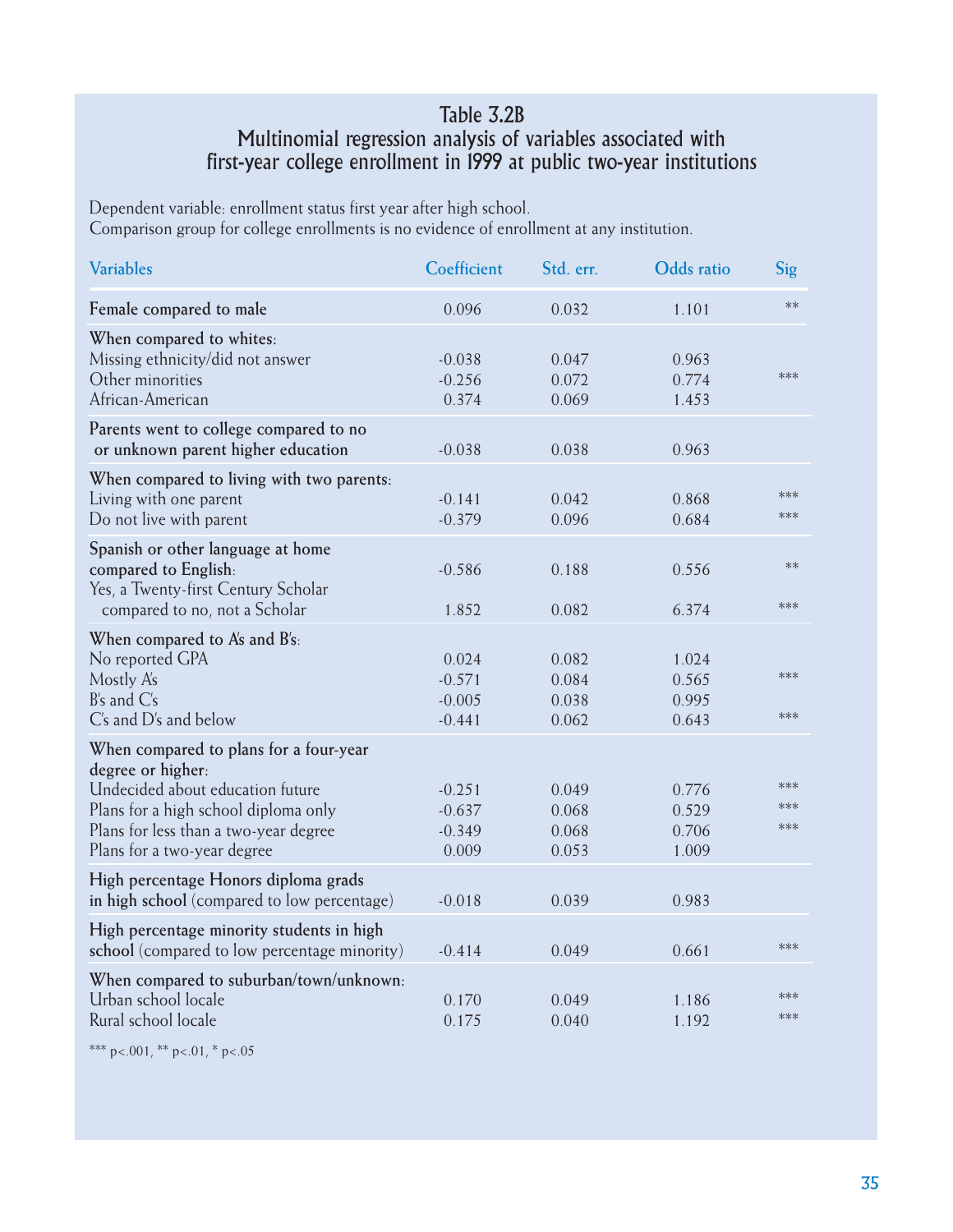#### Table 3.2C Multinomial regression analysis of variables associated with first-year college enrollment in 1999 at private institutions

Dependent variable: enrollment status first year after high school. Comparison group for college enrollments is no evidence of enrollment at any institution.

| <b>Variables</b>                                                                                                                                                                                                | Coefficient                                  | Std. err.                        | Odds ratio                       | Sig                              |
|-----------------------------------------------------------------------------------------------------------------------------------------------------------------------------------------------------------------|----------------------------------------------|----------------------------------|----------------------------------|----------------------------------|
| Female compared to male                                                                                                                                                                                         | 0.075                                        | 0.031                            | 1.078                            | $\ast$                           |
| When compared to whites<br>Missing ethnicity/did not answer:<br>Other minorities<br>African-American                                                                                                            | $-0.112$<br>$-0.337$<br>0.072                | 0.048<br>0.072<br>0.074          | 0.894<br>0.714<br>1.075          | $\ast$<br>$***$                  |
| Parents went to college compared to no<br>or unknown parent higher education:                                                                                                                                   | 0.225                                        | 0.035                            | 1.252                            | ***                              |
| When compared to living with two parents:<br>Living with one parent<br>Do not live with parent                                                                                                                  | $-0.217$<br>$-0.387$                         | 0.043<br>0.102                   | 0.805<br>0.679                   | ***<br>***                       |
| Spanish or other language at home<br>compared to English:<br>Yes, a Twenty-first Century Scholar<br>compared to no, not a Scholar                                                                               | $-0.410$<br>1.813                            | 0.174<br>0.083                   | 0.664<br>6.126                   | $\ast$<br>***                    |
| When compared to A's and B's:<br>No reported GPA<br>Mostly A's<br>$B's$ and $C's$<br>C's and D's and below                                                                                                      | $-0.393$<br>0.731<br>$-0.676$<br>$-0.769$    | 0.086<br>0.049<br>0.040<br>0.064 | 0.675<br>2.078<br>0.509<br>0.464 | $***$<br>$***$<br>$***$<br>$***$ |
| When compared to plans for a four-year<br>degree or higher:<br>Undecided about education future<br>Plans for a high school diploma only<br>Plans for less than a two-year degree<br>Plans for a two-year degree | $-0.264$<br>$-0.494$<br>$-0.495$<br>$-0.508$ | 0.050<br>0.070<br>0.078<br>0.067 | 0.768<br>0.610<br>0.609<br>0.602 | $***$<br>***<br>***<br>***       |
| High percentage Honors diploma grads<br>in high school (compared to low percentage)                                                                                                                             | 0.065                                        | 0.036                            | 1.067                            |                                  |
| High percentage minority students in high<br>school (compared to low percentage minority)                                                                                                                       | $-0.117$                                     | 0.044                            | 0.890                            | $**$                             |
| When compared to suburban/town/unknown:<br>Urban school locale<br>Rural school locale                                                                                                                           | $-0.105$<br>0.043                            | 0.049<br>0.040                   | 0.900<br>1.044                   | $\ast$                           |

\*\*\* p<.001, \*\* p<.01, \* p<.05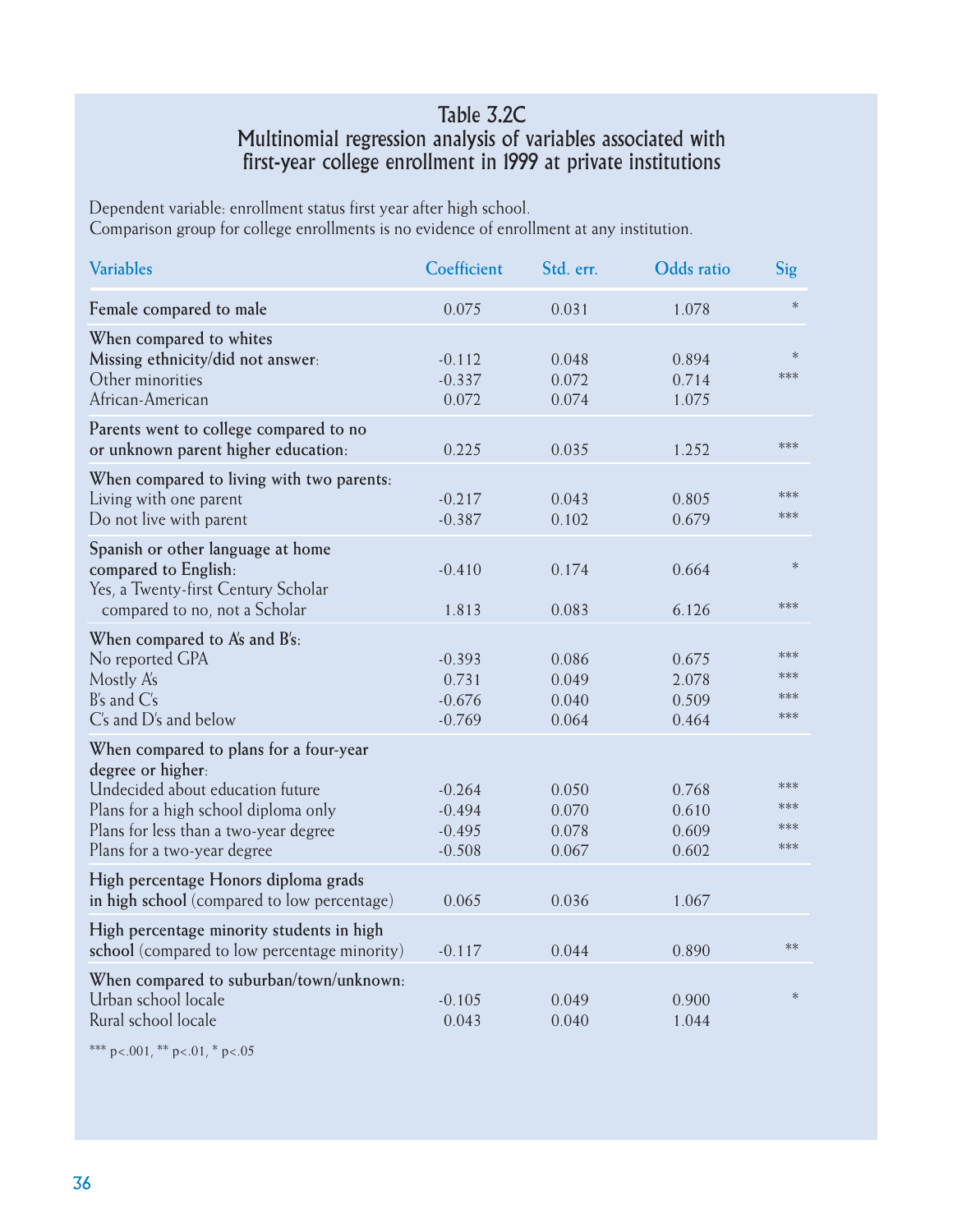#### Table 3.2D Multinomial regression analysis of variables associated with first-year college enrollment in 1999 at out-of-state institutions

Dependent variable: enrollment status first year after high school. Comparison group for college enrollments is no evidence of enrollment at any institution.

| <b>Variables</b>                                                                                                                                                                                                | Coefficient                                  | Std. err.                        | <b>Odds</b> ratio                | Sig                       |
|-----------------------------------------------------------------------------------------------------------------------------------------------------------------------------------------------------------------|----------------------------------------------|----------------------------------|----------------------------------|---------------------------|
| Female compared to male                                                                                                                                                                                         | 0.099                                        | 0.036                            | 1.104                            | $**$                      |
| When compared to whites:<br>Missing ethnicity/did not answer<br>Other minorities<br>African-American                                                                                                            | 0.063<br>$-0.131$<br>0.385                   | 0.054<br>0.078<br>0.074          | 1.065<br>0.877<br>1.470          | ***                       |
| Parents went to college compared to no<br>or unknown parent higher education                                                                                                                                    | 0.282                                        | 0.040                            | 1.326                            | ***                       |
| When compared to living with two parents:<br>Living with one parent<br>Do not live with parent                                                                                                                  | $-0.114$<br>$-0.301$                         | 0.048<br>0.110                   | 0.892<br>0.740                   | $\ast$<br>$**$            |
| Spanish or other language at home<br>compared to English:<br>Yes, a Twenty-first Century Scholar<br>compared to no, not a Scholar                                                                               | $-0.372$<br>0.936                            | 0.188<br>0.115                   | 0.690<br>2.549                   | $\ast$<br>***             |
| When compared to A's and B's:<br>No reported GPA<br>Mostly A's<br>B's and C's<br>C's and D's and below                                                                                                          | $-0.264$<br>0.495<br>$-0.426$<br>$-0.539$    | 0.097<br>0.061<br>0.045<br>0.070 | 0.768<br>1.641<br>0.653<br>0.583 | $**$<br>***<br>***<br>*** |
| When compared to plans for a four-year<br>degree or higher:<br>Undecided about education future<br>Plans for a high school diploma only<br>Plans for less than a two-year degree<br>Plans for a two-year degree | $-0.234$<br>$-0.502$<br>$-0.226$<br>$-0.290$ | 0.057<br>0.078<br>0.080<br>0.071 | 0.791<br>0.606<br>0.798<br>0.748 | ***<br>***<br>$**$<br>*** |
| High percentage Honors diploma grads<br>in high school (compared to low percentage)                                                                                                                             | 0.082                                        | 0.043                            | 1.086                            |                           |
| High percentage minority students in high<br>school (compared to low percentage minority)                                                                                                                       | 0.065                                        | 0.050                            | 1.067                            |                           |
| When compared to suburban/town/unknown:<br>Urban school locale<br>Rural school locale                                                                                                                           | $-0.023$<br>0.044                            | 0.053<br>0.048                   | 0.978<br>1.045                   |                           |

\*\*\* p<.001, \*\* p<.01, \* p<.05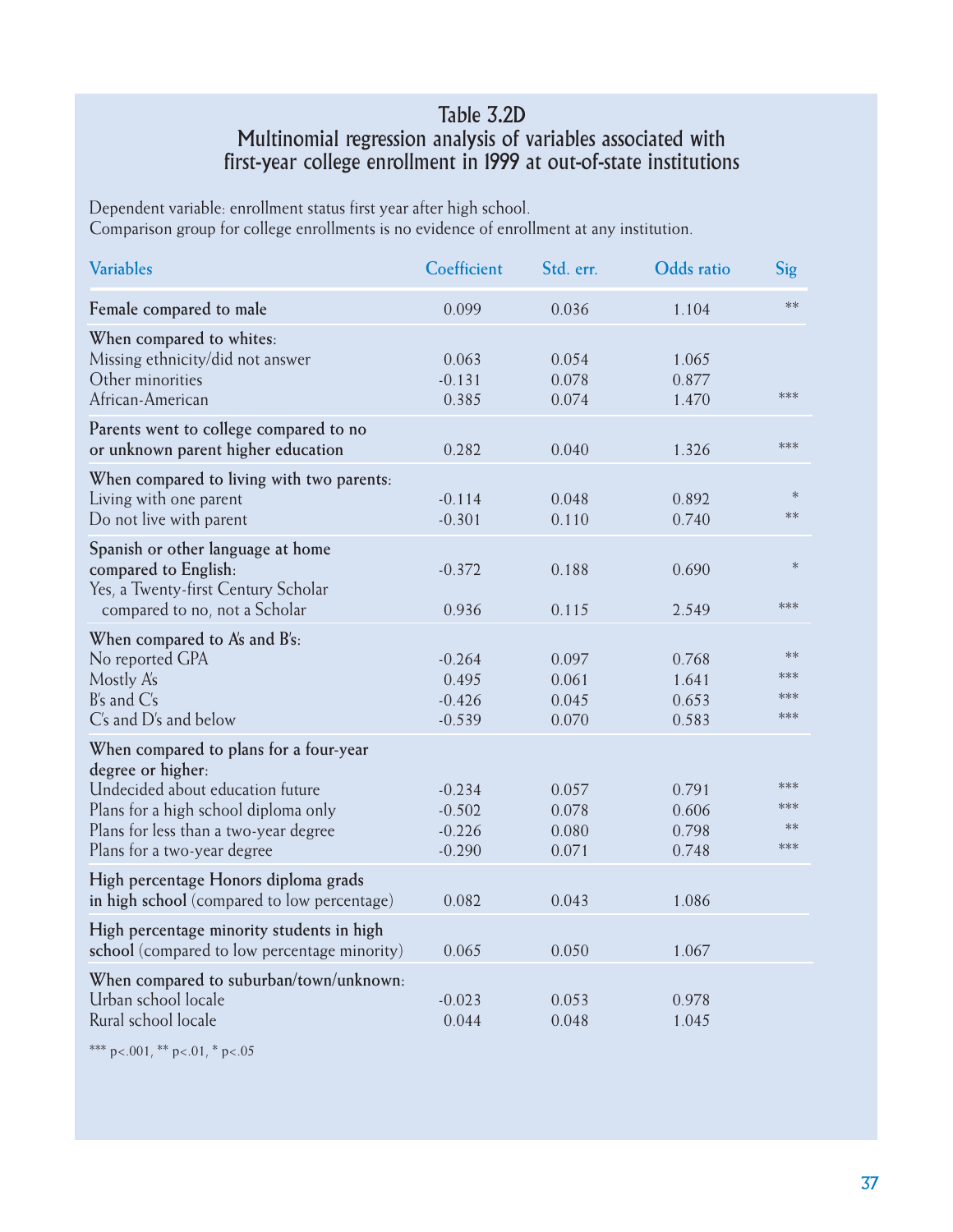

## **Appendix 4 Analysis of persistence**

○○○○○○○○○○○○ ○○○○○○○○○○○○○○○○○○○○○○○○○○○○○○○○○○○○○○○○○○○○○○○○○○○○

The persistence analysis examines the effects<br>of the aid packages for freshmen in public<br>colleges. In addition to assessing the of the aid packages for freshmen in public colleges. In addition to assessing the effects of aid, the analysis examines the effects of:

- Student background: Variables related to gender, parents' education, parents in the home and language spoken at home.
- Preparation: Variables related to grade point average in high school, locale of high school, students' aspiration, high school honor's programs, ethnicity of the high school and poverty level in the high school.
- **Financial means:** Variables related to family income and dependency status.
- **College context and achievement:** Variables related to grade point average in college, living situation in college and type of institution attended.
- Aid packages: Students who received packages with Twenty-first Century Scholarships or other aid packages were compared to students who did not receive aid, controlling the variables noted above.

For the logistic regression modeling of college within-year persistence, a total of 25,823 observations were used, representing all students who had completed a survey and attended one of Indiana's public higher education institutions. Because full data were not available on private or out-of-state students, they were removed from the data set for the persistence analysis. The descriptive statistics for the logistic regression analysis are presented in Table 4.1 (Pages 39 and 40).

As noted in Table 4.1, 2,703 cases did not include all of the information needed for the logistic regression. Most of the missing cases resulted from a lack of information about high school locale.

The logistic regression analysis uses a set of design variables to control for income effects. Students who had their income reported (i.e., students who applied for student aid) were separated into four categories and compared to students who did not have incomes reported (i.e., students who did not apply for student financial aid). The four income groups of aid applicants (i.e., students for whom income is reported) were:

- Lower income (below  $$30,621$ ).
- Lower-middle income (from \$30,621 to  $$52,719$ ).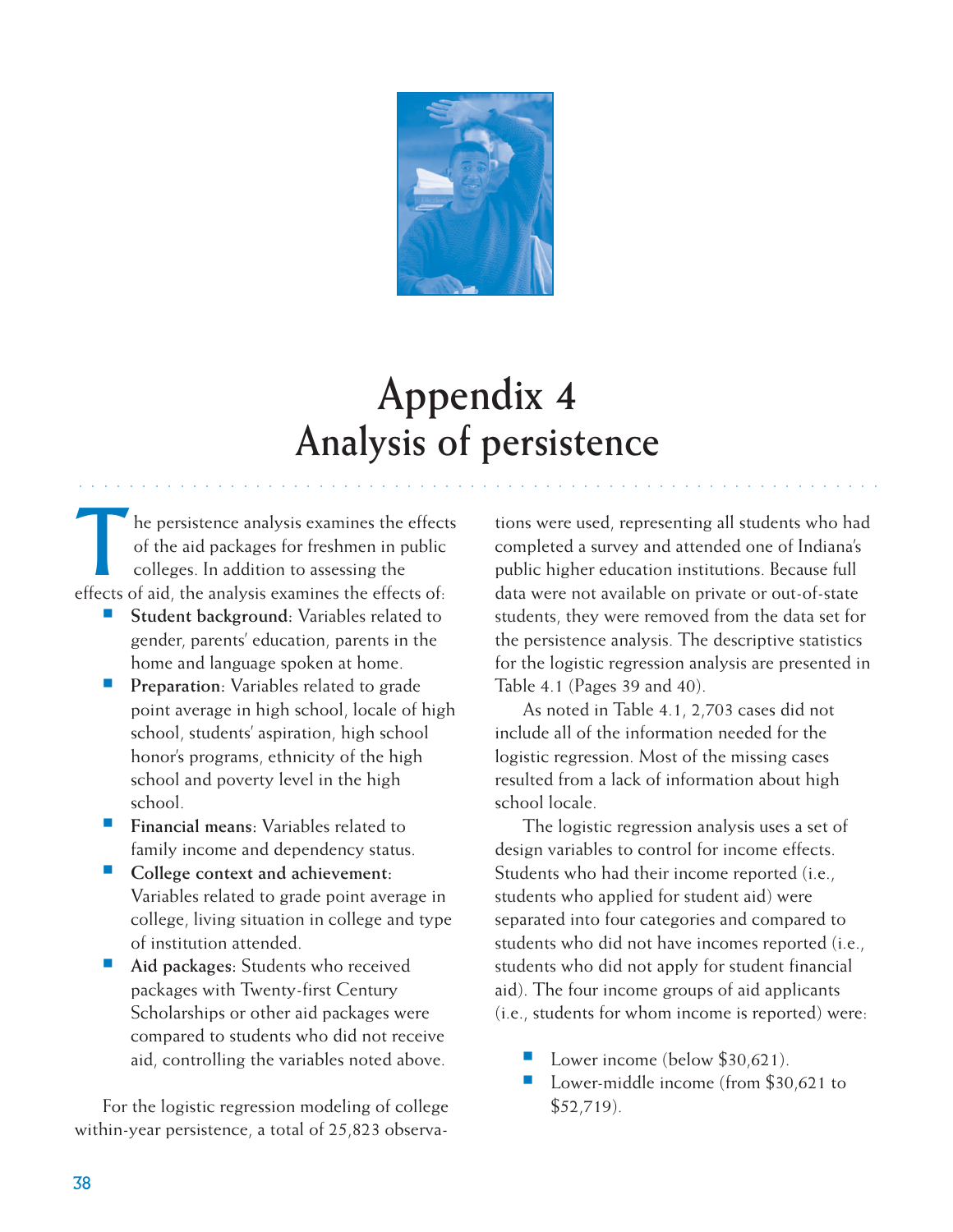- Upper-middle income (above \$52,719 to \$75,356).
- Upper income (above \$75,356).

The full description of the statistical analyses will be released in subsequent technical reports. The results are summarized in this report.

The results of the logistic regression analysis are presented in Tables 4.2 and 4.3 (Pages 41-44).

#### Table 4.1 Descriptive statistics for variables in the logistic regression for freshmen enrolled in Indiana's public colleges in 1999-2000

| Variable                                                                          | Value                                                                                                                                                                                    | Percentage                        |
|-----------------------------------------------------------------------------------|------------------------------------------------------------------------------------------------------------------------------------------------------------------------------------------|-----------------------------------|
| Gender                                                                            | Female<br>Male and unknown                                                                                                                                                               | 52.3<br>47.7                      |
| Ethnicity                                                                         | Missing or prefer not to answer<br>Other minority<br>African-American<br>White                                                                                                           | 14.3<br>5.1<br>5.6<br>75          |
| Parental education level                                                          | $Parent(s)$ went to college<br>No college for parent(s) or unknown parent education                                                                                                      | 37.4<br>62.6                      |
| Who the student lived with in ninth grade                                         | Live with one parent<br>Do not live with parent<br>Live with two parents or unknown living situation                                                                                     | 15.8<br>2<br>82.2                 |
| Main language spoken in student's home                                            | Spanish or other language<br>English                                                                                                                                                     | 0.8<br>99.2                       |
| Grade point average in ninth grade                                                | Missing/did not answer<br>Mostly A's<br>Mixed B's and C's and Mostly C's<br>Mixed C's and D's or lower<br>Mixed A's and B's and Mostly B's                                               | 5<br>13.2<br>26.3<br>5.6<br>49.9  |
| Locale of high school student attended                                            | Urban<br>Rural<br>Urban fringe, town and unknown                                                                                                                                         | 15.4<br>19.6<br>65                |
| Student's aspirations in ninth grade<br>for education completion                  | Undecided/other/no response<br>Aspire to a high school diploma or less<br>Aspire to less than a two-year degree<br>Aspire to a two-year degree<br>Aspire to a four-year degree or higher | 13.8<br>4.1<br>3.4<br>6.2<br>72.5 |
| Percent of graduates in the student's high<br>school who earned an Honors diploma | Low percentage of Honors graduates<br>High percentage of Honors graduates                                                                                                                | 70.7<br>29.3                      |

Continued on Page 40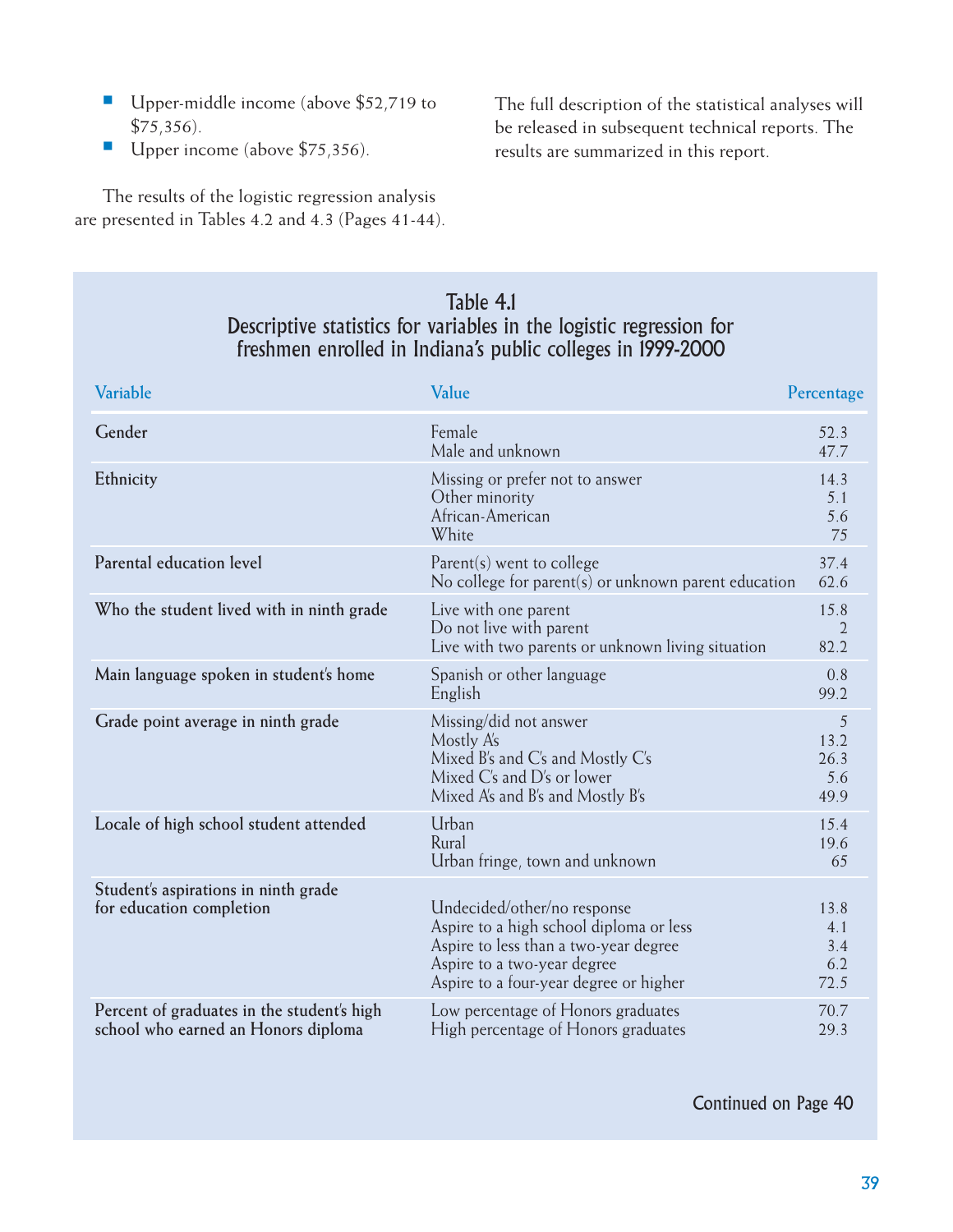#### Table 4.1, continued Descriptive statistics for variables in the logistic regression for freshmen enrolled in Indiana's public colleges in 1999-2000

| Variable                                                                                    | Value                                                                                                                                                                                                                           | Percentage                       |
|---------------------------------------------------------------------------------------------|---------------------------------------------------------------------------------------------------------------------------------------------------------------------------------------------------------------------------------|----------------------------------|
| Percentage of students in the student's high<br>school who are minorities                   | High minority concentration<br>Low minority concentration                                                                                                                                                                       | 22.9<br>77.1                     |
| Percentage of students in the student's school<br>who receive free or reduced-price lunches | High percentage of students<br>Low percentage of students                                                                                                                                                                       | 21.5<br>78.5                     |
| Family income quartiles                                                                     | Low income (below $$30,621$ )<br>Lower-middle income (from \$30,621 to \$52,719)<br>Upper-middle income (above $$52,719$ to $$75,356$ )<br>High income (above \$75,356)<br>No reported income (did not apply for financial aid) | 14.1<br>14.8<br>15<br>15.1<br>41 |
| Dependency status                                                                           | Self-supporting<br>Dependent on parents                                                                                                                                                                                         | 1.9<br>98.1                      |
| College cumulative grade point average                                                      | A average<br>B average<br>C average<br><b>Below C</b>                                                                                                                                                                           | 12.2<br>43.4<br>18.3<br>26.1     |
| Living situation while in college                                                           | On campus<br>Live off campus, with parents or elsewhere                                                                                                                                                                         | 47.4<br>52.6                     |
| Institutional type                                                                          | Research university<br>Other four-year<br>Two-year college                                                                                                                                                                      | 34<br>56.2<br>9.8                |
| Aid package                                                                                 | Received a Twenty-first Century<br>Scholarship as part of aid<br>Received other financial aid, but not a<br>Twenty-first Century Scholarship<br>Did not receive any financial aid                                               | 3.4<br>46.5<br>50.1              |
| Within-year persistence rate for each group                                                 | <b>Twenty-first Century Scholars</b><br>Other aid recipients<br>No financial aid students                                                                                                                                       | 85.8<br>88.7<br>85.1             |
| Percent of students who enrolled<br>in the Scholars program in eighth grade                 | 4.9                                                                                                                                                                                                                             |                                  |
| Valid cases<br>Cases with missing values<br>Total number of cases                           | 23,120<br>2,703<br>25,823                                                                                                                                                                                                       |                                  |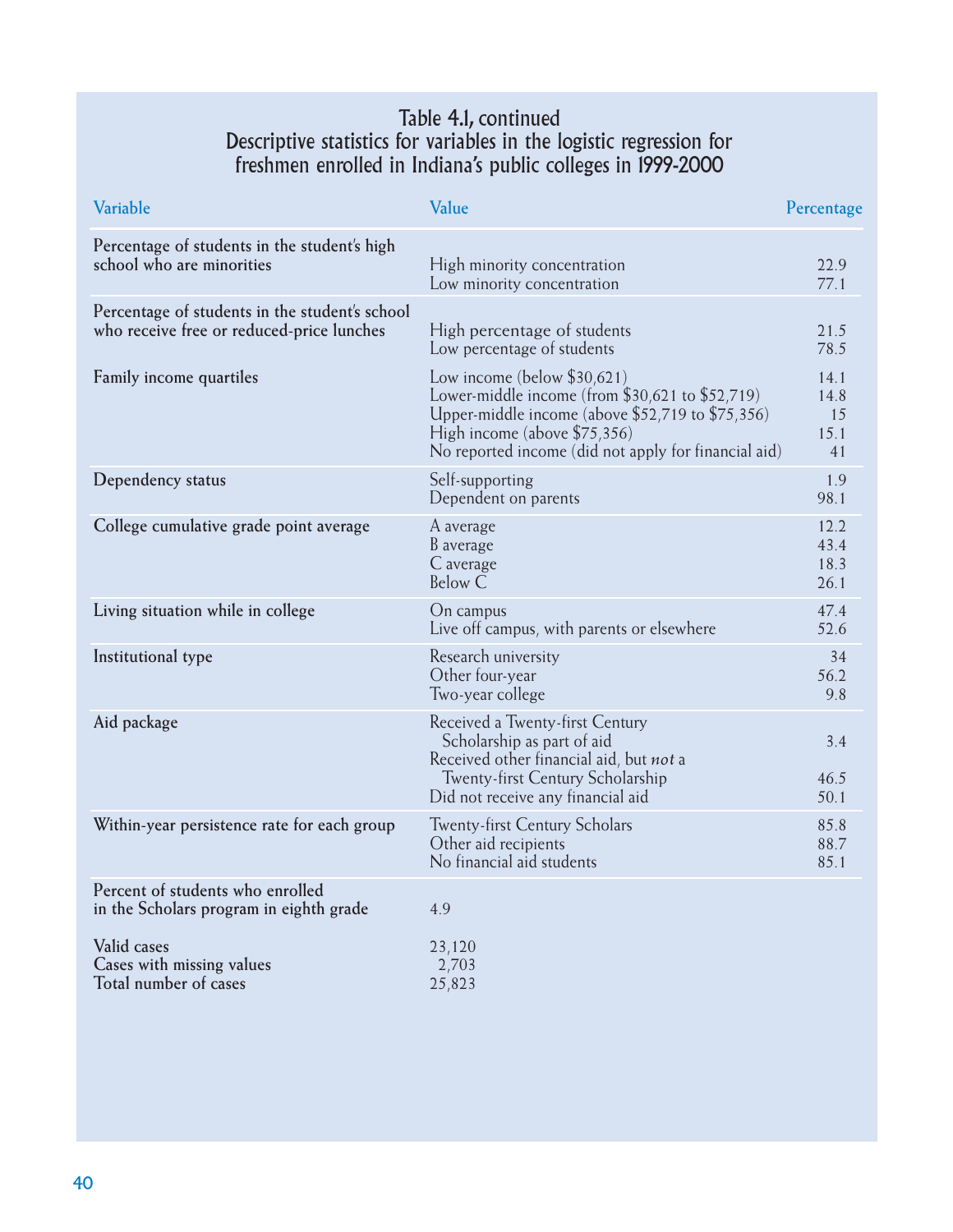#### Table 4.2 Logistic regression analysis of variables associated with within-year persistence by freshmen enrolled in Indiana's public colleges in 1999-2000

| <b>Variables</b>                                                                                                                                                                                                                                | Coefficient                                  | Std. err.                        | <b>Odds</b> ratio                | Sig               |
|-------------------------------------------------------------------------------------------------------------------------------------------------------------------------------------------------------------------------------------------------|----------------------------------------------|----------------------------------|----------------------------------|-------------------|
| When compared to women:<br>Male/Unknown gender                                                                                                                                                                                                  | 0.050                                        | 0.044                            | 1.051                            |                   |
| When compared to Whites:<br>Black/African-American<br>Other minorities<br>Unknown ethnicity                                                                                                                                                     | 0.154<br>$-0.050$<br>0.023                   | 0.099<br>0.094<br>0.068          | 1.166<br>0.952<br>1.023          |                   |
| When compared to parents did not go to<br>college or unknown parent education:<br>Parents went to college                                                                                                                                       | 0.066                                        | 0.049                            | 1.0695                           |                   |
| When compared to living with two parents:<br>Live with one parent<br>Do not live with parents                                                                                                                                                   | 0.051<br>$-0.123$                            | 0.059<br>0.134                   | 1.052<br>0.884                   |                   |
| When compared to students where<br>English is the home language:<br>Spanish or other language spoken at home                                                                                                                                    | 0.337                                        | 0.250                            | 1.401                            |                   |
| When compared to mixed A's and B's<br>and mostly B's:<br>Mostly A's<br>Mixed B's and $\mathrm{C}\mathrm{s}$ and Mostly $\mathrm{C}\mathrm{s}$<br>Mixed C's and D's or lower<br>Missing GPA/did not answer                                       | $-0.012$<br>$-0.074$<br>$-0.165$<br>0.104    | 0.085<br>0.052<br>0.093<br>0.124 | 0.988<br>0.929<br>0.847<br>1.109 |                   |
| When compared to students whose income<br>was not reported:<br>Low income (below $$30,621$ )<br>Lower-middle income (from $$30,621$ to $$52,719$ )<br>Upper-middle income (above $$52,719$ to $$75,356$ )<br>High income (more than $$75,356$ ) | $-0.565$<br>$-0.496$<br>$-0.420$<br>$-0.101$ | 0.089<br>0.083<br>0.079<br>0.083 | 0.568<br>0.609<br>0.657<br>0.904 | ***<br>***<br>*** |
| When compared to being dependent on parents<br>for support or indeterminate dependency status:<br>Self-supporting                                                                                                                               | $-0.229$                                     | 0.134                            | 0.796                            |                   |
| When compared to students from schools in<br>suburban areas or large or small towns:<br>Urban locale<br>Rural locale                                                                                                                            | $-0.017$<br>0.064                            | 0.068<br>0.058                   | 0.984<br>1.066                   |                   |
| When compared to students from schools where<br>more students qualify for free or reduced lunch.<br>Fewer students on free/reduced lunch                                                                                                        | $-0.013$                                     | 0.062                            | 0.987                            |                   |

Continued on Page 42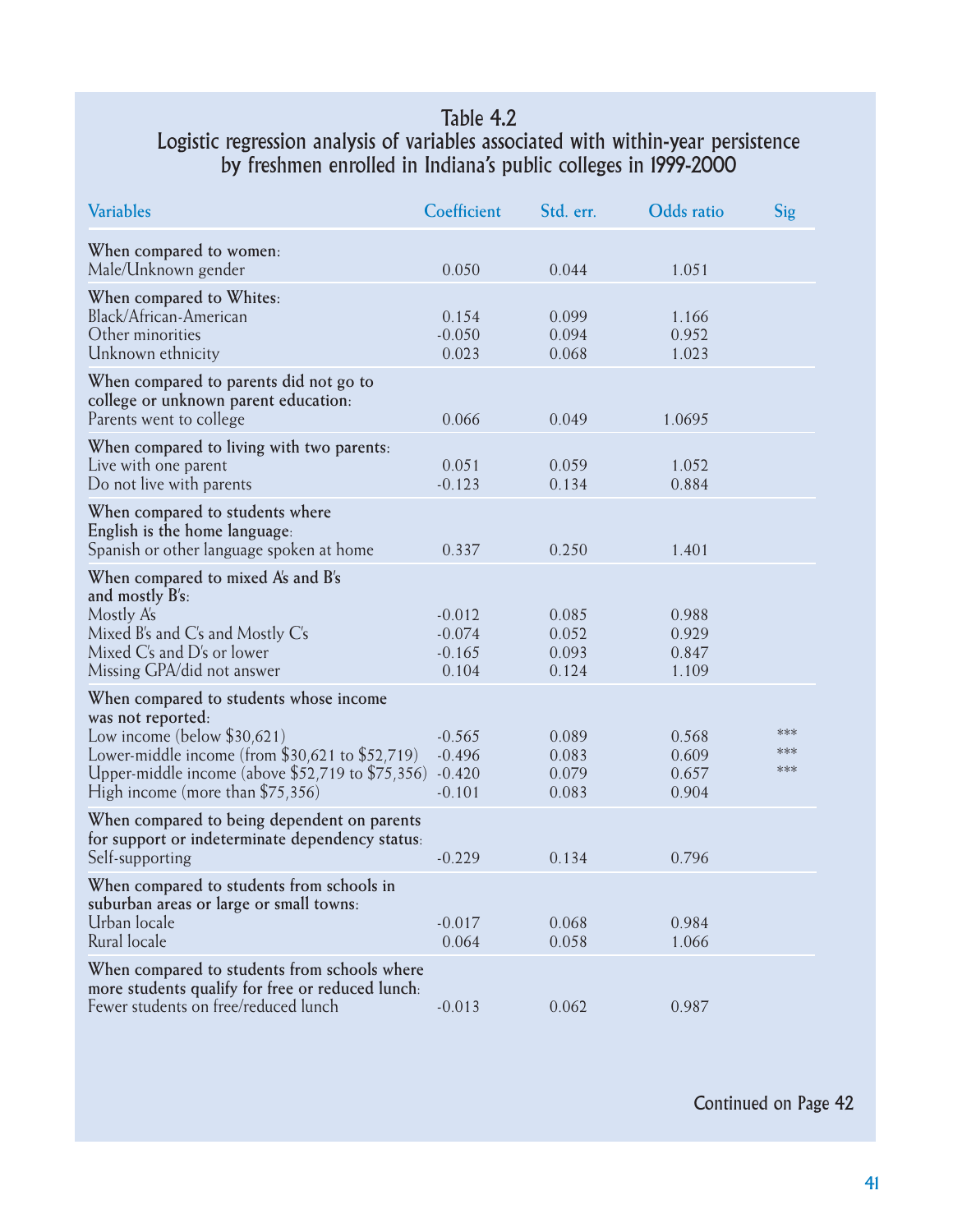#### Table 4.2, continued Logistic regression analysis of variables associated with within-year persistence by freshmen enrolled in Indiana's public colleges in 1999-2000

| <b>Variables</b>                                                                                                                                                                                                                                           | Coefficient                                  | Std. err.                        | <b>Odds</b> ratio                | Sig            |
|------------------------------------------------------------------------------------------------------------------------------------------------------------------------------------------------------------------------------------------------------------|----------------------------------------------|----------------------------------|----------------------------------|----------------|
| When compared to students from schools<br>with high concentrations of minority students:<br>Low minority concentration in high school                                                                                                                      | $-0.023$                                     | 0.066                            | 0.978                            |                |
| When compared to students from schools<br>with few Honors graduates:<br>High percentage of Honors graduates<br>in high school                                                                                                                              | 0.066                                        | 0.052                            | 1.069                            |                |
| When compared to students who in ninth<br>grade stated they aspired to a four-year<br>degree or higher:<br>Aspire to high school diploma<br>Aspire to less than a two-year degree<br>Aspire to a two-year degree<br>Aspiration is undecided or no response | $-0.161$<br>$-0.061$<br>$-0.261$<br>$-0.162$ | 0.106<br>0.114<br>0.081<br>0.070 | 0.851<br>0.941<br>0.770<br>0.850 | $**$<br>$\ast$ |
| When compared to students who earned<br>a B grade point average while in college:<br>Below C<br>C average<br>A average                                                                                                                                     | $-2.073$<br>$-0.278$<br>0.084                | 0.055<br>0.078<br>0.108          | 0.126<br>0.757<br>1.088          | ***<br>***     |
| When compared to students who live off<br>campus or with parents while in college:<br>On-campus living situation                                                                                                                                           | 0.428                                        | 0.054                            | 1.534                            | ***            |
| When compared to students attending<br>research universities:<br>Two-year college<br>Other four-year                                                                                                                                                       | $-0.216$<br>$-0.388$                         | 0.096<br>0.063                   | 0.806<br>0.678                   | $\ast$<br>***  |
| When compared to students who did not<br>receive any financial aid:<br>Aid recipients who also got Twenty-first<br>Century Scholarships<br>Other aid recipients                                                                                            | 0.697<br>0.620                               | 0.126<br>0.064                   | 2.007<br>1.858                   | ***<br>***     |
| N of cases = $23,120$ <sup>+</sup><br>Model $X^2 = 3202.503$                                                                                                                                                                                               |                                              |                                  |                                  |                |

-2 Log likelihood = 14623.675  $Cox \& Snell Pseudo R<sup>2</sup> = 0.129$ 

\*\*\* p <.001, \*\* p <.01, \* p <.05

✝The total number of observations was 25,823. However, 2,703 observations did not enter the regression because of missing values in one or more variables.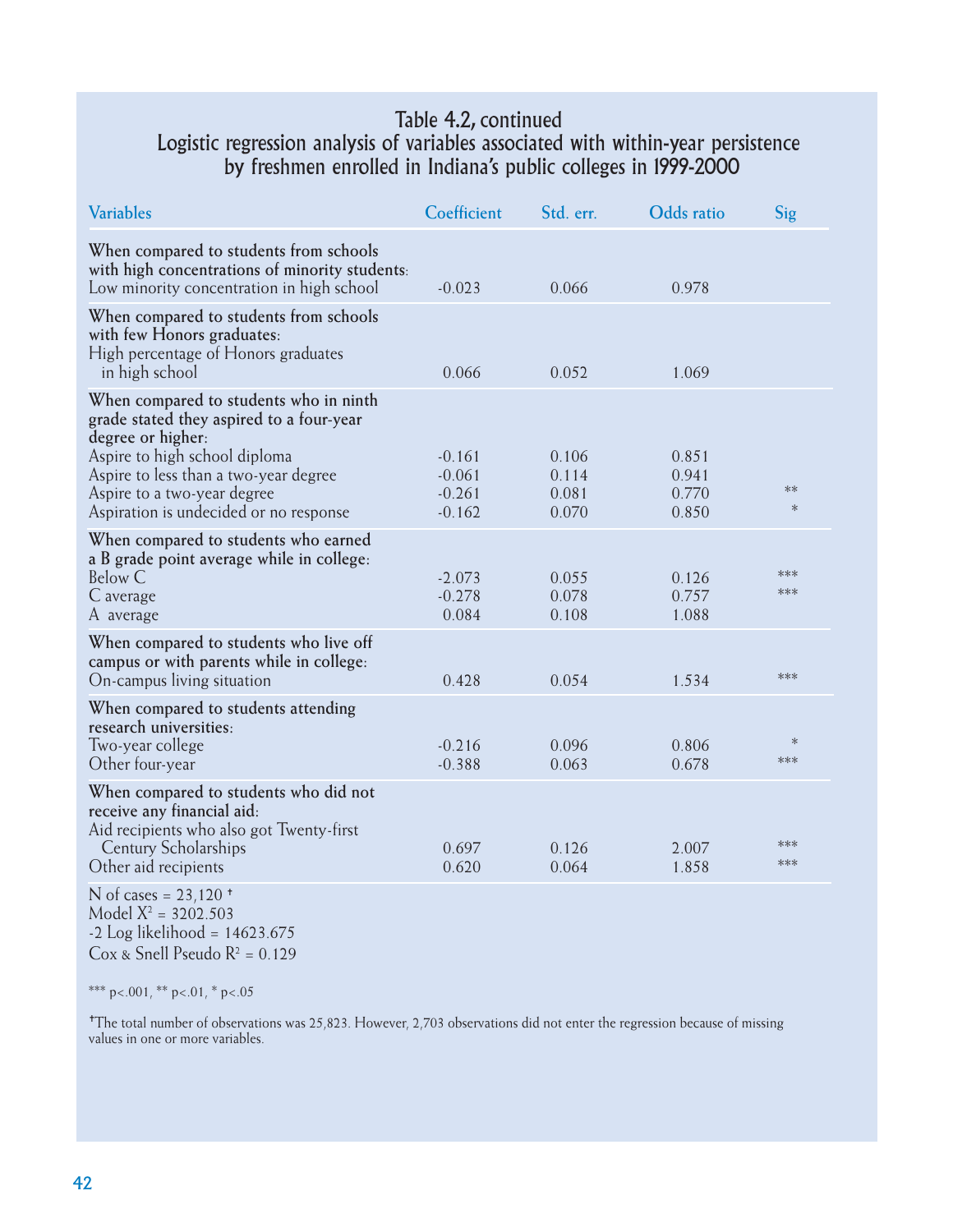#### Table 4.3

#### Logistic regression analysis of variables associated with within-year persistence by freshman financial aid recipients enrolled in Indiana's public colleges in 1999-2000

| <b>Variables</b>                                                                                                                                                                                                                                                          | Coefficient                            | Std. err.                        | <b>Odds</b> ratio                | Sig    |
|---------------------------------------------------------------------------------------------------------------------------------------------------------------------------------------------------------------------------------------------------------------------------|----------------------------------------|----------------------------------|----------------------------------|--------|
| When compared to women:<br>Male/Unknown gender                                                                                                                                                                                                                            | 0.069                                  | 0.062                            | 1.072                            |        |
| When compared to Whites:<br>Black/African-American<br>Other minorities<br>Unknown ethnicity                                                                                                                                                                               | 0.487<br>0.060<br>0.070                | 0.136<br>0.138<br>0.095          | 1.627<br>1.062<br>1.073          | ***    |
| When compared to parents did not go<br>to college or unknown parent education:<br>Parents went to college                                                                                                                                                                 | 0.079                                  | 0.072                            | 1.083                            |        |
| When compared to living with two parents:<br>Live with one parent<br>Do not live with parents                                                                                                                                                                             | 0.077<br>0.054                         | 0.080<br>0.181                   | 1.080<br>1.056                   |        |
| When compared to students where English<br>is the home language:<br>Spanish or other language spoken at home                                                                                                                                                              | 0.441                                  | 0.397                            | 1.555                            |        |
| When compared to mixed A's and B's<br>and mostly B's:<br>Mostly A's<br>Mixed B's and C's and Mostly C's<br>Mixed C's and D's or lower<br>Missing GPA/did not answer                                                                                                       | 0.109<br>$-0.113$<br>$-0.202$<br>0.019 | 0.121<br>0.074<br>0.127<br>0.168 | 1.115<br>0.893<br>0.817<br>1.019 |        |
| When compared to students whose income<br>is not known because they did not receive aid:<br>Low income (less than $$30,621$ )<br>Lower-middle income (between \$30,621-\$52,719)<br>Upper-middle income (between \$52,719-\$75,356)<br>High income (more than $$75,356$ ) | $-0.106$<br>0.081<br>0.050<br>0.342    | 0.145<br>0.145<br>0.147<br>0.157 | 0.899<br>1.084<br>1.051<br>1.408 | $\ast$ |
| When compared to being dependent on parents<br>for support or indeterminate dependency status:<br>Self-supporting                                                                                                                                                         | $-0.317$                               | 0.152                            | 0.728                            | $\ast$ |
| When compared to students from schools<br>in suburban areas or large or small towns:<br>Urban locale<br>Rural locale                                                                                                                                                      | 0.128<br>0.061                         | 0.093<br>0.079                   | 1.136<br>1.063                   |        |
| When compared to students from schools<br>where more students qualify for free<br>or reduced lunch:<br>Fewer students on free/reduced lunch                                                                                                                               | 0.085                                  | 0.083                            | 1.089                            |        |

Continued on Page 44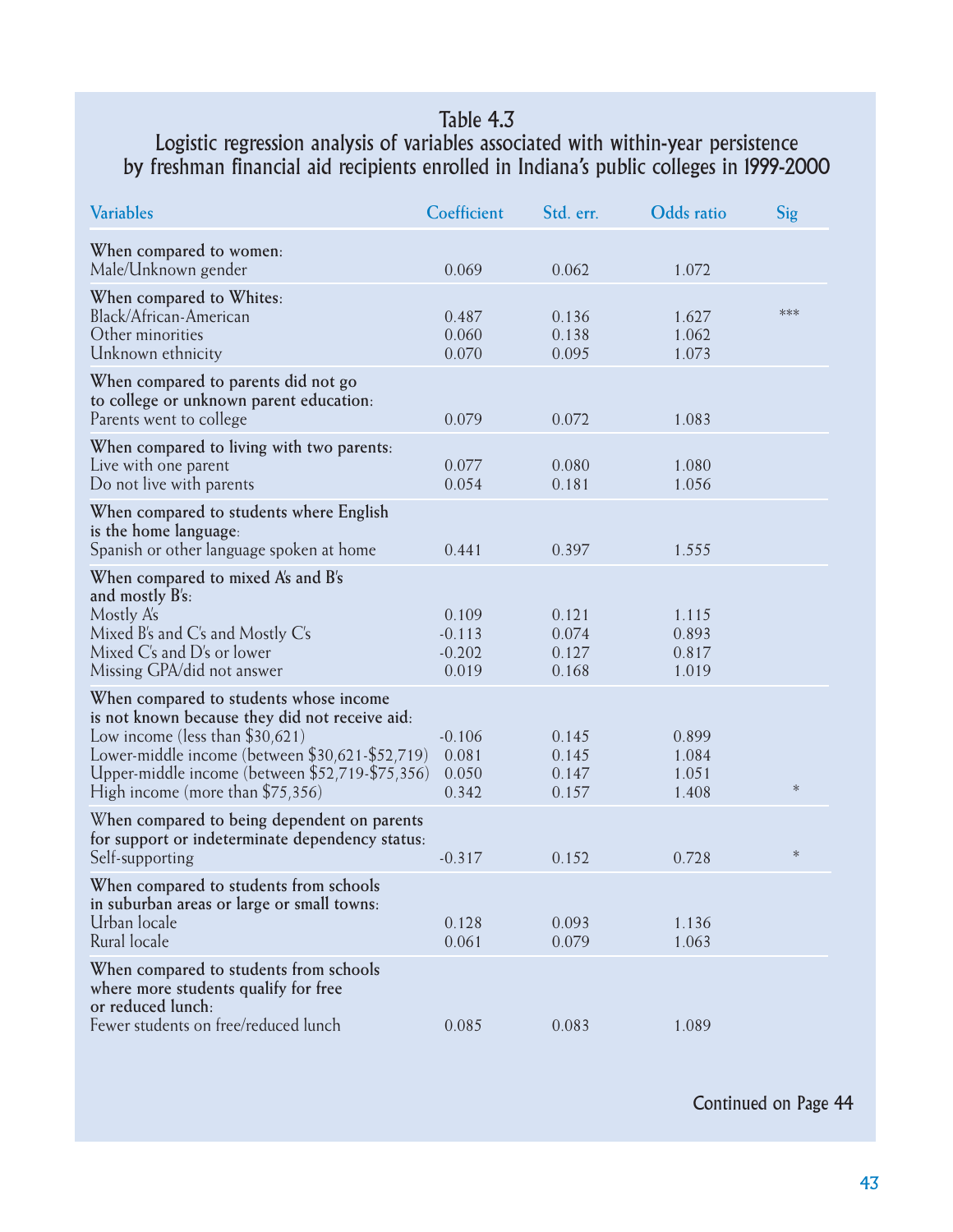#### Table 4.3, continued

#### Logistic regression analysis of variables associated with within-year persistence by freshman financial aid recipients enrolled in Indiana's public colleges in 1999-2000

| <b>Variables</b>                                                                                                                                                                                                 | Coefficient                               | Std. err.                        | <b>Odds</b> ratio                | Sig                  |
|------------------------------------------------------------------------------------------------------------------------------------------------------------------------------------------------------------------|-------------------------------------------|----------------------------------|----------------------------------|----------------------|
| When compared to students from schools with<br>high concentrations of minority students:<br>Low minority concentration in high school                                                                            | 0.019                                     | 0.098                            | 1.019                            |                      |
| When compared to students from schools<br>with few Honors graduates:<br>High percentage of Honors graduates<br>in high school                                                                                    | 0.044                                     | 0.075                            | 1.045                            |                      |
| When compared to students who in ninth<br>grade stated they aspired to a four-year<br>degree or higher:<br>Aspire to high school diploma<br>Aspire to less than a two-year degree<br>Aspire to a two-year degree | $-0.139$<br>0.061<br>$-0.257$<br>$-0.211$ | 0.143<br>0.154<br>0.111<br>0.097 | 0.871<br>1.063<br>0.774<br>0.810 | $\ast$<br>$\ast$     |
| Aspiration is undecided or no response<br>When compared to students who earned<br>a B grade point average while in college:<br>Below C or No grade point average<br>C average<br>A average                       | $-1.422$<br>0.216<br>0.772                | 0.069<br>0.106<br>0.150          | 0.241<br>1.242<br>2.164          | ***<br>$\ast$<br>*** |
| When compared to students who live<br>off campus or with parents while in college.<br>On-campus living situation                                                                                                 | 0.439                                     | 0.070                            | 1.551                            | ***                  |
| When compared to students attending<br>research universities:<br>Two-year college<br>Other four-year                                                                                                             | $-0.195$<br>$-0.154$                      | 0.125<br>0.094                   | 0.823<br>0.857                   |                      |
| When compared to students who<br>received financial aid but were not Scholars:<br>Aid recipients who also got<br><b>Twenty-first Century Scholarships</b>                                                        | $-0.019$                                  | 0.113                            | 0.981                            |                      |
| N of cases = $11,881$ <sup>+</sup><br>Model $X^2 = 1018.981$<br>$-2$ Log likelihood = $7507.901$                                                                                                                 |                                           |                                  |                                  |                      |

Cox & Snell Pseudo R2 = 0.082

✝ The total number of observations was 12,888. However, 1,007 observations did not enter the regression because of missing values in one or more variables.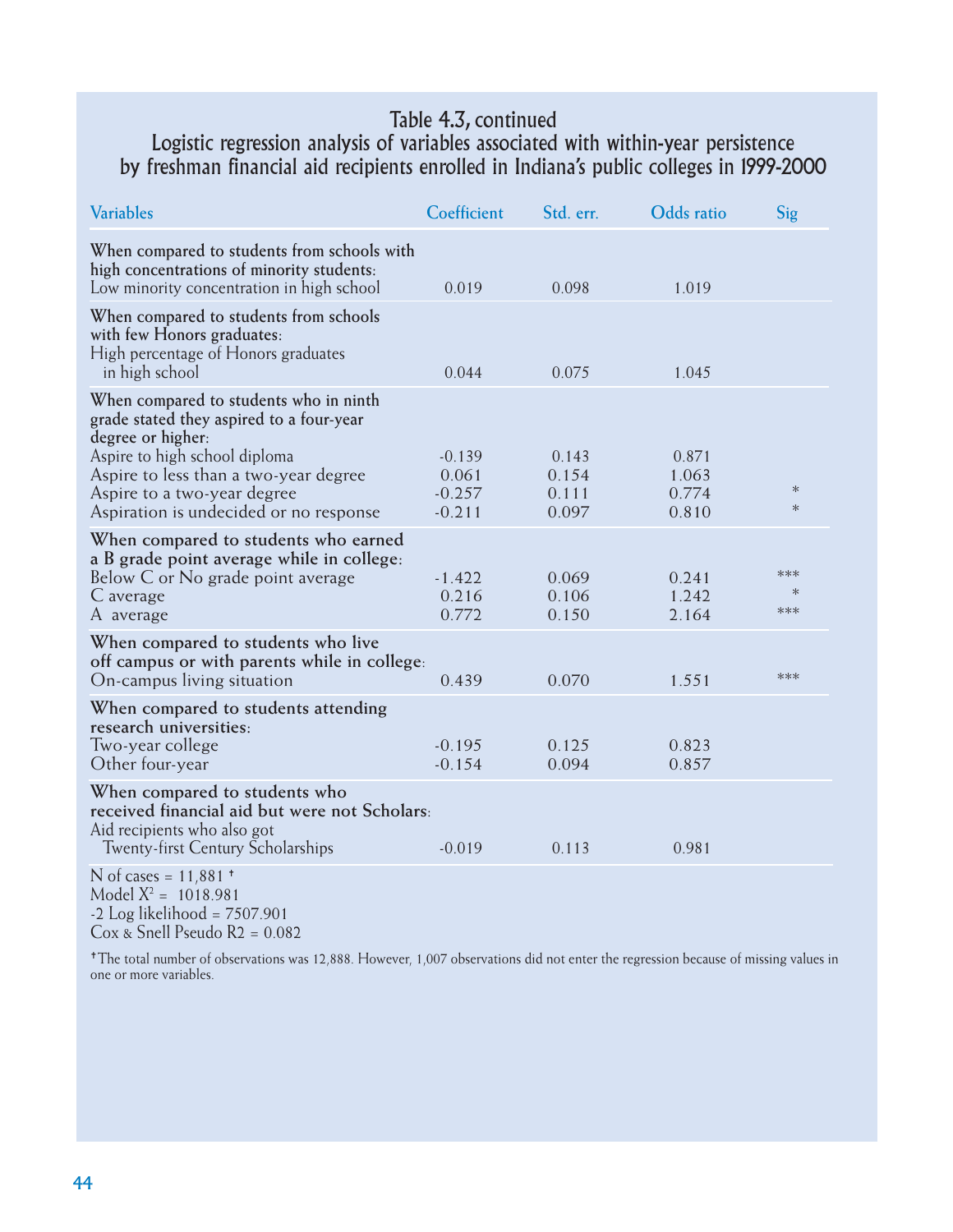

## **Appendix 5 Twenty-first Century Scholars GEAR UP Scholarship**

○○○○○○○○○○○ ○○○○○○○○○○○○○○○○○○○○○○○○○○○○○○○○○○○○○○○○○○○○○○○○○○○○○

major thrust of the GEAR UP program is<br>early intervention. Indiana is making<br>great strides in preparing Twenty-first early intervention. Indiana is making great strides in preparing Twenty-first Century Scholars to succeed in college, but the academic needs of some students remain great. Because many Scholars have not been given appropriate curriculum, instruction or academic support to succeed in college, they might need to take basic preparatory courses before they begin courses to satisfy program and degree requirements.

If a Scholar takes preparatory or introductory college courses in the summer before enrolling in a regular program in the fall, he or she might need financial assistance to pay for summer school tuition and fees. Without this summer intervention, a Scholar who takes such courses in the fall semester might fall behind in major program requirements. The GEAR UP Scholarship pays for summer school.

In order to be considered for a GEAR UP Scholarship, a student must complete an application and be:

1) An affirmed Scholar admitted to an eligible Indiana college and otherwise eligible to receive the Twenty-first Century Scholarship.

- 2) A Scholar attending college for the first time. (That is, the Scholar must be considered a first-time freshman.)
- 3) In need of special academic assistance as determined by the college and evidenced by enrollment in an appropriate and organized program to provide that assistance.
- 4) Enrolled in either a summer school immediately before the first semester or immediately after the first year in college.
- 5) Recommended by the appropriate office of the college.

The GEAR UP Scholarship is a non-renewable grant of up to \$2,500 that pays for summer school tuition and fees including a stipend of up to \$300. The Scholarships are on a first-come basis. Once a Scholarship is approved and the State Student Assistance Commission billed, tuition will be paid directly to the college. Stipends will be paid directly to the school to be used as a credit by the Scholar for textbooks and other course-related supplies.

Source: This appendix was provided by the State Student Assistance Commission of Indiana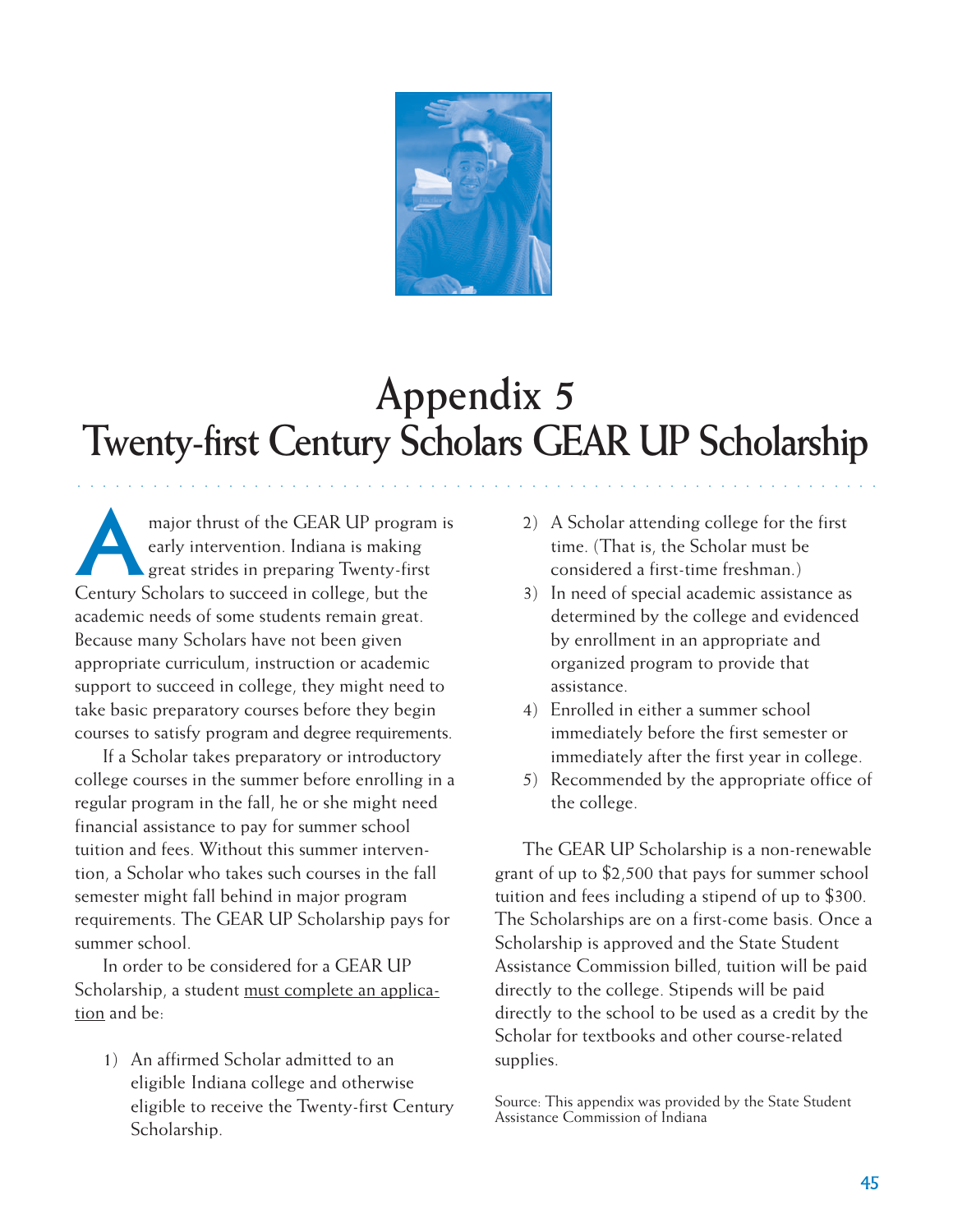

## **References**

○○○○○○○○○○○ ○○○○○○○○○○○○○○○○○○○○○○○○○○○○○○○○○○○○○○○○○○○○○○○○○○○○○

- Advisory Committee on Student Financial Assistance. (2001). *Access denied: Restoring equal educational opportunity.* Washington, D.C.: Advisory Committee for Financial Assistance.
- Advisory Committee on Student Financial Assistance. (2002). *Empty promises: The myth of college access in America.* Washington, D.C.: Advisory Committee for Financial Assistance.
- Davis, J.S. (2000). *College affordability: Overlooked long-term trends and recent 50-state patterns.* New Agenda Series, 3(1), November 2000. Indianapolis: USA Group Foundation.
- DeSalvatore, K., and Hughes, L. (2000). National Association of State Student Grant and Aid Programs. *NASSGAP 30th annual survey report 1998-99 academic year.* Albany, NY: New York State Higher Education Services Corporation.
- Finn, C.E., Jr. (1990). "The biggest reform of all." *Phi Delta Kappan*, January, 584-92.
- Finn, C.E., Jr. (21 February 2001). "College isn't for everyone." *USA Today*, 14A.

Finn, C.E., Jr., Manno, B.V., and Ravitch, D. (2001, December). *Education 2001: Getting the job done.* Washington, D.C.: Authors.

- Gillie, S.W. (2001). *An Extensive System for Postsecondary Encouragement.* Bloomington, IL: Encouragement Services, Inc. [Online]. Available at http://encouragementservices.org/extensive.htm
- Hearn, J.C., and Anderson, M.S. (1995). "The Minnesota financing experiment." In E.P. St. John (Ed.), *Rethinking tuition and student aid strategies.* New Directions for Higher Education, No. 89. San Francisco: Jossey-Bass.
- Hearn, J.C., and Longanecker, D. (1985). "Enrollment effects of alternative post-secondary pricing policies." *Journal of Higher Education*, 56(5), 485-508.
- Heller, D.E. (1997). "Student price response in higher education: An update to Leslie and Brinkman." *Journal of Higher Education*, 68, 624-659.
- Heller, D.E., and Rasmussen, C. J. (2001). *Merit scholarships and college access: Evidence from two states.* Presented at the Civil Rights Project Forum on state merit aid programs: College access and equity, Harvard University, December 2001.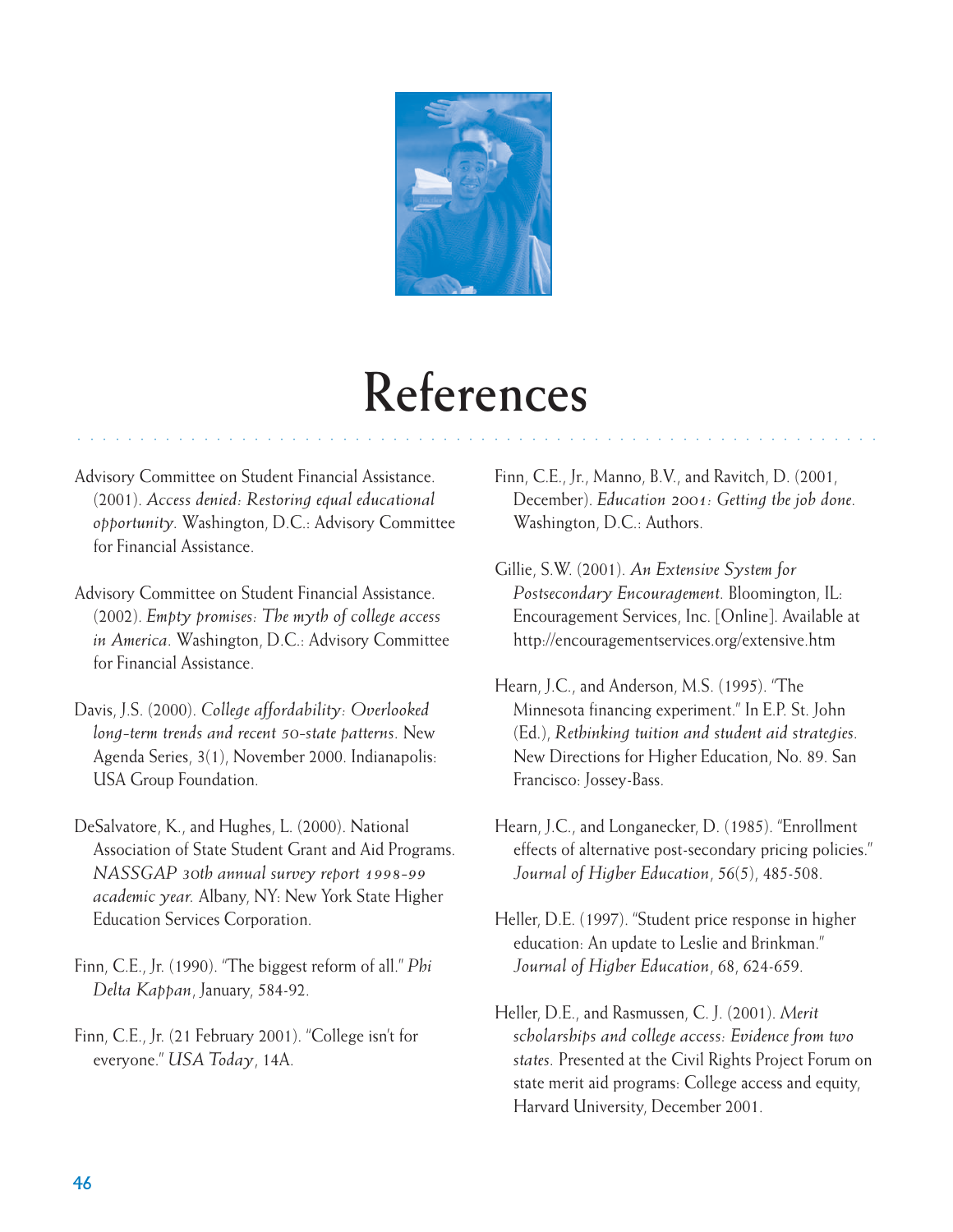Hossler, D., and Schmit, J. (1995). "The Indiana postsecondary encouragement experiment." In E.P. St. John (Ed.), *Rethinking tuition and student aid strategies.* New Directions for Higher Education, No. 89. San Francisco: Jossey-Bass.

Hossler, D., Schmit, J., and Vesper, N. (1999). *Going to college.* Baltimore: Johns Hopkins University Press.

Indiana Education Policy Center. (1994). *Calendar of education reforms in Indiana, 1980-1994* (Special Report SR-B6). Bloomington, Ind., Indiana Education Policy Center.

Jacob, B.A. (2001). "Getting tough? The impact of high school graduation exams." *Educational Evaluation and Policy Analysis, 23*, 99-122.

Kaltenbaugh, L.S., St. John, E.P., and Starkey, J.B. (1999). "What difference does tuition make? An analysis of ethnic differences in persistence." *Journal of Student Financial Aid, 29*(2), 21-32.

Kane, T.J. (2001). "Assessing the U. S. financial aid system: What we know, what we need to know." *Ford Policy Forum.* Cambridge, MA: Forum on the Future of Higher Education.

Manset, G., and Washburn, S. (in press). "Inclusive education in high stakes, high poverty environments: The case of students with learning disabilities in Indiana's urban high schools and the graduation qualifying examination." In L.F. Miron and E.P. St. John (Eds.), *Reinterpreting urban school reform: A critical-empirical review.* Albany: State University of New York Press.

Miron, L.F., and St. John, E.P. (Eds.). (in press). *Reinterpreting urban school reform: A criticalempirical review.* Albany: State University of New York Press.

National Center for Education Statistics. (1996). *National Education Longitudinal Study: 1988- 1994, Descriptive summary report with an essay on* *access and choice in postsecondary education.* NCES 96-175. Washington, D.C.: NCES.

National Center for Education Statistics. (1997). *Access to higher postsecondary education for the 1992 high school graduates.* NCES 98-105. By Lutz Berkner and Lisa Chavez. Project Officer: C. Dennis Carroll. Washington, D.C.: NCES.

National Center for Education Statistics. (2000). *Mapping the road to college: First-generation students' math track, planning strategies, and context of support.* NCES 2000-153. By Laura Horn and Anne-Marie Nunez. Project Officer: Larry Bobbitt. Washington, D.C.: NCES.

National Center for Public Policy and Higher Education. (2000). *Measuring Up 2000.* Washington, D.C.: Authors.

Orfield, G. (1992). "Money, equity, and college costs." *Harvard Educational Review, 62,* 337-373.

Orfield, G. (1997). Going to college. In K.K. Wong (Ed.), *Advances in Educational Policy Analysis, Volume 3, The Indiana Youth Opportunity Study: A Symposium*, (pp. 3-32) Greenwich, Conn.: JAI Press.

Paul, F.G. (1997). "Aspirations and outcomes: The mediating role of information, preparation, and path." In K.K. Wong (Ed.), *Advances in Educational Policy Analysis, Volume 3, The Indiana Youth Opportunity Study: A Symposium*, (pp. 93-136) Greenwich, Conn.: JAI Press.

Paulsen, M.B., and St. John, E.P. (2002). "Social class and college costs: Examining the financial nexus between college choice and persistence." *Journal of Higher Education*, 73, 189-236.

Powell, B., and Steelman, L.C. (1996). "Bewitched, bothered, and bewildering: The use and misuse of state SAT and ACT scores." *Harvard Educational Review, 66*(1), 27-59.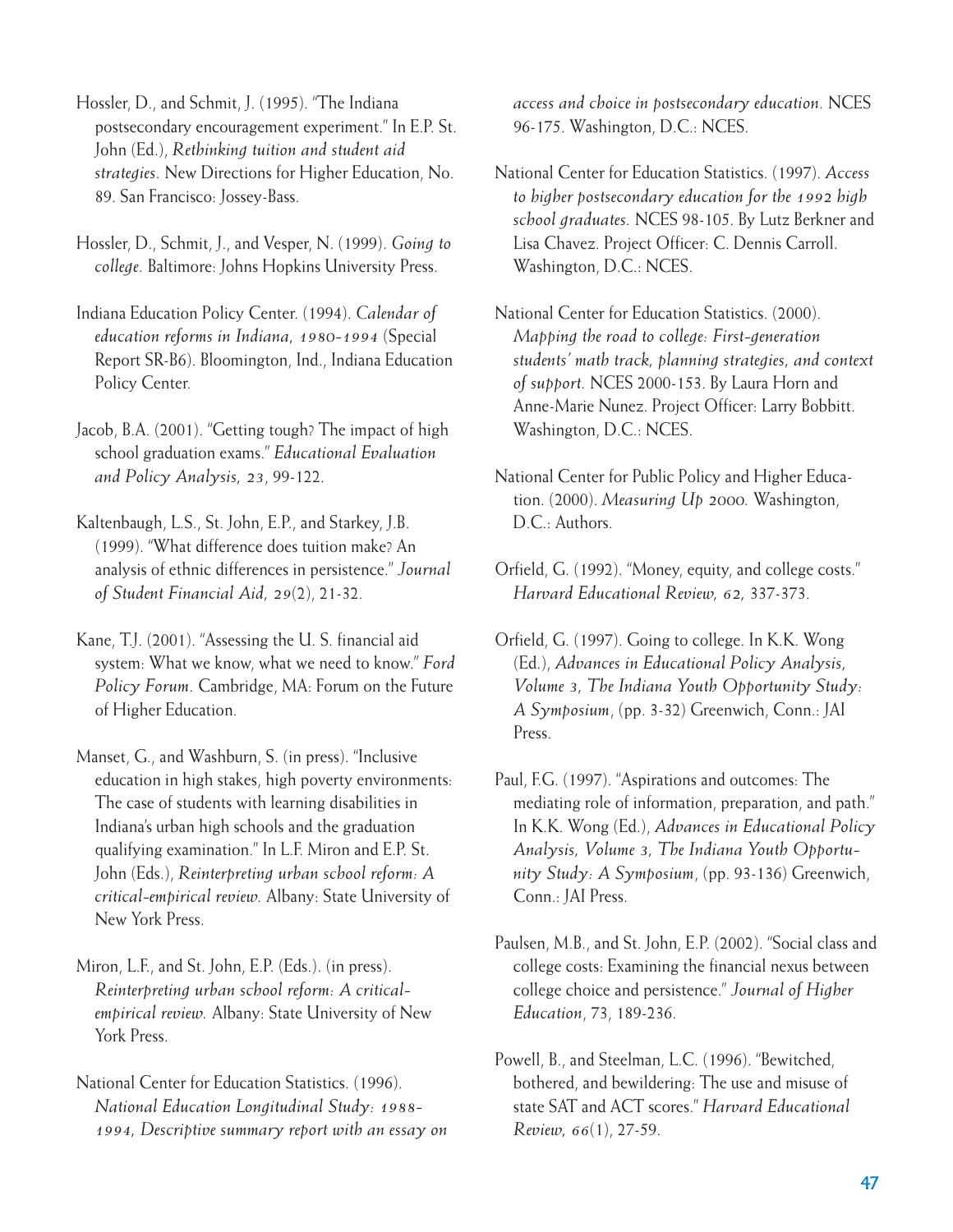Rosenbaum, J.E., Miller, S.R., and Krei, M.S. (1997). "What role should counselors have? A commentary on negotiated identities and academic program choice." In K.K. Wong (Ed.), *Advances in Educational Policy Analysis, Volume 3, The Indiana Youth Opportunity Study: A Symposium*, (79-92) Greenwich, Conn.: JAI Press.

- St. John, E.P. (1991). "What really influences minority attendance? Sequential analyses of the high school and beyond sophomore cohort." *Research in Higher Education, 32*, 141-58.
- St. John, E.P. (2002). *The access challenge: Rethinking the causes of the new inequality* (Policy Issue Report #2002-01). Bloomington, Ind.: Indiana Education Policy Center.
- St. John, E.P. (in press). *Refinancing the college dream: Access, equal opportunity, and justice for taxpayers.* Baltimore: Johns Hopkins University Press.
- St. John, E.P., Hu, S., Simmons, A.B., and Musoba, G.D. (2001). "Aptitude v. merit: What matters in persistence?" *Review of Higher Education, 24*, 131-152.
- St. John, E.P., Hu, S., and Weber, J. (2000). "Keeping public colleges affordable: A study of persistence in Indiana's public colleges and universities." *Journal of Student Financial Aid, 29*(2), 21-32.
- St. John, E.P., Hu, S., and Weber, J. (2001). "State policy and the affordability of public higher education: The influence of state grants on persistence in Indiana." *Research in Higher Education, 42*(4), 401-428.
- St. John, E.P. and Masten, C.L. (1990). "Return on the federal investment in student financial aid." J*ournal of Student Financial Aid, 20*(3), 4-23.
- St. John, E.P., Manset, G., Chung, C.G., Simmons, A.B., Musoba, G.D., Manoil, K., and Worthington, K. (in press). "Research-based reading reform: The impact of state-funded interventions on educational outcomes in urban schools." In L.F. Miron and E.P. St. John

(Eds.), Reinterpreting urban school reform: A criticalempirical review. Albany: State University of New York Press.

- St. John, E.P., and Musoba, G.D. (in press). "Academic access and equal opportunity: Rethinking the foundations of policy on diversity." In M.C. Brown (Ed.), *Readings on equal education. Volume 18 Equity and access in higher education: Changing the definition of educational opportunity.* New York: AMS.
- St. John, E.P., Musoba, G.D., and Simmons, A.B. (2001). *Keeping the promise: The impact of Indiana's Twenty-first Century Scholars Program* (Policy Research Report #01-02). Bloomington, Ind: Indiana Education Policy Center.
- Twenty-first Century Scholars (2001). *Twenty-first Century Scholars Program* [Online]. Available at: http://scholars.indiana.edu/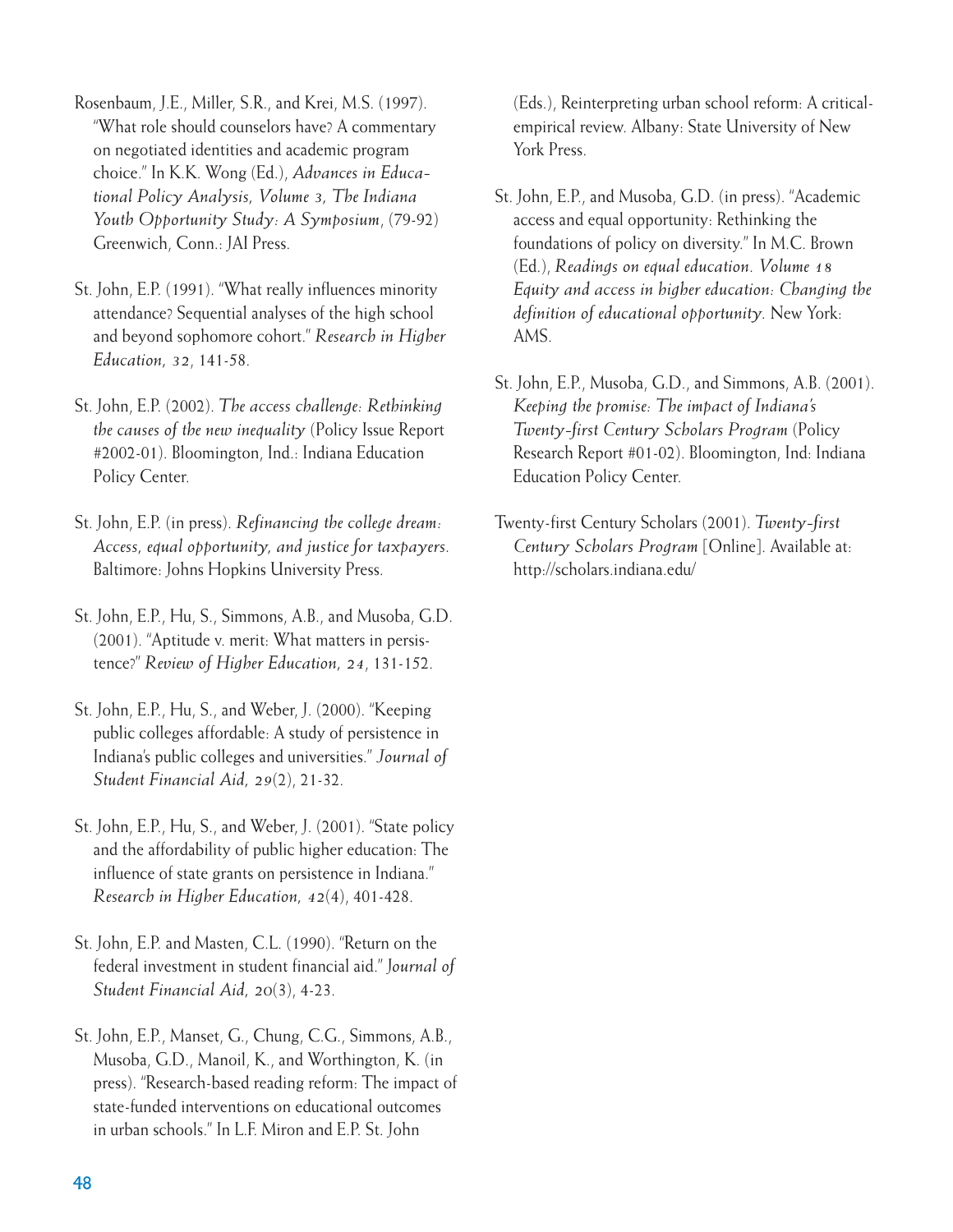

## **Endnotes**

○○○○○○○○○○○○ ○○○○○○○○○○○○○○○○○○○○○○○○○○○○○○○○○○○○○○○○○○○○○○○○○○○○

1 As of 2001-02, applications can be made in the seventh or eighth grade.

2 If a Scholar chooses to attend a private or independent college in Indiana, the award will pay an amount equal to the average cost of full tuition at Indiana public colleges. At a proprietary school, the award will pay an amount up to the cost of full tuition at Ivy Tech State College. In 2001-02, the SSACI limit on the scholarship was \$3,720. The cap for the total state award was \$8,760.

3 Core 40 — a set of rigorous high school courses designed to improve academic preparation in Indiana high schools — was adopted in 1994 in a joint meeting by the Indiana State Board of Education and Indiana Commission for Higher Education. Although not a requirement for graduation, enrollment in Core 40 (or in courses that lead to Core 40 completion) is now the minimum expectation for students who plan to attend college. Indiana's public and independent four-year colleges and universities now require Core 40 for regular admission, and Core 40 is recommended for students seeking admission to Indiana's two-year public institutions.

4 Since the number of eligible students who did not enroll in college is not known for the 1995 cohort, the total number of participants is also not known. However, if 500 students were eligible and did not enroll in 1995 (a reasonable estimate, given the trends in Table 1), then about 15,000 have been served in the program.

5 In Indiana, about 5.8 percent of the 1999 cohort (Table 3.1) attended out of state in Fall 1999, and Scholars were more likely to go out of state (Table 3.2.D).

6 May 29, 2002, e-mail communication from Nick Vesper, State Student Assistance Commission of Indiana.

7 This analysis is limited to public colleges because of constraints in the data available through the Student Information System at the Indiana Commission for Higher Education.

8 In Indiana, school districts are called *school corporations*. Most school corporations include all schools in a county, including schools in different types of locales.

9 Thus, Higher Education Award (HEA) grants reward merit and are awarded based on need. This arrangement held together both Republican and Democratic support for the full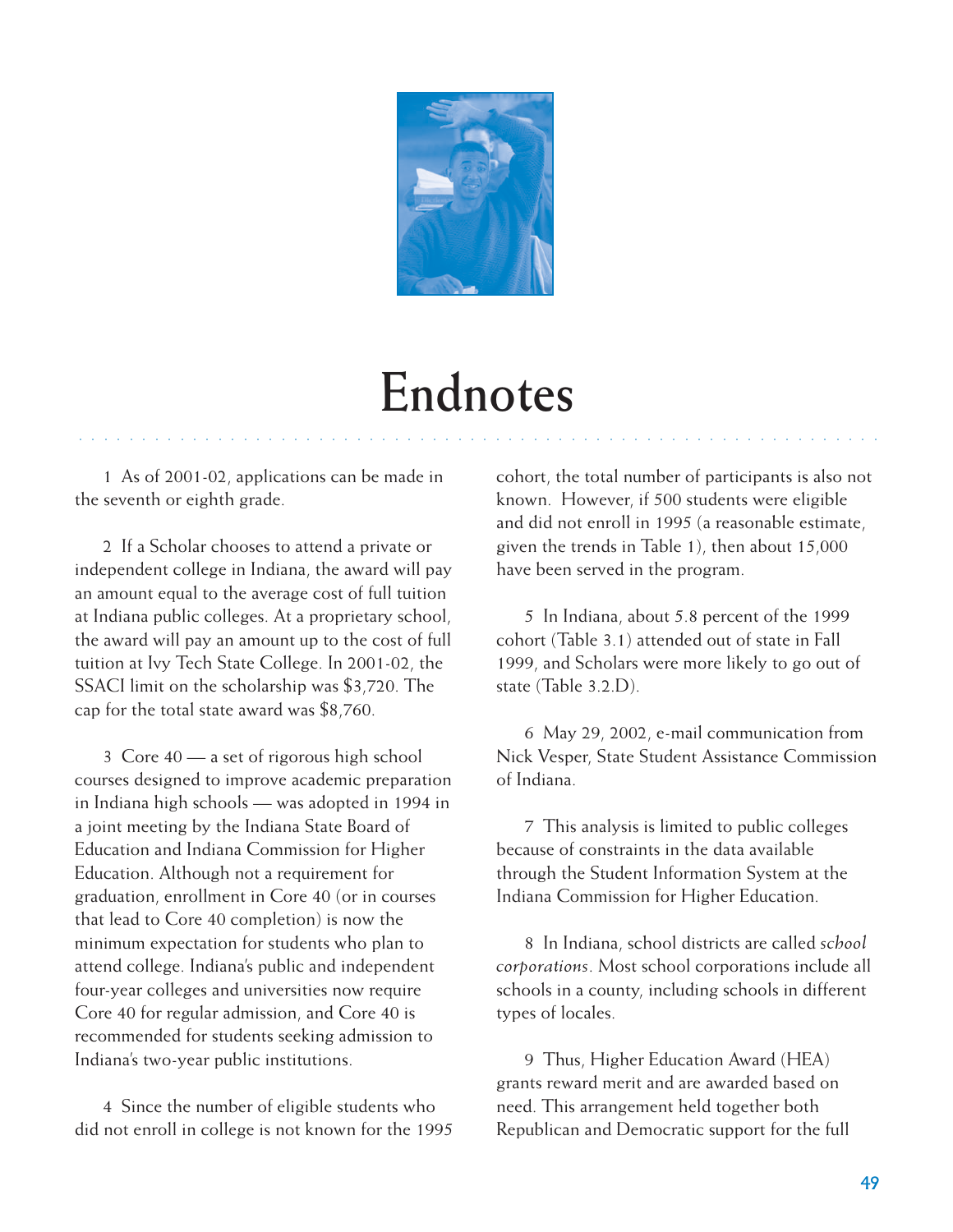funding of grant programs and actually resulted in larger average awards than had been the case in the early 1990s (St. John, Hu, and Weber, 2001). However, this award strategy has a potentially regressive quality, in the sense that students who attend low-quality high schools could be disadvantaged financially when they enroll in college (St. John and Musoba, in press). As Table 7 (Page 14) indicates, students from urban corporations were less likely to have the opportunity to take the advanced courses needed for an Honors diploma.

10 The Indiana Commission for Higher Education has been funded by Lumina Foundation to assess the impact of high school curriculum on student achievement (i.e., SAT scores) and high school graduation rates.

11 The database did not include information on parents' income for students in the eighth grade. Scholars were low-income students who took the pledge. However, there were other lowincome students in the sample because the database represented approximately 80 percent of Indiana ninth-graders.

12 Students with no evidence of enrollment were assigned to the reference group. For this study we had information on students who enrolled in state at public institutions. We had information on private college enrollment by students who received state grants. For other students, we had information on aid applications for private colleges in-state and out-of-state colleges. Most first-year students who apply to private and out-of-state colleges fill out the federal application because it is used for federal loans and most institutional aid programs. Therefore, most students who attended college would be represented in the non-reference groups. However, a very small number of college students are included in the reference group incorrectly (i.e., students who enrolled in private or out-of-state colleges but did not apply for student aid) and a very few students who did not go to college may have been

counted as attending private colleges or out-ofstate colleges. We expect that there were very few of these cases.

13 Appendix 2 (Page 30) describes the procedure used to develop the merged database from ICPAC surveys and other state data sources.

14 For private colleges, we had data to indicate when state grant recipients actually enrolled in state, but we estimate enrollment in private colleges in Indiana based on financial aid information for other students. These students may have applied for loans or merit aid. This is a limitation of the database, and correction was not possible.

15 We have the same quality of information on probable out-of-state enrollment for Scholars and non-Scholars. Given that students who apply out of state have a high probability of enrolling in college (Hossler, Schmit, and Vesper, 1999), we expect this analysis provides a reasonable estimate of the impact of the Scholars Program on enrollment out of state.

16 Variables in Tables 3.2A, B, C and D with odds ratios of less than 1.0 indicate a reduction in the odds of enrolling.

17 Our supplemental analyses reveal that students who received Scholars aid did not differ in their persistence from students who did not receive this additional award (see Table 4.3, Pages 43 and 44). Supplemental analyses of low-income aid recipients did not indicate a significant difference for Scholars. Additional analysis is needed to untangle these effects further.

18 Simple comparative statistics of this type do not indicate that a variable influences an outcome, even when there is statistical significance.

19 Aid packages are awarded based on financial need. Students receiving aid, including low-income students, are more likely to persist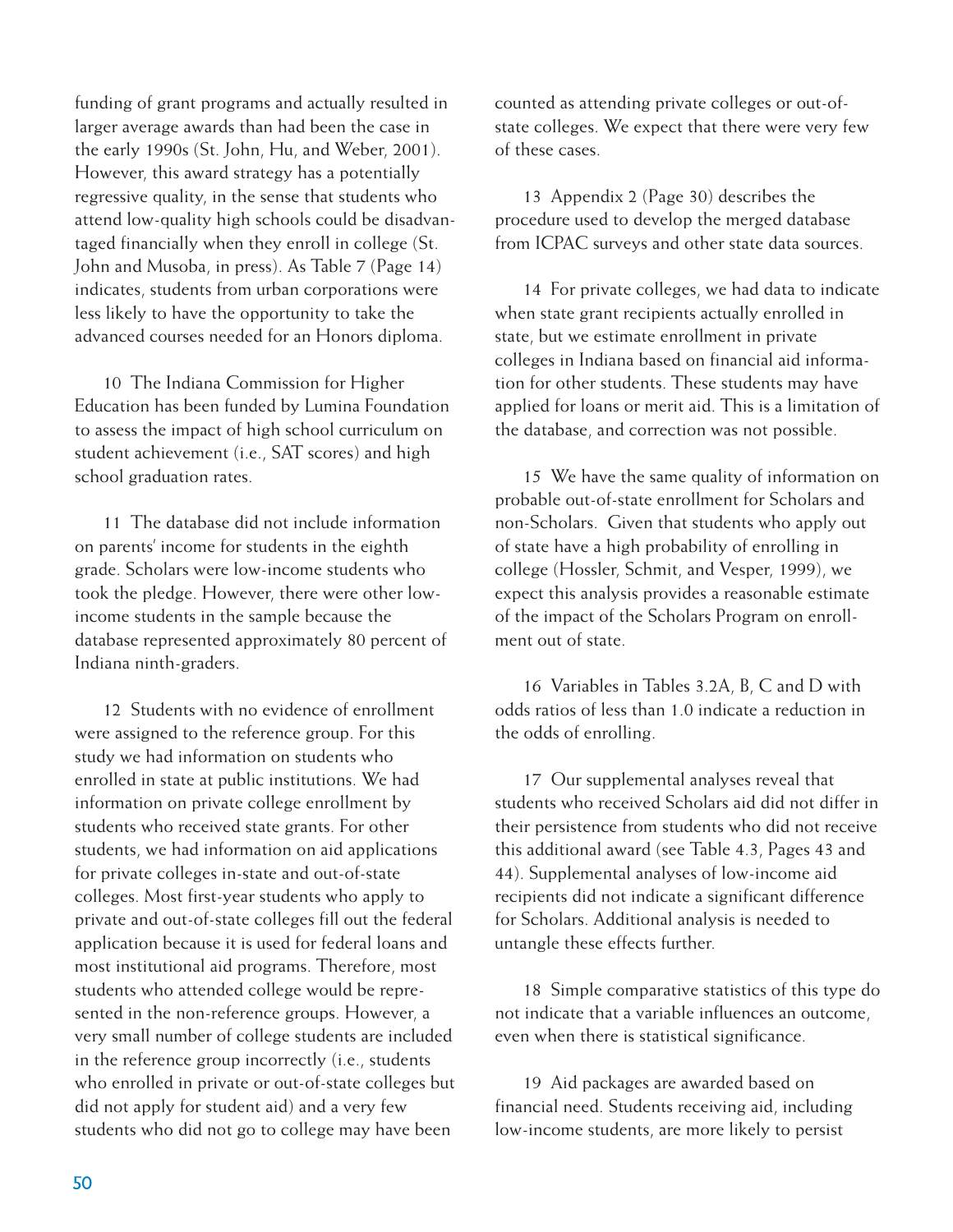because of these aid packages. This represents a substantial improvement over the national trend, which reveals a growing gap in the opportunity to persist for low-income students compared to highincome students (Advisory Committee on Student Financial Assistance, 2002).

20 Some reviewers have concluded that there is no value added by the additional Scholars award because the two types of aid packages have similar effects. We cannot fully resolve this question at present.

21 The additional aid over the state grant functions as merit. Students earning this award had to fulfill their "contract" with the state to earn this additional award. This definition of merit is appropriate given that about half of the lowincome population does not prepare for college (Advisory Committee on Student Financial Assistance, 2002; NCES, 1997).

22 Lumina Foundation for Education has agreed to fund a study by the Indiana Commission for Higher Education and the Indiana Education Policy Center to examine these linkages.

23 The reader is reminded that many of the students who receive other types of aid packages actually are awarded merit aid. Therefore, analyses of the effects of both types of aid packages actually included the effects of merit and need-based aid. This analysis indicates that the Twenty-first Century Scholars Program has similar effects as other aid (i.e., inclusive of need-based and merit grants along with loans).

24 There was also evidence from the more detailed analyses that attending high schools with high percentages of Honors graduates had a confounding relationship with enrollment in fouryear colleges by African-American students.

25 It is possible to construct a statistical model that would assess the effects of high school

curriculum (i.e., percentages of students completing Core 40 and Honors) on advanced placement pass rates, controlling for school corporation characteristics (i.e., locale, poverty and diversity). Such an analysis would be needed to confirm this linkage.

26 This conclusion is based on data provided by the College Board at: *http://www.collegeboard.com/sat/cbsenior/yr2001/ 2001reports.html*. Powell and Steelman (1996) found "80 percent of this variation (between states) in SAT scores could be attributed to the percentage of students taking the SAT test" (p. 27).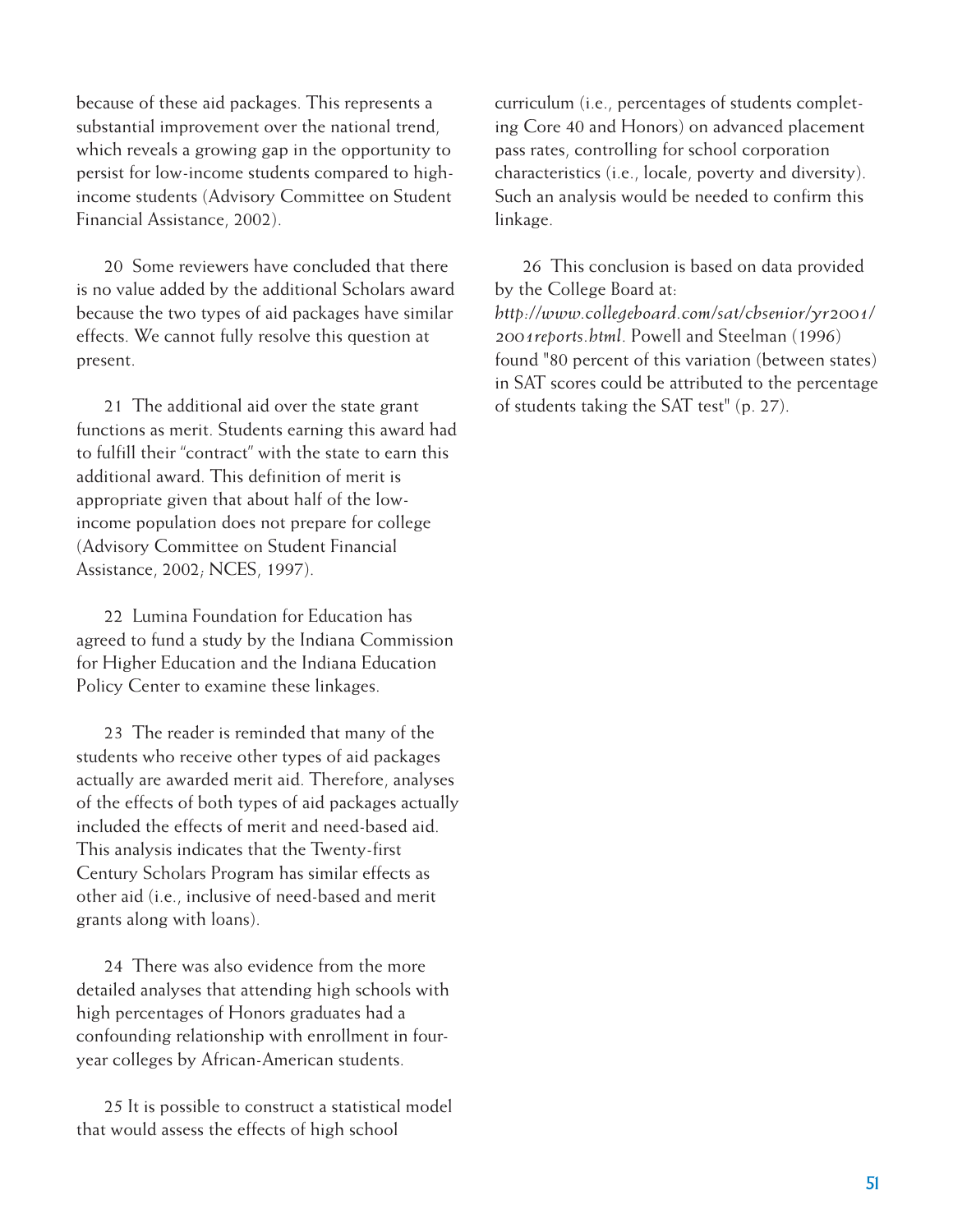### **About the authors**

**Edward P. St. John**, a professor of educational leadership and policy studies at Indiana University in Bloomington, is director of the Indiana Education Policy Center. His research focuses on equity and related policy issues in both K-12 and higher education. His current books include *Reinterpreting Urban School Reform: A Critical Empirical Review* (co-edited with Louis Miron for SUNY Press) and *Refinancing the College Dream: Affordability in the New Higher Education Market* (for Johns Hopkins University Press).

**Glenda Droogsma Musoba** is a policy analyst at the Indiana Education Policy Center and is pursuing her doctorate in higher education at Indiana University, Bloomington. Her research interests include access and equity in college admissions, student persistence and other social justice issues.

**Dr. Ada Simmons** is associate director of the Indiana Education Policy Center and an adjunct assistant professor in the Higher Education and Student Affairs Program at Indiana University, Bloomington. Her research focuses on student persistence in higher education, with an emphasis on financial factors, student involvement and study patterns.

**Choong-Geun Chung** is a statistician at the Indiana Education Policy Center at Indiana University, Bloomington. His research interests are statistical models for school reform, access and persistence in higher education, and issues in minority representation in special education.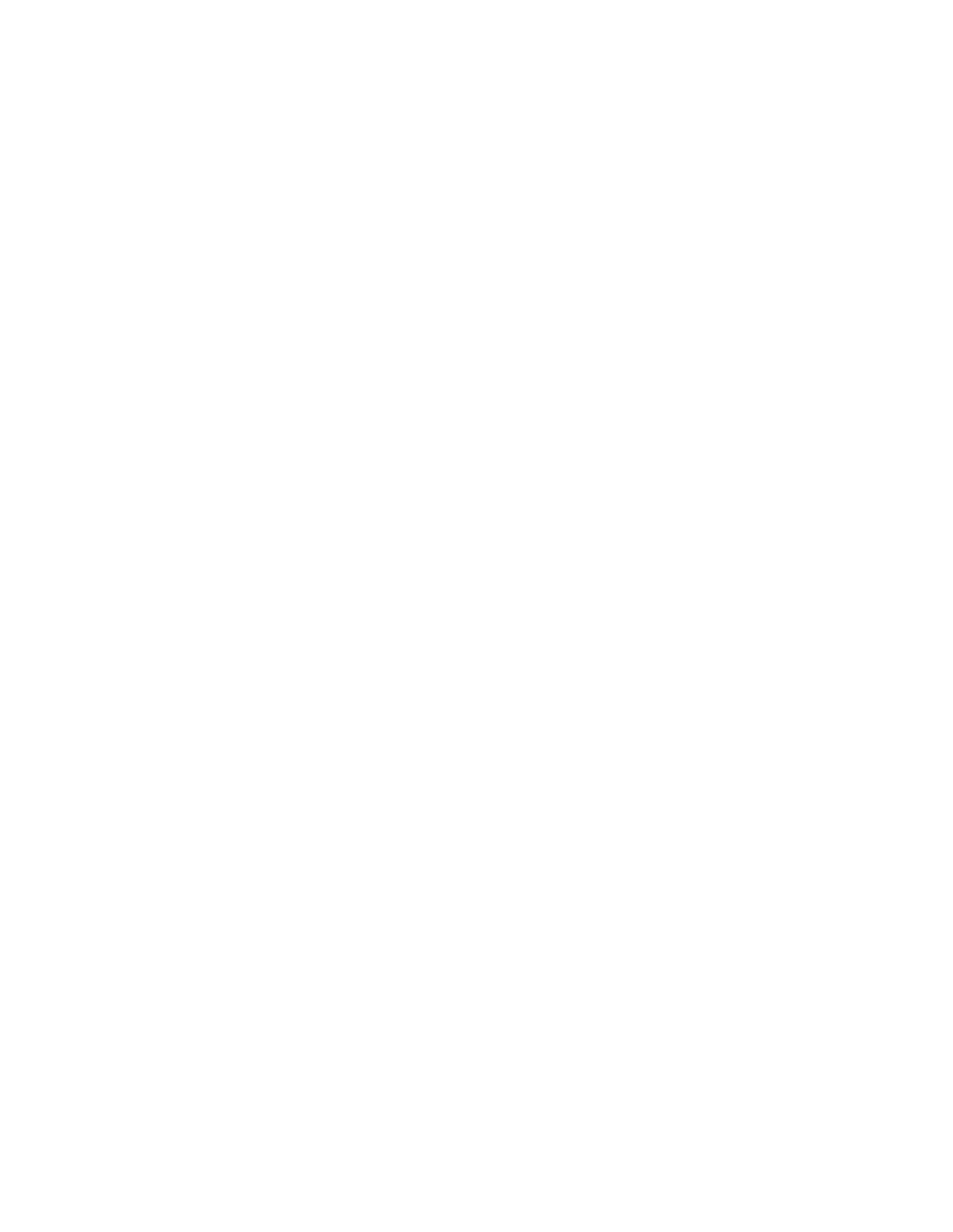

### **Also available from Lumina Foundation for Education**

○○○○○○○○○○○ ○○○○○○○○○○○○○○○○○○○○○○○○○○○○○○○○○○○○○○○○○○○○○○○○○○○○○

Unequal Opportunity: Disparities in College Access Among the 50 States *Samuel M. Kipp III, Derek V. Price and Jill K. Wohlford January 2002*

> Hope Works: Student use of Education Tax Credits *Barbara A. Hoblitzell and Tiffany L. Smith November 2001*

Learning in the Fast Lane: Adult Learners' Persistence and Success in Accelerated College Programs *Raymond J. Wlodkowski, Jennifer E. Mauldin and Sandra W. Gahn August 2001*

Debts and Decisions: Student Loans and Their Relationship to Graduate School and Career Choice *Donald E. Heller • June 2001*

Funding the "Infostructure:" A Guide to Financing Technology Infrastructure in Higher Education *Jane V. Wellman and Ronald A. Phipps April 2001*

Discounting Toward Disaster: Tuition Discounting, College Finances, and Enrollments of Low-Income Undergraduates *Kenneth E. Redd • December 2000*

College Affordability: Overlooked Long-Term Trends and Recent 50-State Patterns *Jerry Sheehan Davis • November 2000*

HBCU Graduates: Employment, Earnings and Success After College *Kenneth E. Redd • August 2000*

> Student Debt Levels Continue to Rise Stafford Indebtedness: 1999 Update *Patricia M. Scherschel • June 2000*

Presidential Essays: Success Stories — Strategies that Make a Difference at Thirteen Independent Colleges and Universities *Allen P. Splete, Editor • March 2000*

Are College Students Satisfied? A National Analysis of Changing Expectations *Lana Low • February 2000*

Fifty Years of Innovations in Undergraduate Education: Change and Stasis in the Pursuit of Quality *Gary H. Quehl, William H. Bergquist and Joseph L. Subbiondo October 1999*

Cost, Price and Public Policy: Peering into the Higher Education Black Box *William L. Stringer, Alisa F. Cunningham, with Jamie P. Merisotis, Jane V. Wellman, and Colleen T. O'Brien August 1999*

> Student Indebtedness: Are Borrowers Pushing the Limits? *Patricia M. Scherschel • November 1998*

It's All Relative: The Role of Parents in College Financing and Enrollment *William L. Stringer, Alisa F. Cunningham, Colleen T. O'Brien and Jamie P. Merisotis October 1998*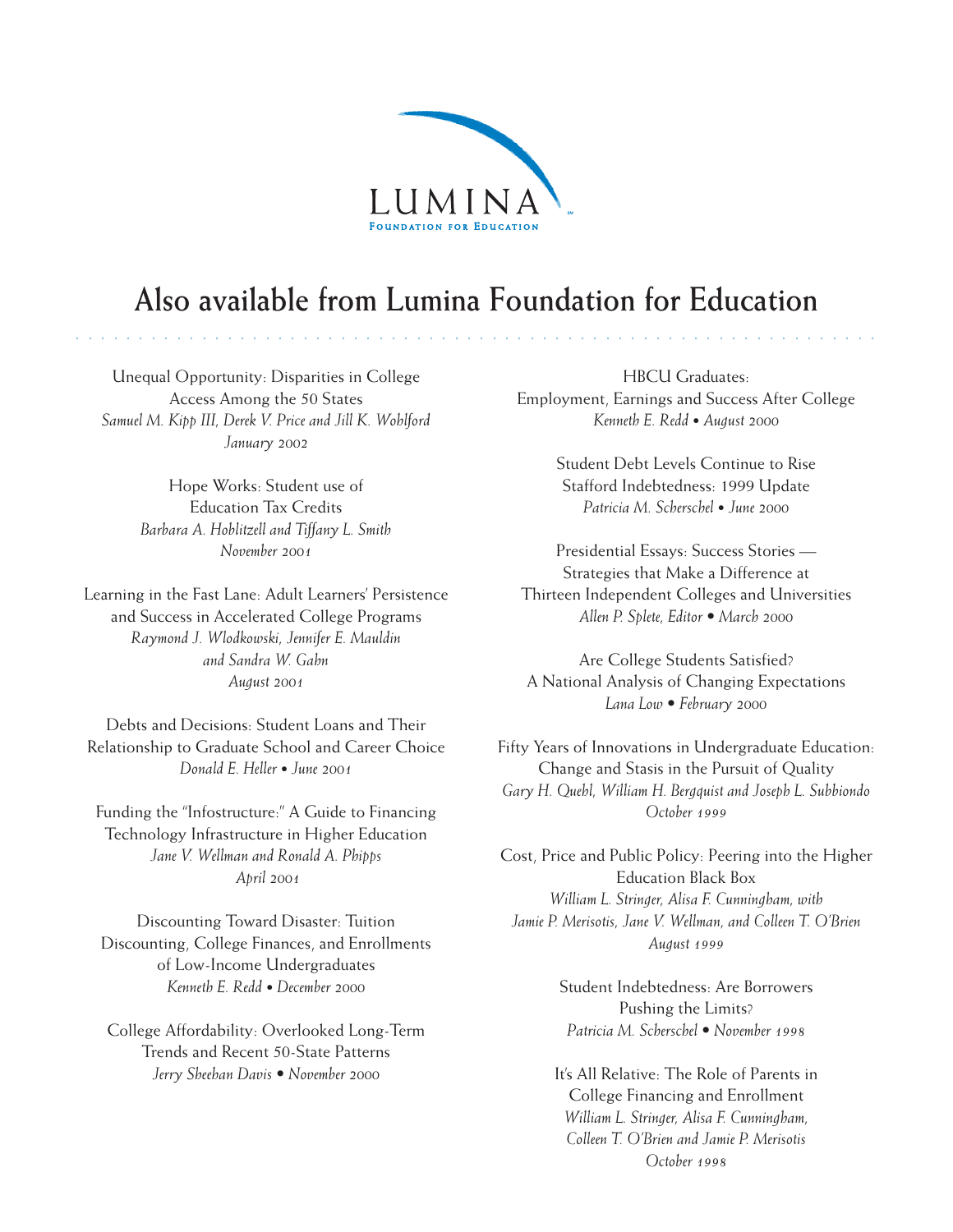

#### **NEW AGENDA SERIES™**

The primary mission of Lumina Foundation<br>
for Education is to expand access to education<br>
by supporting research, innovative programs<br>
by supporting research, innovative programs for Education is to expand access to education and communication initiatives. The Foundation focuses its work in three areas related to postsecondary education: financial access, student retention and attainment, and nontraditional learners and learning.

 The Foundation frames issues and explores new solutions through research by gathering and analyzing information relating to these three areas. Lumina Foundation encourages original sponsored research, which is typically commissioned by the Foundation to address critical issues surrounding access, retention and nontraditional learning. The results of that research, and therefore the content of these publications, do not necessarily represent the views of the Foundation or its employees.

 Believing that published research may have the longest-term impact on higher education, the Foundation publishes and disseminates articles, research reports and books. We prefer topics and approaches that are more practical than theoretical, and which emphasize pragmatic tools that will assist institutions and public policy-makers.

Additional information about the Foundation's research program may be obtained from:

> Dr. Robert C. Dickeson Senior Vice President for Higher Education Policy, Research and Evaluation *rdickeso@luminafoundation.org*

Additional information about Lumina Foundation $S<sup>M</sup>$ programs and communications may be obtained from:

> Susan O. Conner Executive Vice President and Chief Operating Officer *sconner@luminafoundation.org*

Lumina Foundation for Education P. O. Box 1806 Indianapolis, IN 46206-1806 800-834-5756 *www.luminafoundation.org*

Lumina Foundation for Education New Agenda Series™

Robert C. Dickeson Executive Editor

David S. Powell Director of Publications

Jean B. Rose Copy Editor

Natasha Swingley Design and Production

Printed by SPG Graphics Inc.

Lumina Foundation for Education Editorial Advisory Board

Susan O. Conner Jerry S. Davis Sara Murray-Plumer Derek V. Price Jill Wohlford

Lumina Foundation for Education New Agenda Series™ is published periodically by Lumina Foundation for Education P.O. Box 1806 Indianapolis, IN 46206-1806

First-class postage paid at Indianapolis, Ind. Copyright © 2002, Lumina Foundation for Education, Inc. All rights reserved.

POSTMASTER: Send all address changes to Lumina Foundation for Education P.O. Box 1806 Indianapolis, IN 46206-1806.